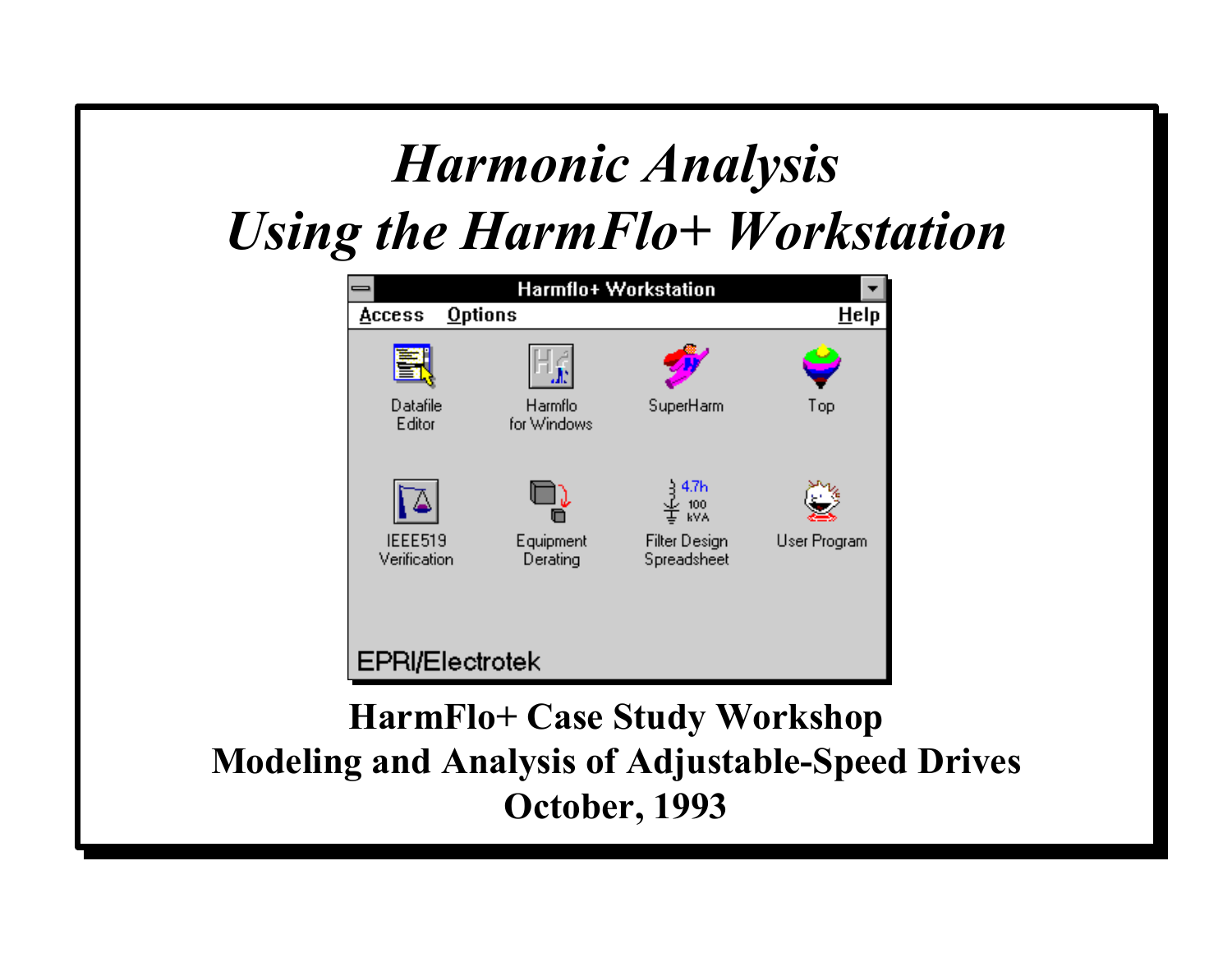# **Overview**

- $\Box$  Introduction to Power Electronics Modeling
- $\Box$  Modeling Considerations
- □ Development of SuperHarm Models
- $\Box$  Harmonic Aspects of ASD Applications
- $\Box$  ASD Case studies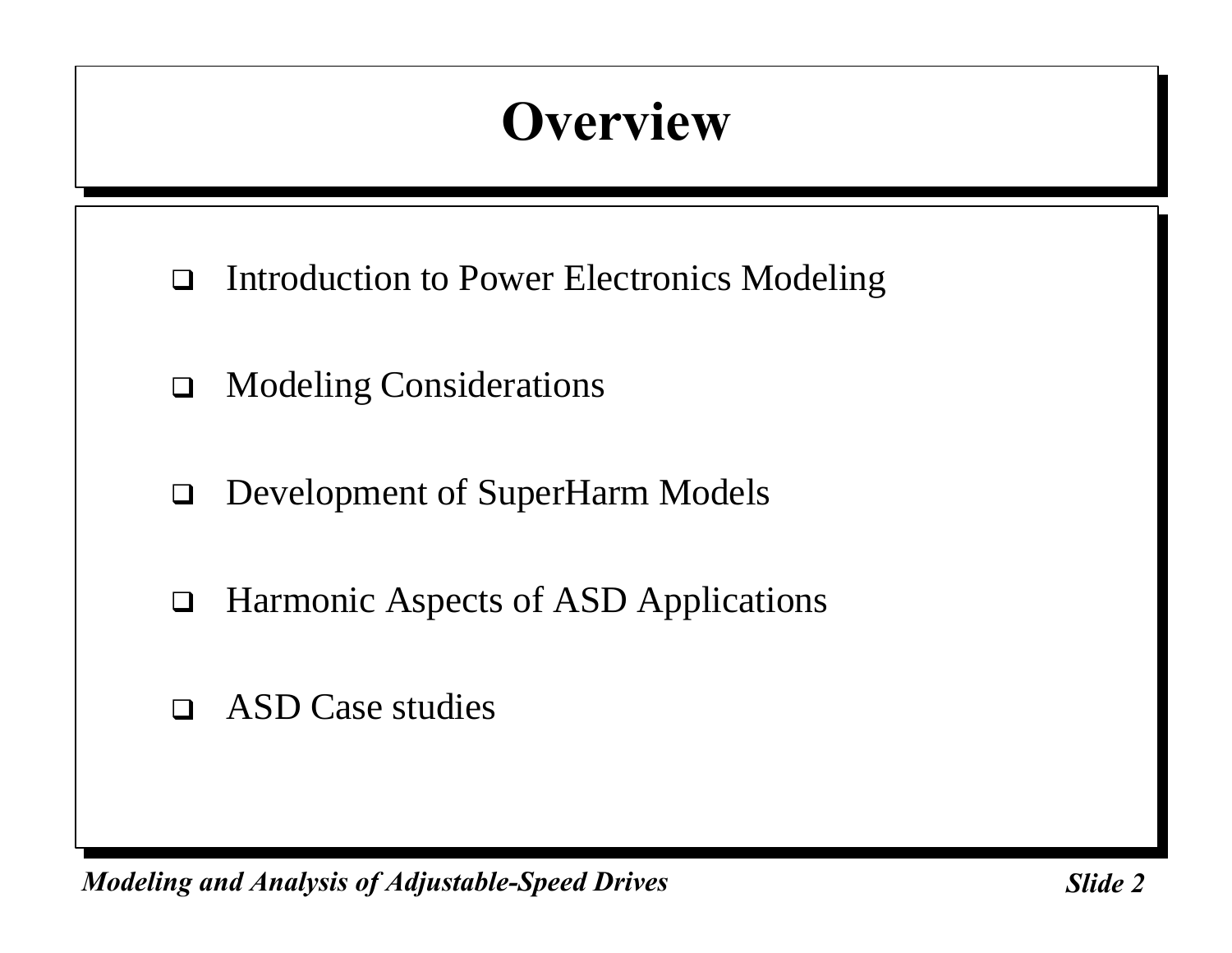#### $\Box$  Advantages:

- Variable characteristics
- Extensively used in variable-speed drives
- A high starting torque
- A wide range of speed control
- Simpler and less expensive speed control
- $\Box$  Disadvantages:
	- Needs commutators
	- Costs more
	- Needs more maintenance
	- Not suitable for very high speed applications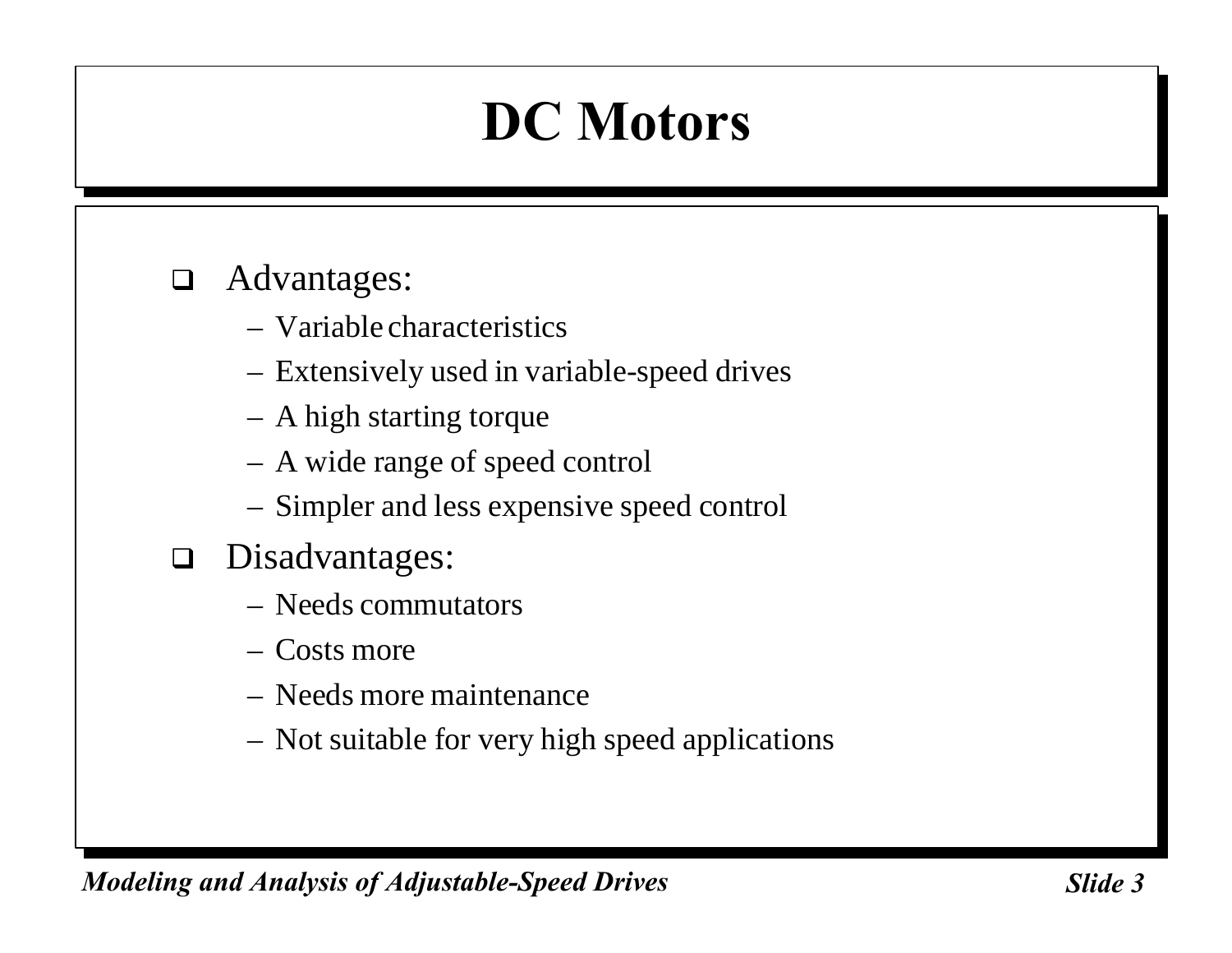

$$
V_f = R_f i_f + L_f \frac{di_f}{dt}
$$
  
\n
$$
V_a = R_a i_a + L_a \frac{di_a}{dt} + e_g
$$
  
\n
$$
e_g = K_v wi_f
$$
  
\n
$$
T_d = K_i i_f i_a
$$
  
\n
$$
T_d = J \frac{dw}{dt} + Bw + T_L
$$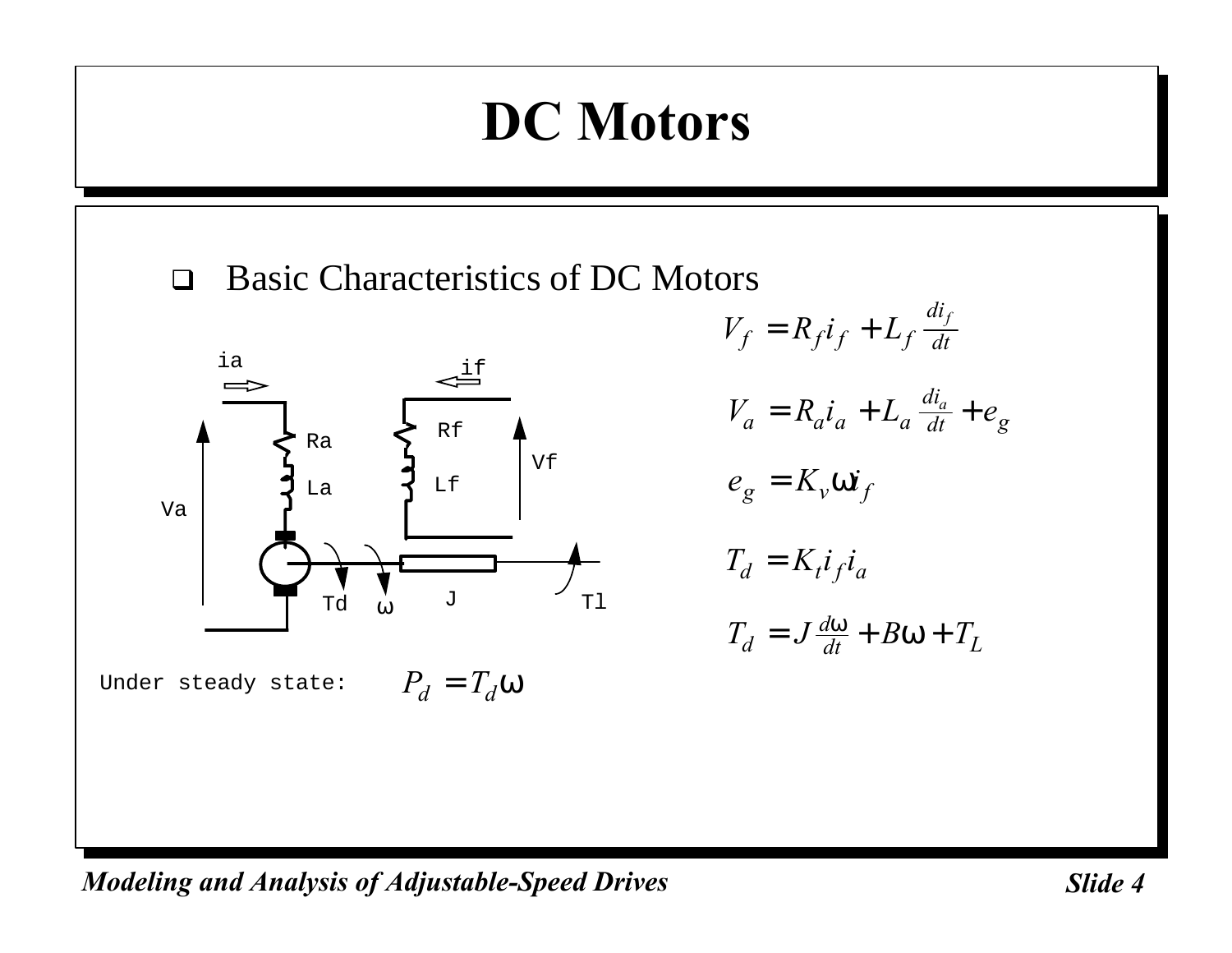$$
\mathbf{W} = \frac{V_a - R_a I_a}{K_v \frac{V_f}{R_f}}
$$

$$
\mathbf{W} = \frac{V_a - R_a I_a}{K_v I_a}
$$

for parallel excitation,

for series excitation

#### **DC Motor speed can be controlled by :**

- **– Voltage control, controlling V<sup>a</sup> ,**
- **–** Field control, controlling I<sub>t</sub>, and
- **– Torque demand control, controlling I<sup>a</sup> for a fixed I<sup>f</sup>**

*Modeling and Analysis of Adjustable-Speed Drives* State 5 and Slide 5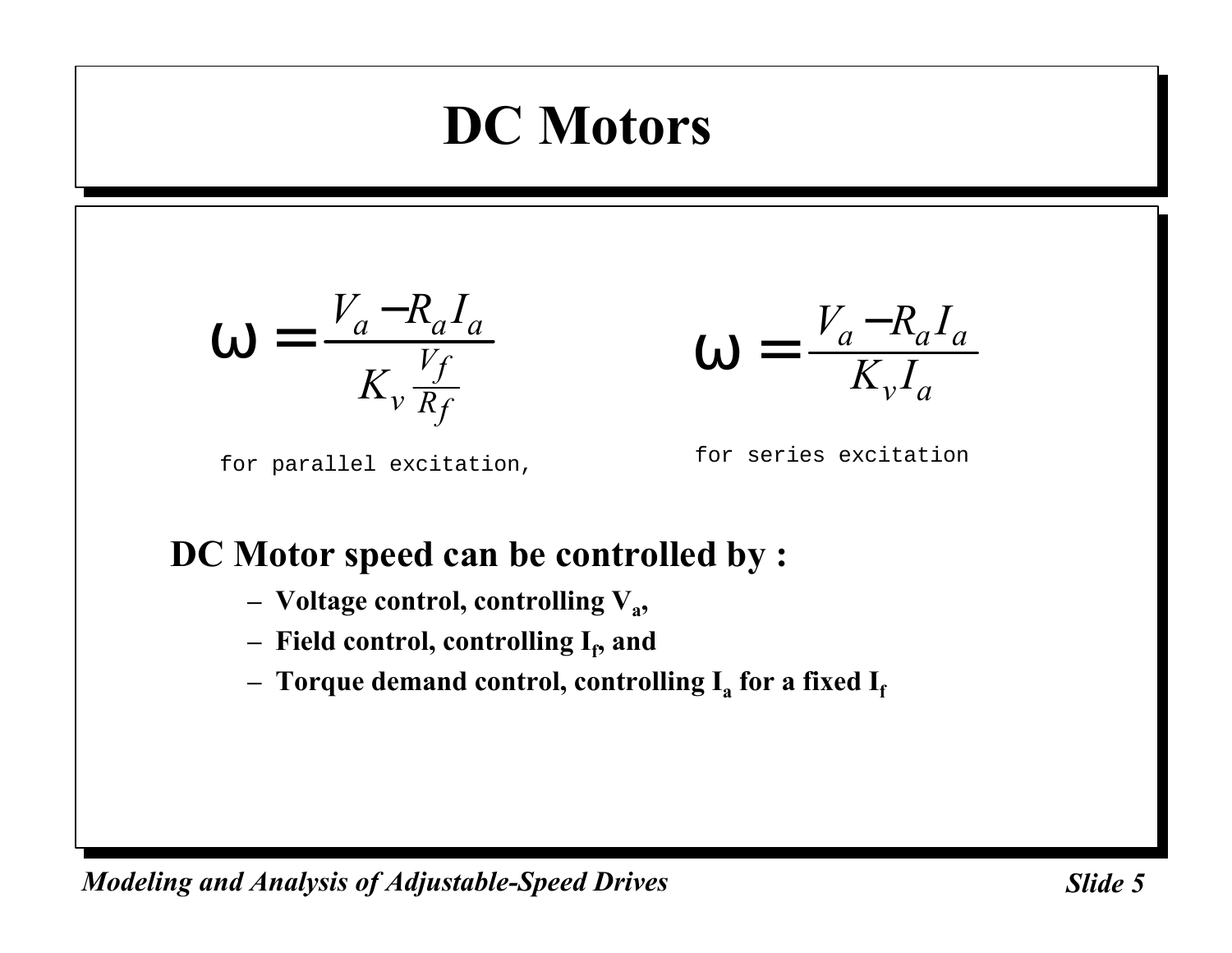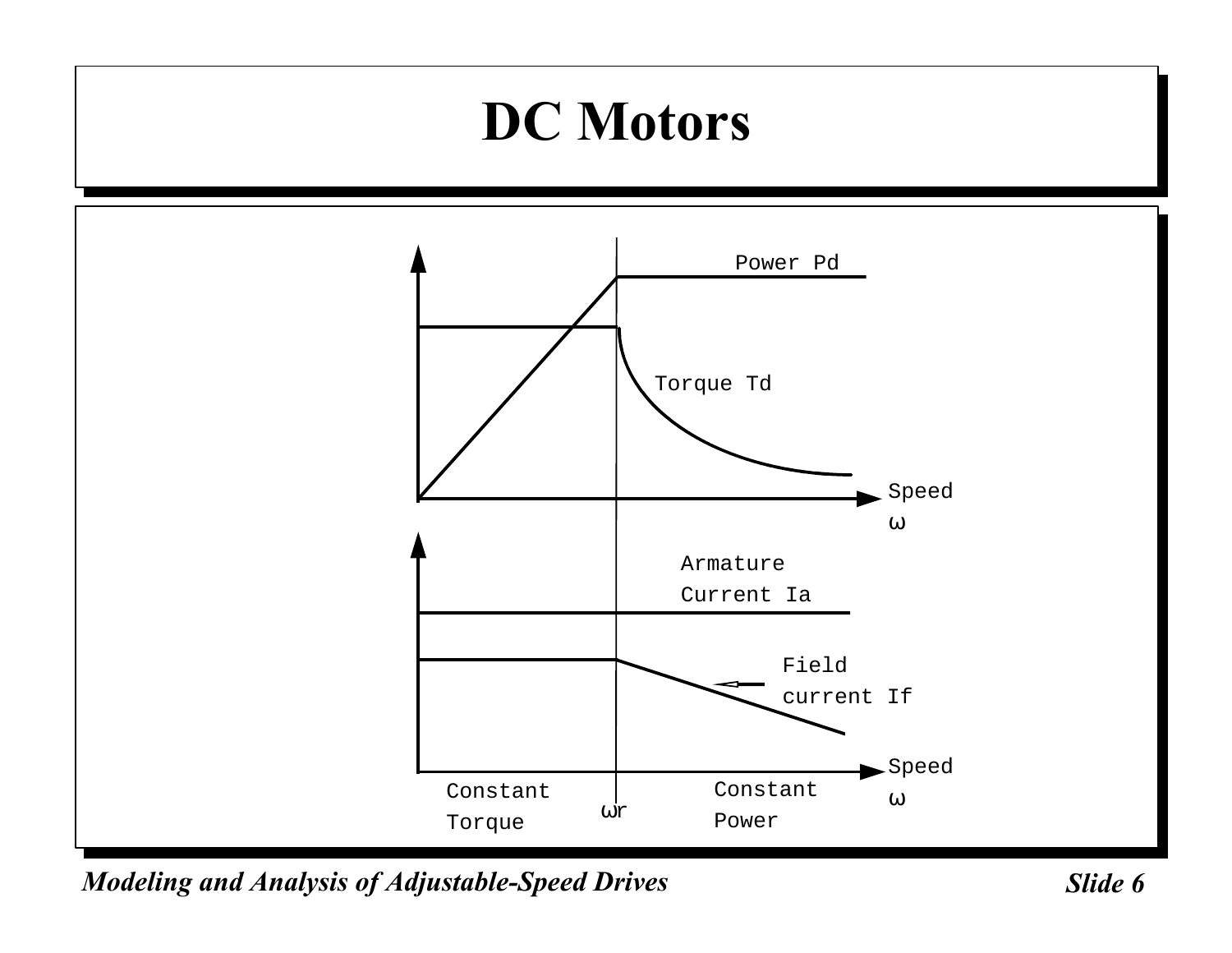

For this parallel excited dc motor, in practice, according to the speed range, two control methods are used.

When w<wr, Ia and If are maintained constant w is changed by varying Va for a constant torque.

When w>wr, Va is maintained at the rated value and the If is varied to control the speed for a constant power.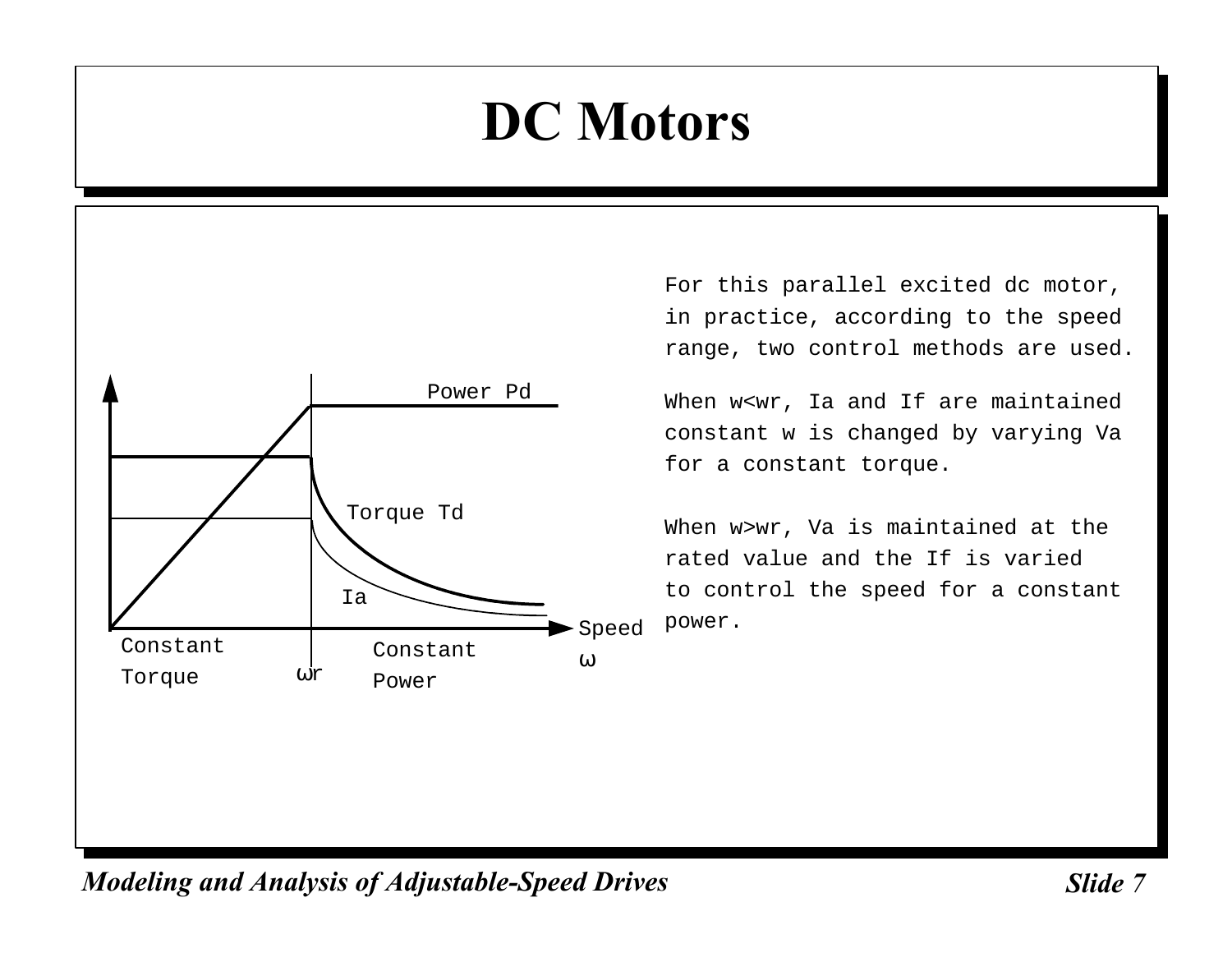## **DC Drives**

- $\Box$  Generally, DC drives can be classified into three types:
	- Single-phase drives
		- » Semiconverter drives
		- » Full-converter drives
	- Three-phase drives
		- » Semiconverter drives
		- » Full-converter drives
	- Chopper drives
		- » A dc chopper is connected between a fixed-voltage dc source and dc motor to vary the armature voltage.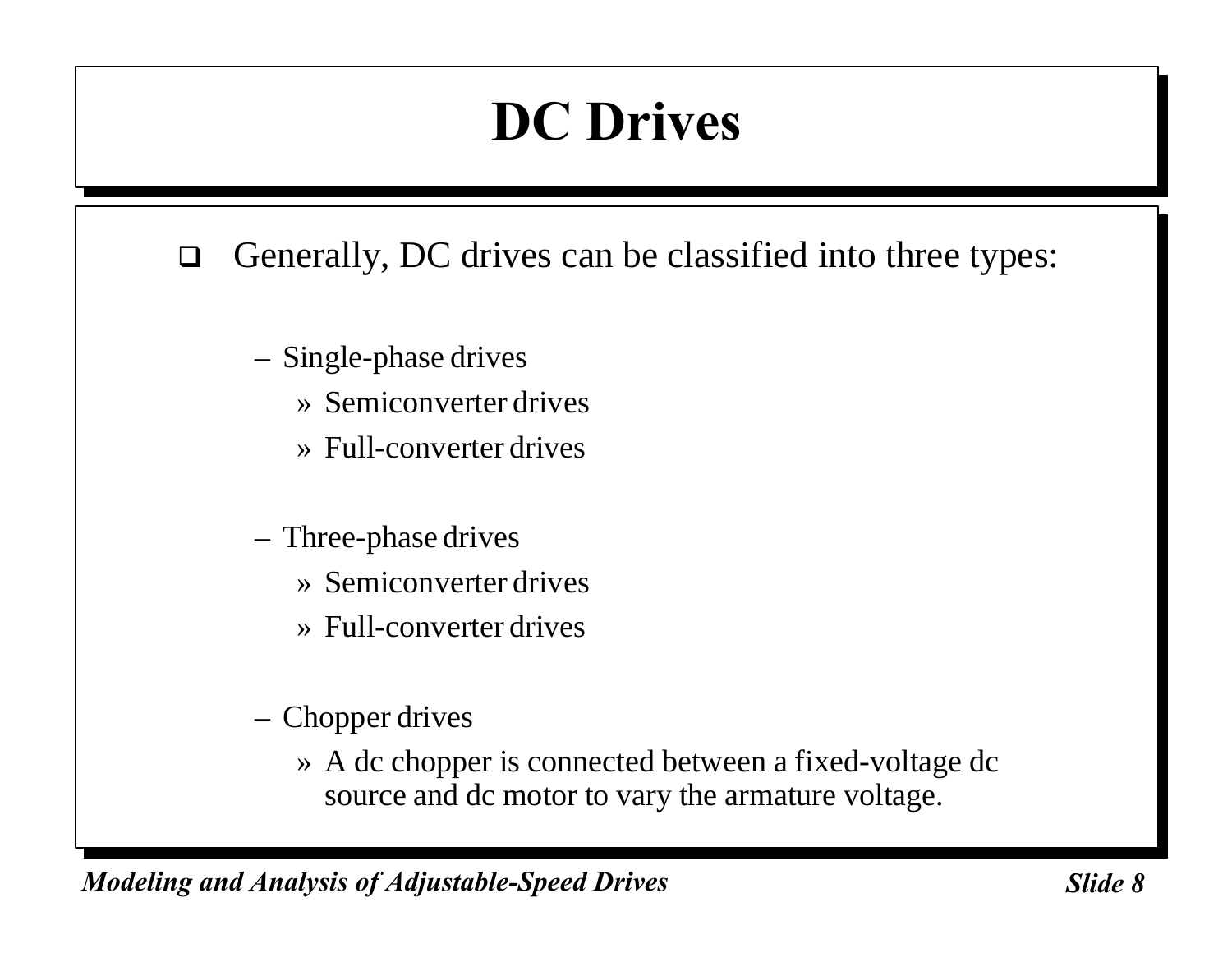# **AC Motors**

#### $\Box$  AC motor advantages

- Lightweight (20 to 40 % lighter than dc motor)
- Inexpensive
- Low maintenance
- High speed operation
- $\n **Disadvantages**\n$ 
	- Expensive drive
	- Complex control
		- » need sensors, or
		- » vector control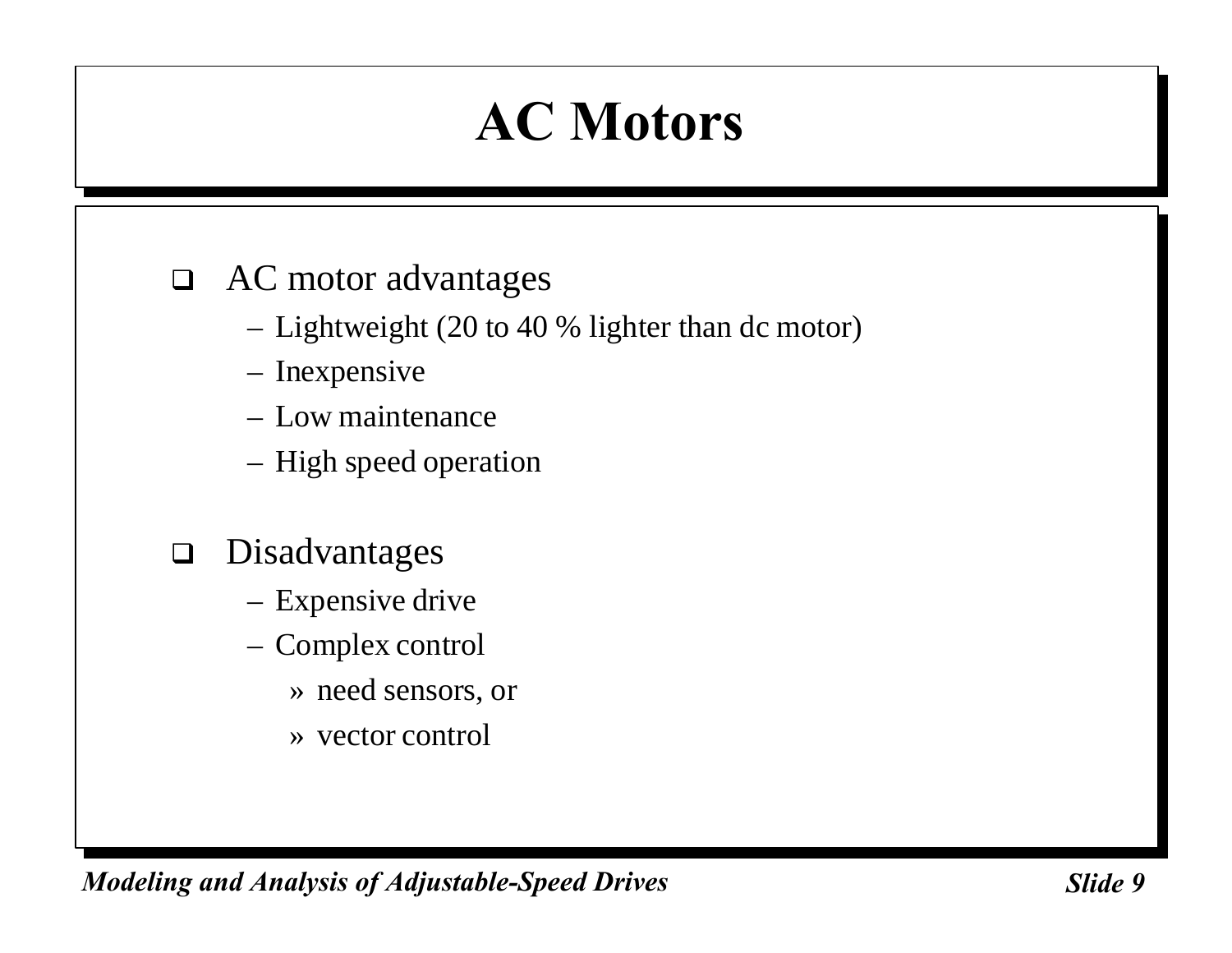### **AC Motor Drives**

#### $\Box$  AC drives can be

- Synchronous motor drives
- Induction motor drives

#### $\Box$  Basic structure

– AC input-to-DC link-to-AC output

- $\Box$  Classified by DC link types
	- Voltage source inverter (VSI)
	- Current source inverter (CSI)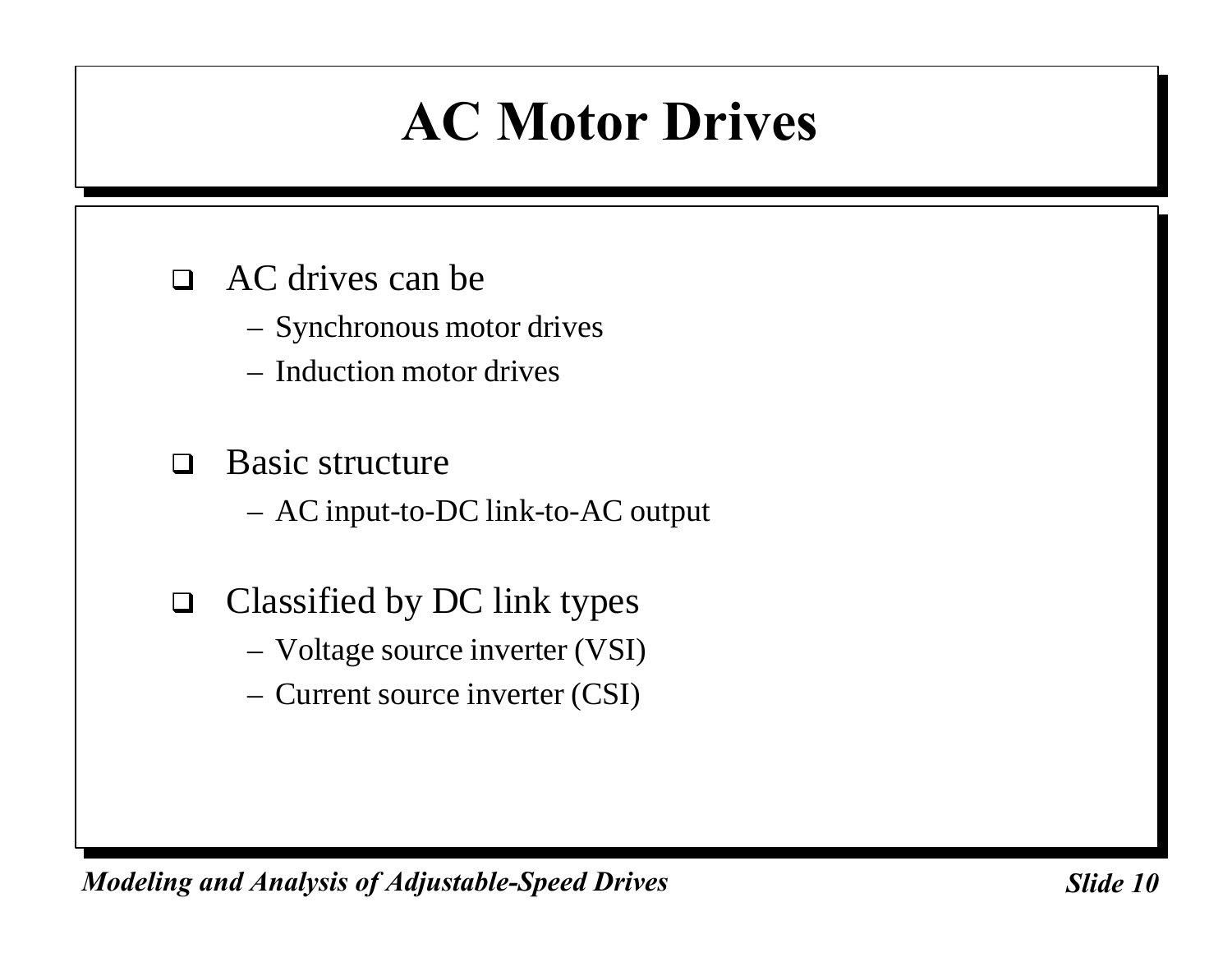### **AC Motor Drives**

#### $\Box$  Controls

Through controlling power converters, inverters, and ac voltage controllers, frequency, voltage/current for variable speed applications can be obtained.

- Stator voltage control
- Rotor voltage control
- Frequency control
- Stator voltage and frequency control
- Stator current control
- Voltage, current, and frequency control

*Modeling and Analysis of Adjustable-Speed Drives* Sunner Slide 11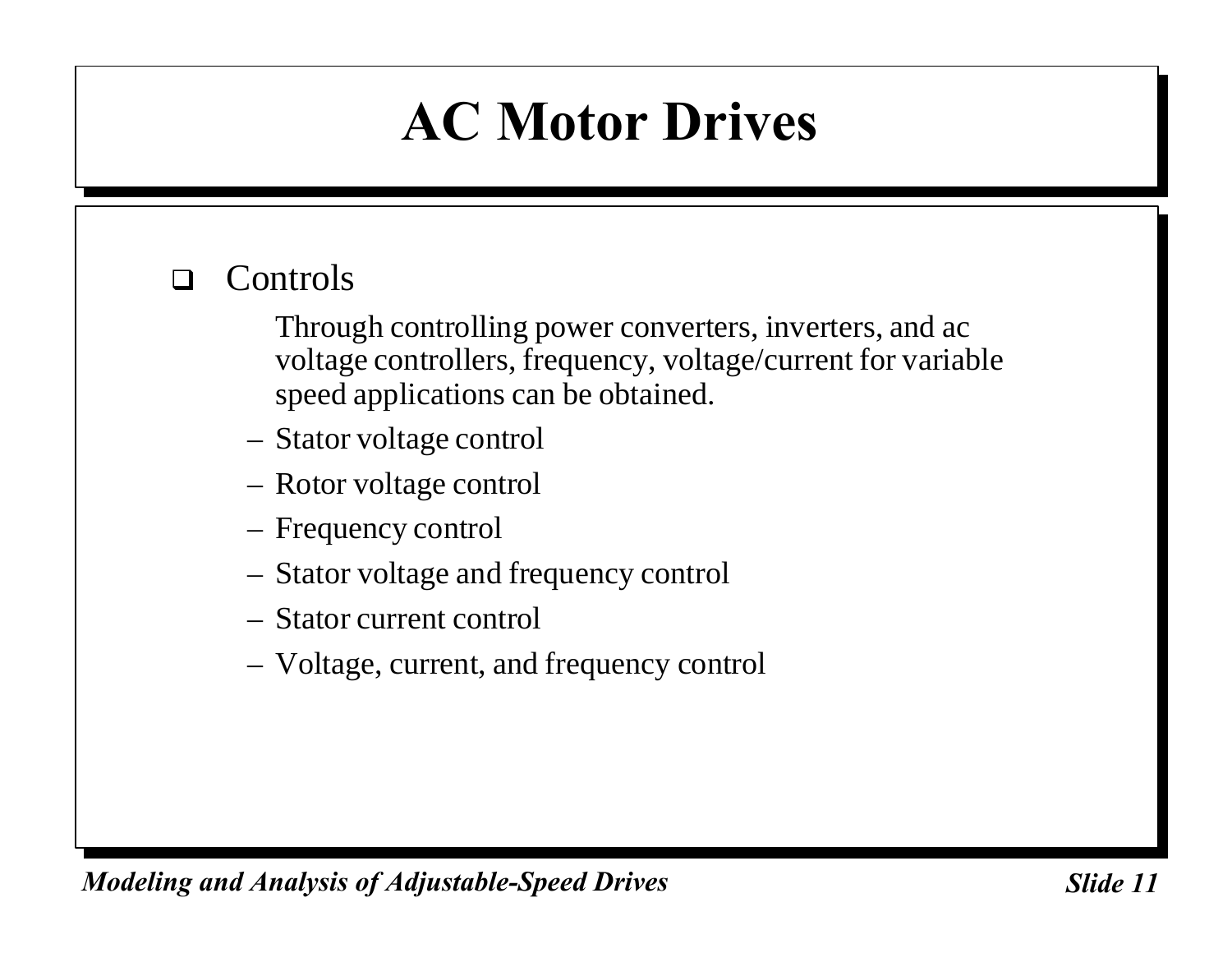### **Three-Phase vs. Single-Phase Models**

- $\Box$  Single-phase models (positive sequence) for balanced loads, balanced system, balanced harmonic generation
- $\Box$  Separate solution for zero sequence harmonics
- $\Box$  System unbalances, harmonic source unbalances may require a three phase model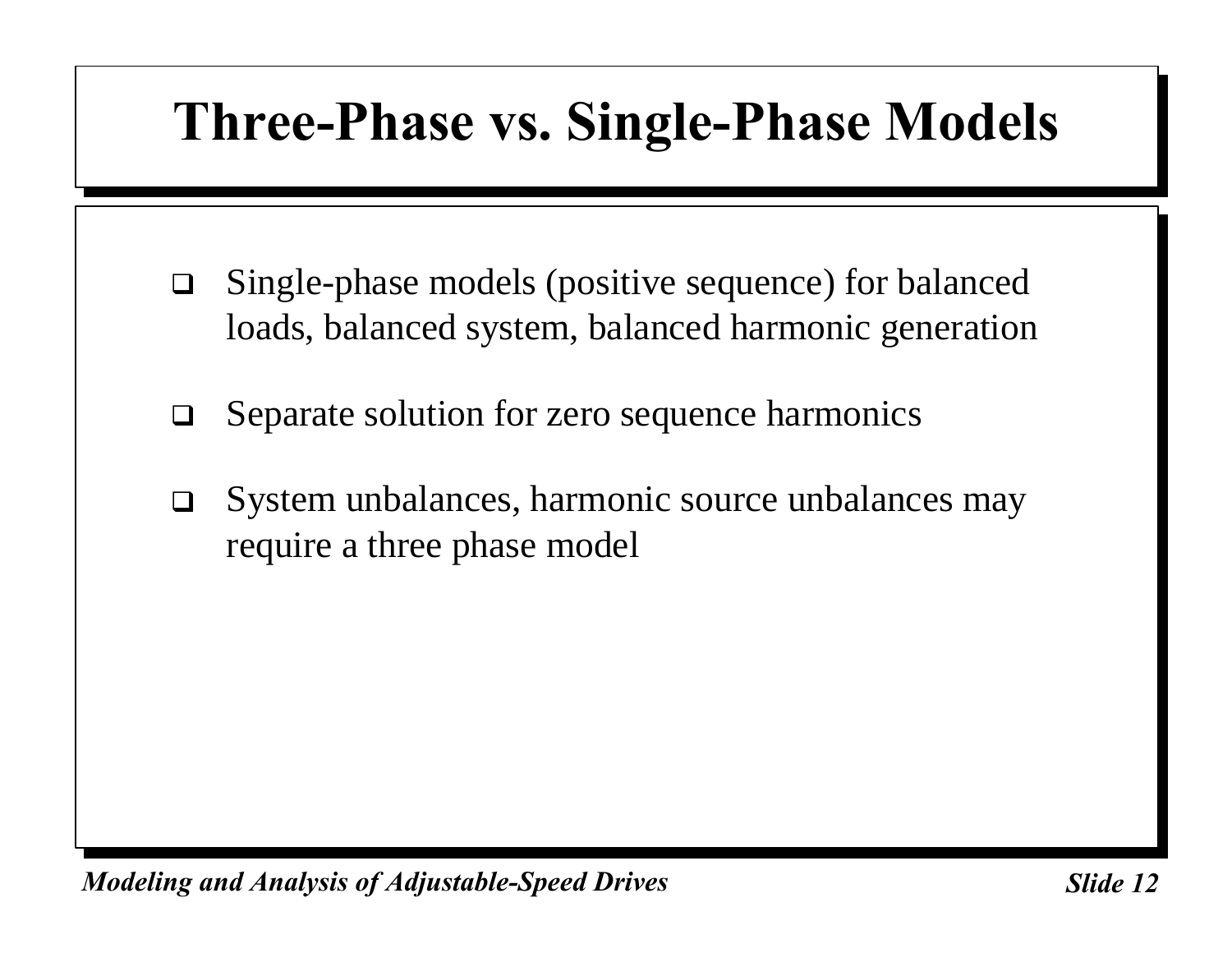# **When is a Current Source Model Valid?**

- $\Box$  Valid for conditions where the system impedance is much smaller than the internal impedance of the harmonic source.
- $\Box$  Not valid when the system approaches resonance (high impedance) ( $V_{\text{THD}} > 10\%$ )
- $\Box$  Some loads look like a voltage source behind a high impedance (arc furnace, fluorescent lightning)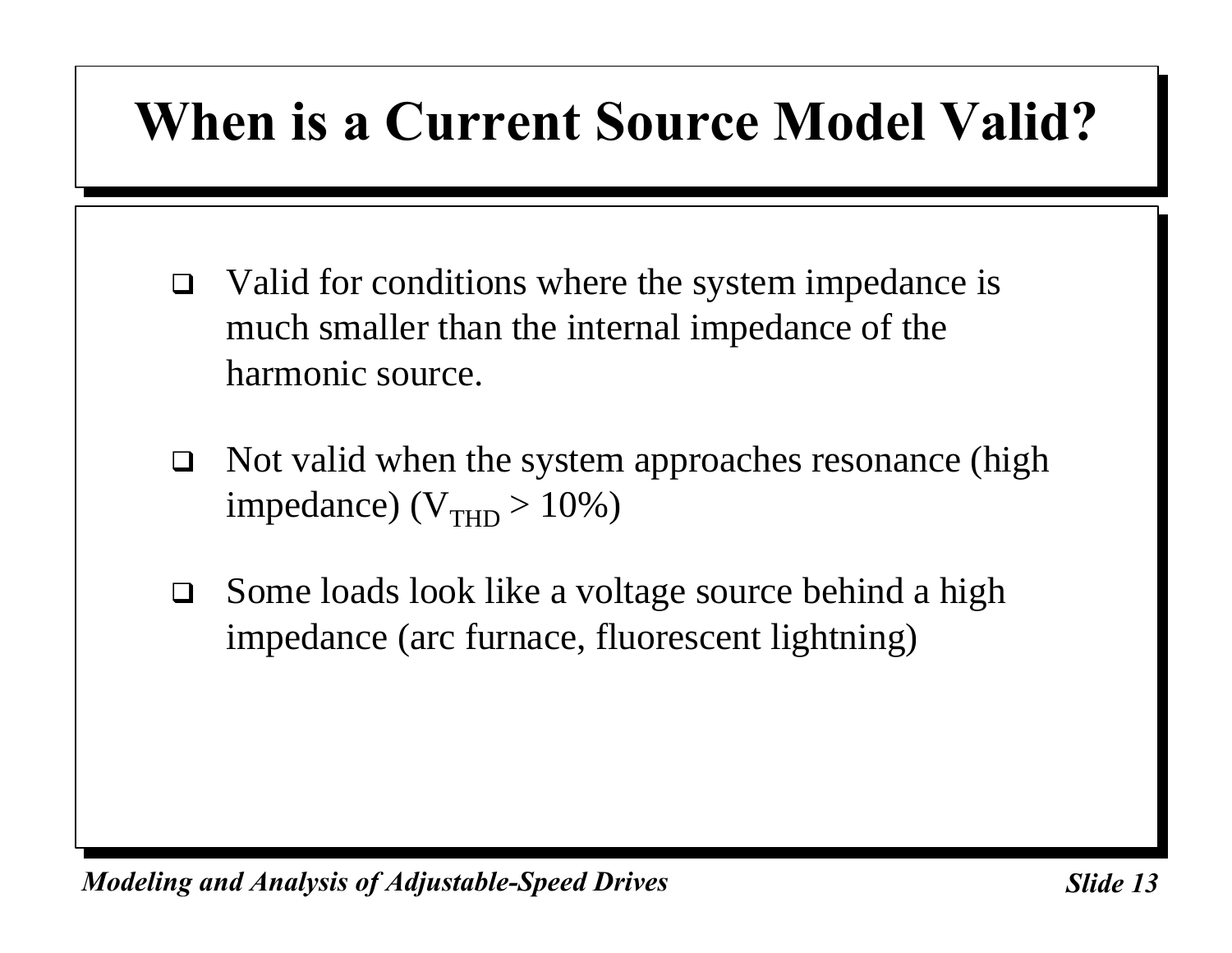# **Role of Measurements**

- $\Box$  Determine harmonic source characteristics
	- Waveform
	- Spectrum
- $\Box$  Verify harmonic simulation model
	- Use current spectrum from measurement
	- Compare simulated and measured voltage distortion levels
- $\Box$  Statistical Characteristics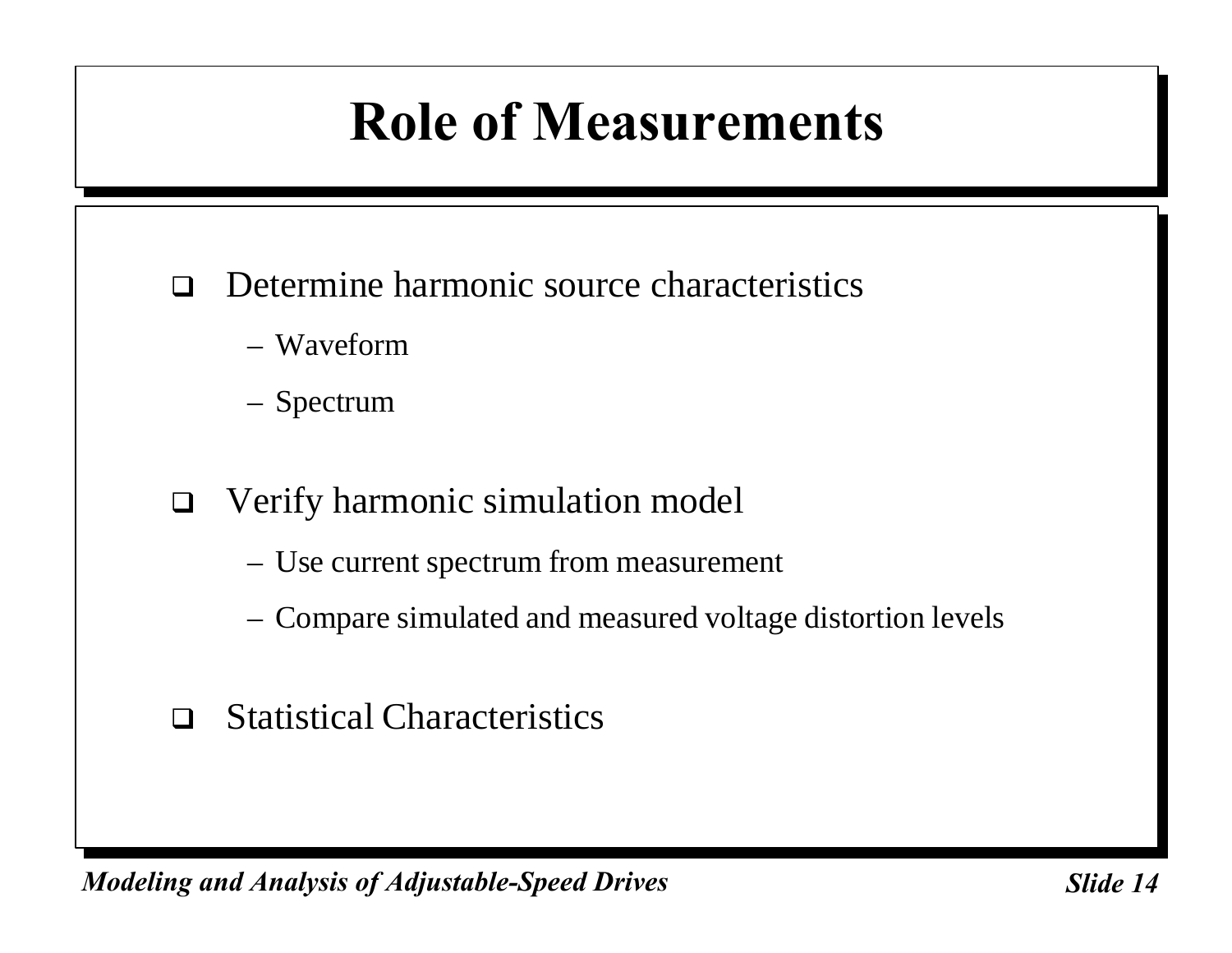# **Integrating Field Measurements**

- $\Box$  Characterizing Harmonic Sources
	- Correcting phase angles
	- Lumping sources
	- SuperHarm harmonic source models

 $\Box$  Verifying the system model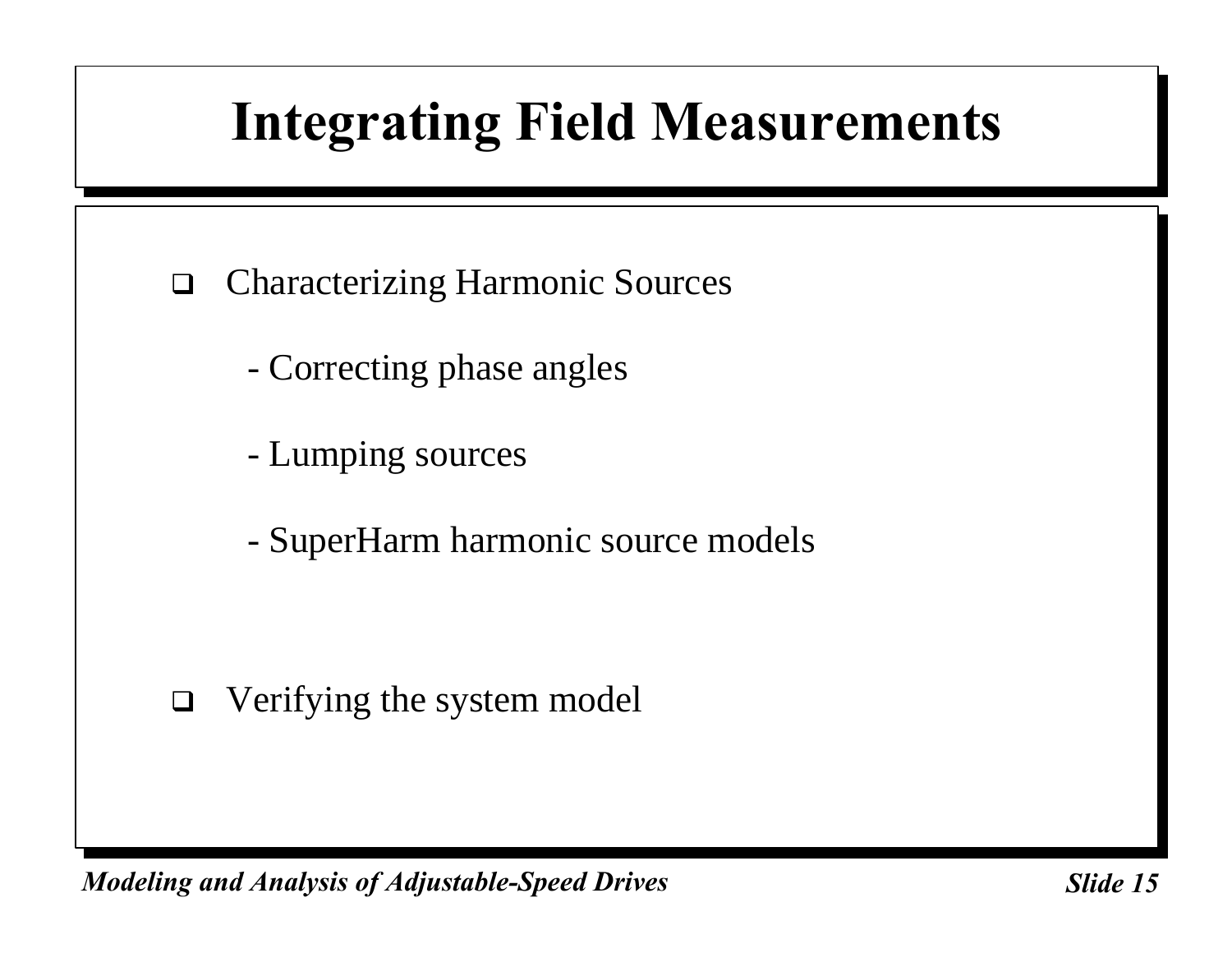# **Are Phase Angles Necessary?**

- $\Box$  System with only one harmonic source
	- NO (unless plotting wavefom is desired)
- $\Box$  System with multiple harmonic sources may not be necessary if:
	- Harmonic sources are similar (little cancellation of harmonic currents)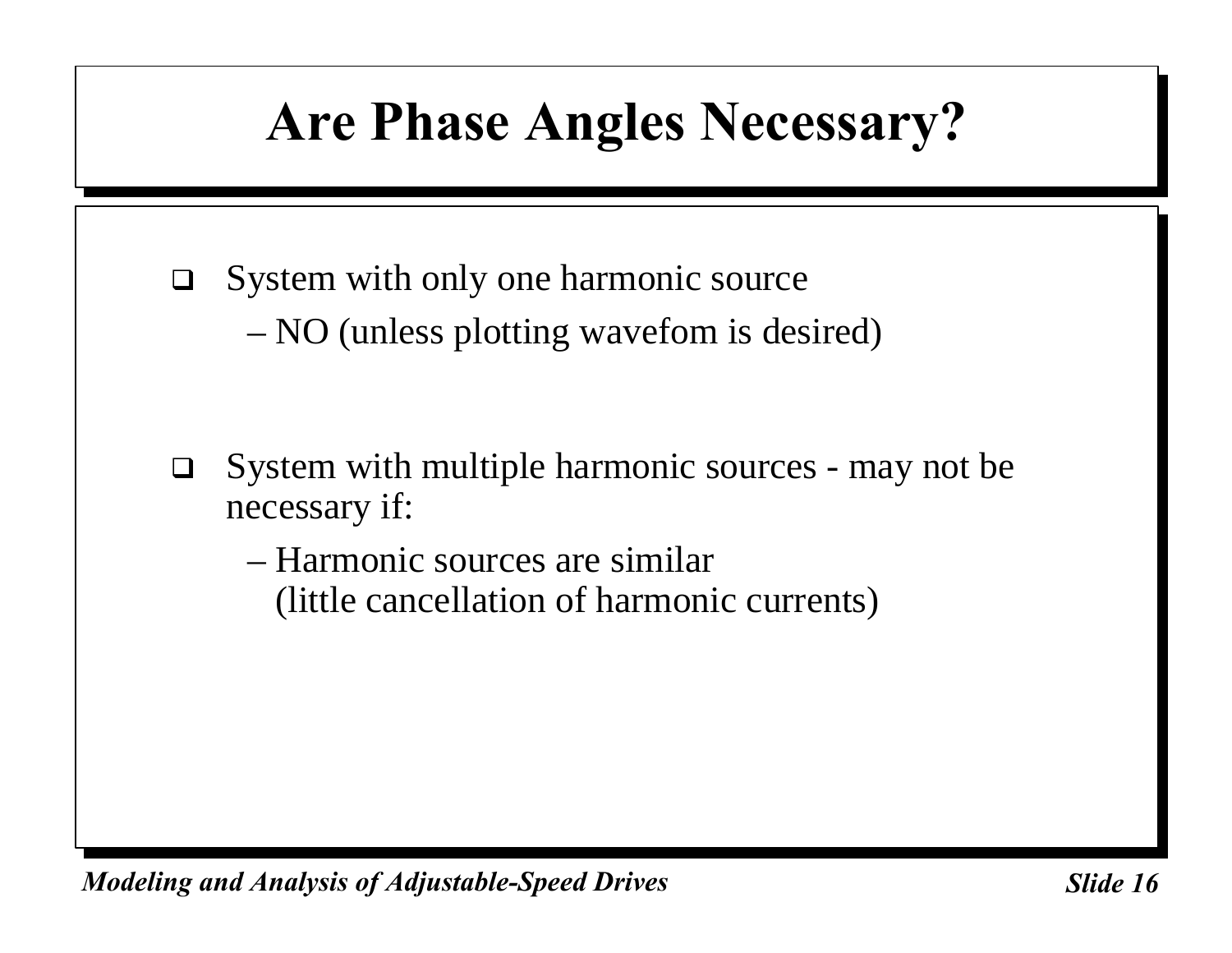## **Phase Angle Correction**

When measured harmonic spectrum is based on a cosine series:

$$
\Theta_{h_{sim}} = \Theta_{h_{measured}} + (h-1) * 90^{\circ}
$$

**Sin series: SuperHarm, V-HARM, HARMFLO 5.0 Cos series: EMTP**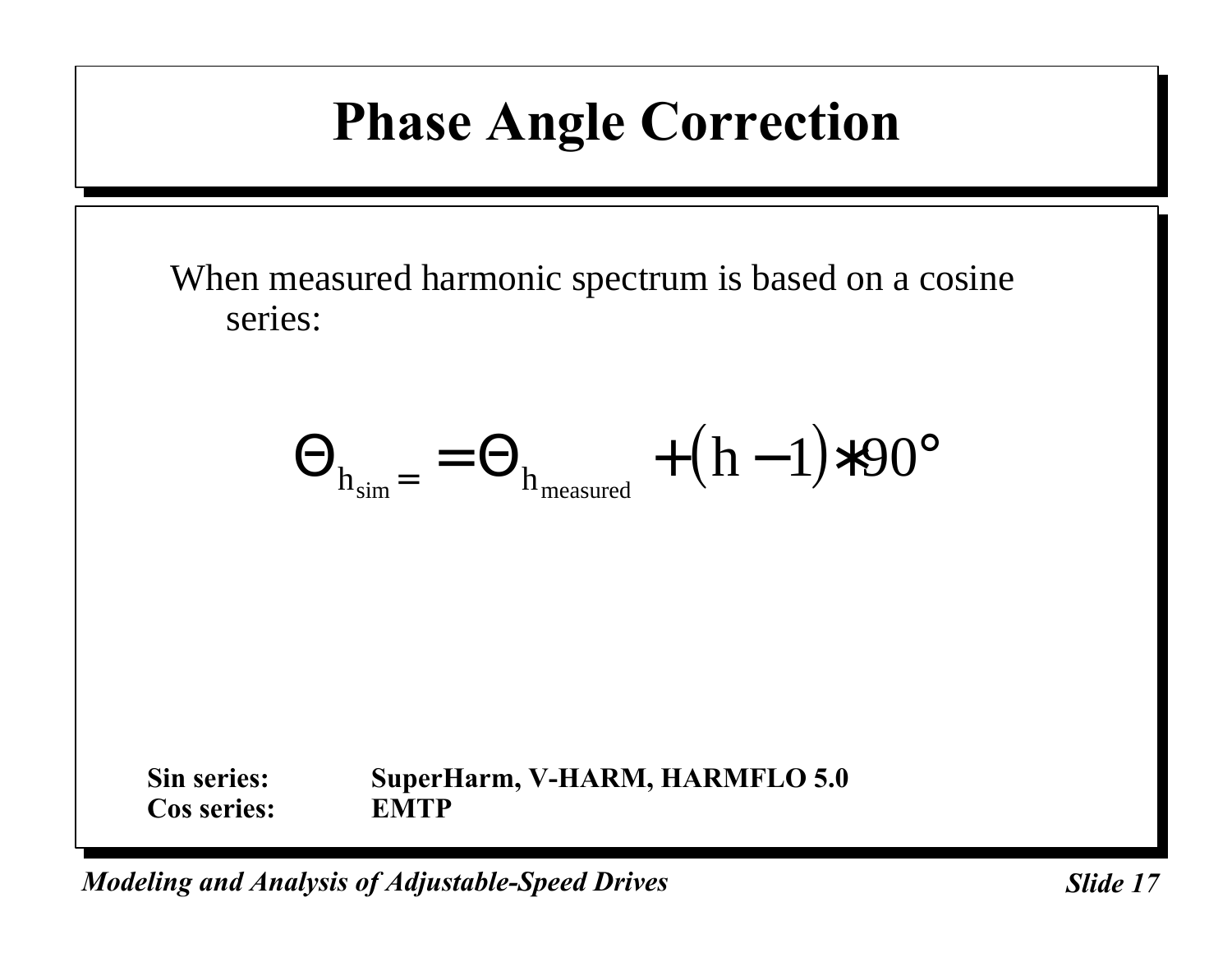# **Lumped Harmonic Sources**

Can the customer harmonic injection be represented as a single harmonic current source at point of common coupling?

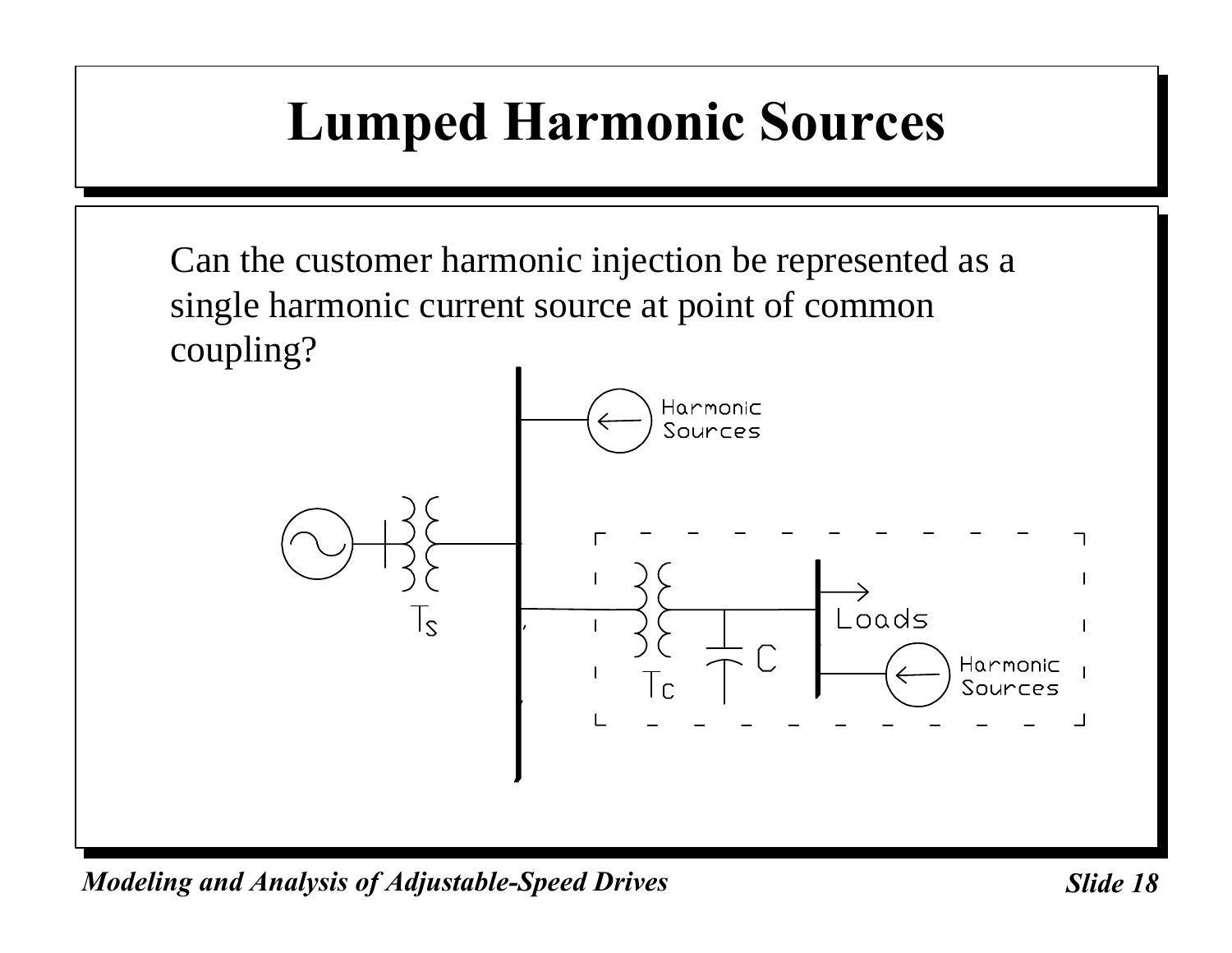# **SuperHarm Data Preparation**

- $\Box$  Node Names
- $\Box$  Tagged Fields, Lists, and Tables
- $\Box$  Device Library
- $\Box$  Directives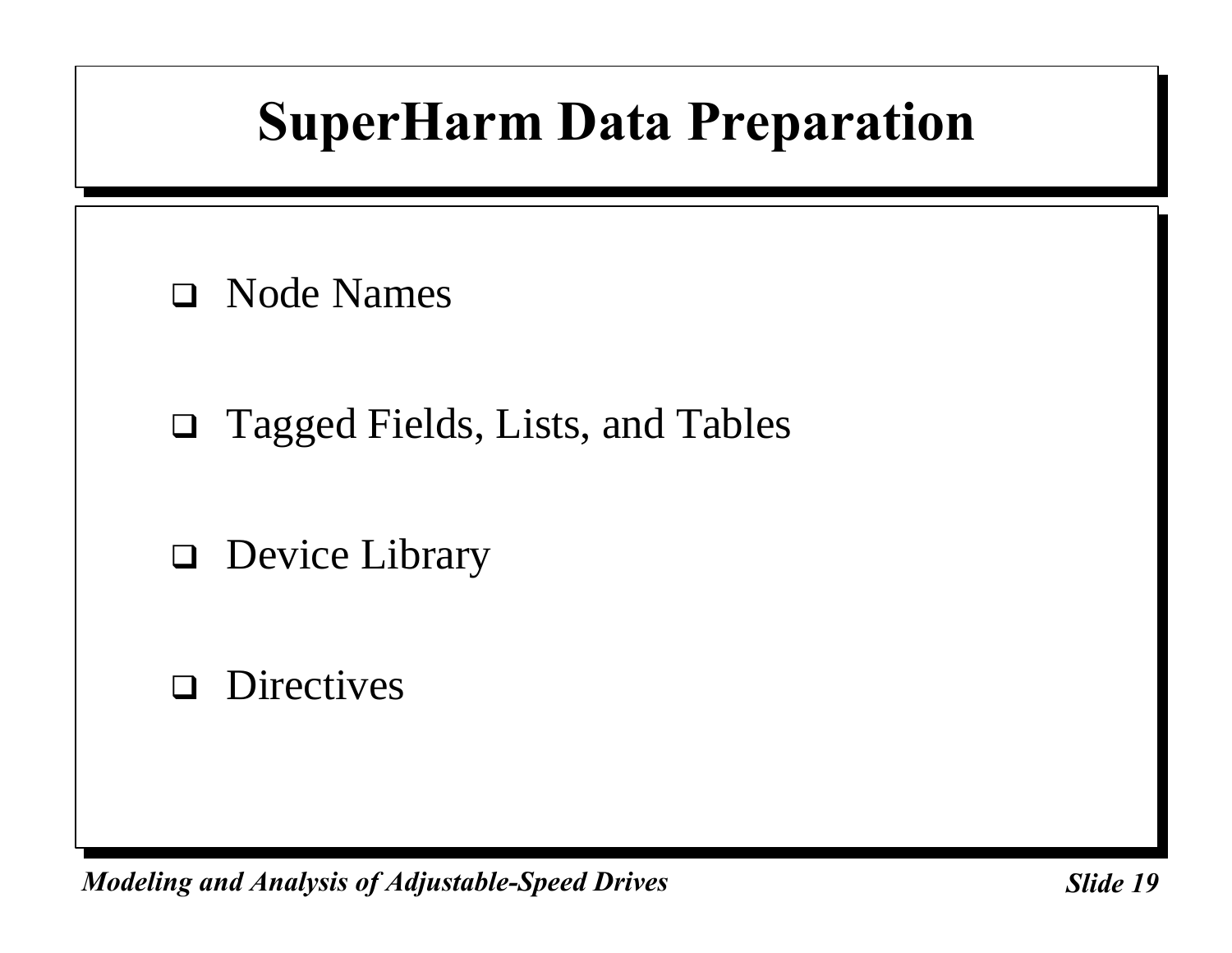#### **Device and Node Names:**

Case not important " $A$ " = "a"

\_ (underscore) is valid character

Eight (8) characters or less

Convention six (6) characters plus .A, .B, .C

Example: SrcBus.A SrcBus.B SrcBus.C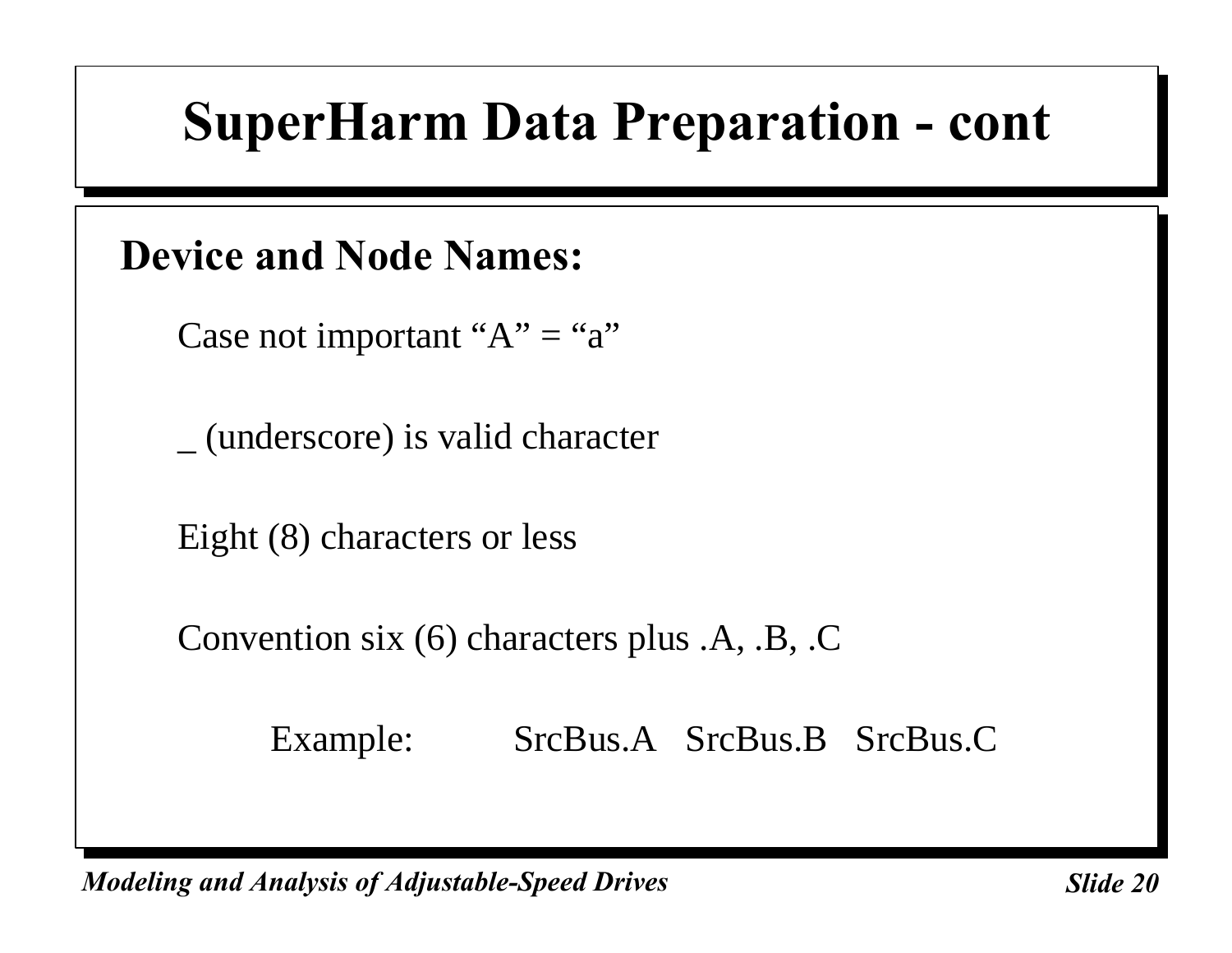#### **Tagged Fields and Lists:**

 $\Box$  Tagged fields entered in any order

Examples:  $kV = 34.5$   $MVA = 9.0$ 

 $\Box$  List: set of items separated by commas

| Example: | RETAIN CURRENTLIST = $\{$ |  |
|----------|---------------------------|--|
|          | SourceZ, ASD1, CAP1 $\}$  |  |

*Modeling and Analysis of Adjustable-Speed Drives* Sunner Slide 21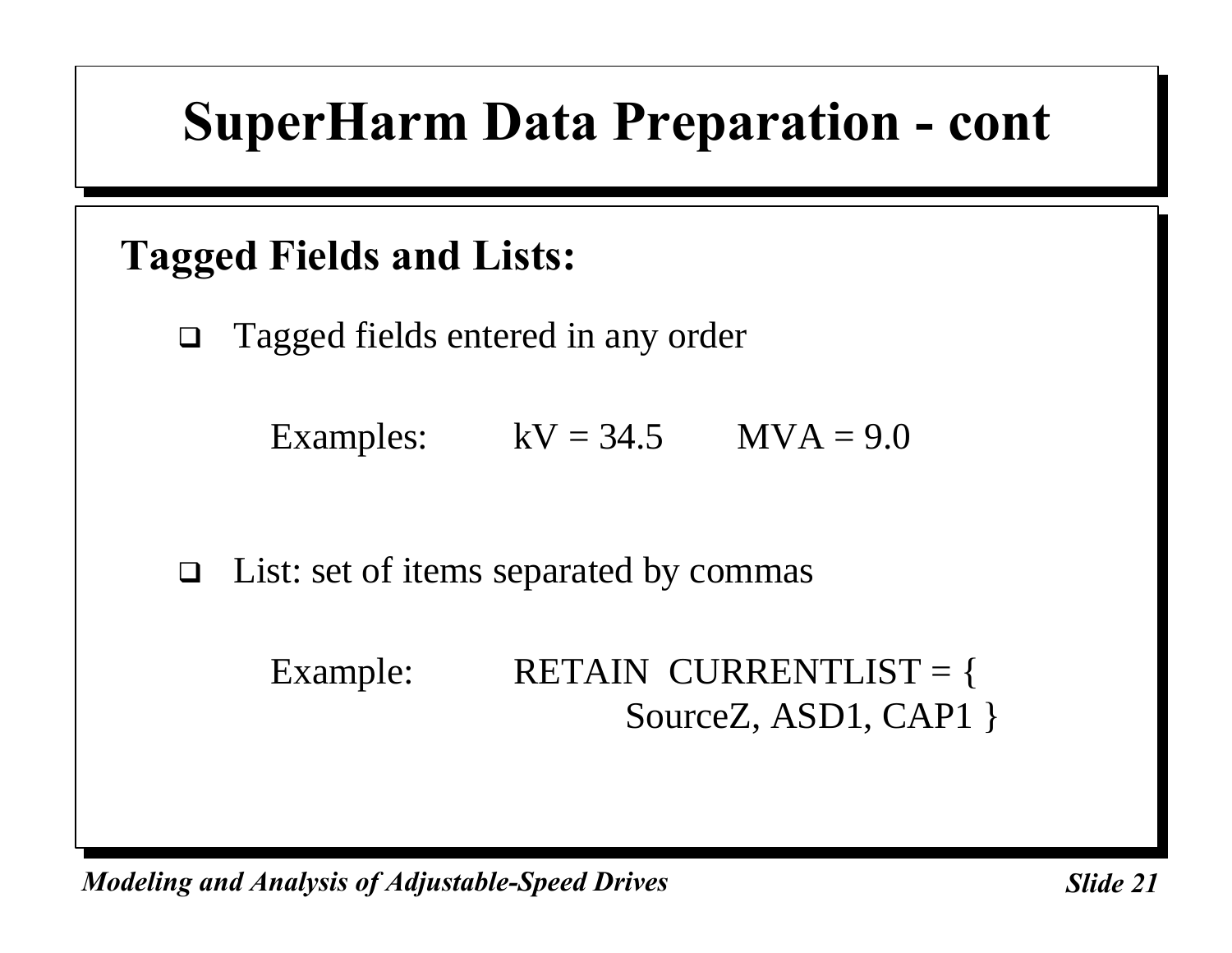#### **Tables:**

 $\Box$  Tables: list of items, where each item is a list

#### Example:

| $TABLE =$ |            |                  |
|-----------|------------|------------------|
|           | $\{1,$     | $100.0, -75.0$ , |
|           | $\{5,$     | $33.6, 156.0$ ,  |
|           | $\{7,$     | $1.6, -151.0$ ,  |
|           | $\{11,$    | $8.7, -131.0$ ,  |
|           | $\{13,$    | $1.2, 54.0$ ,    |
|           | ${17,$     | $4.5, -57.0$ ,   |
|           | $\{19,$    | $1.3, -226.0$ ,  |
|           | ${23, 23}$ | $2.7, 17.0$ ,    |
|           | ${25, $    | $1.2, -149.0$    |
|           | ł          |                  |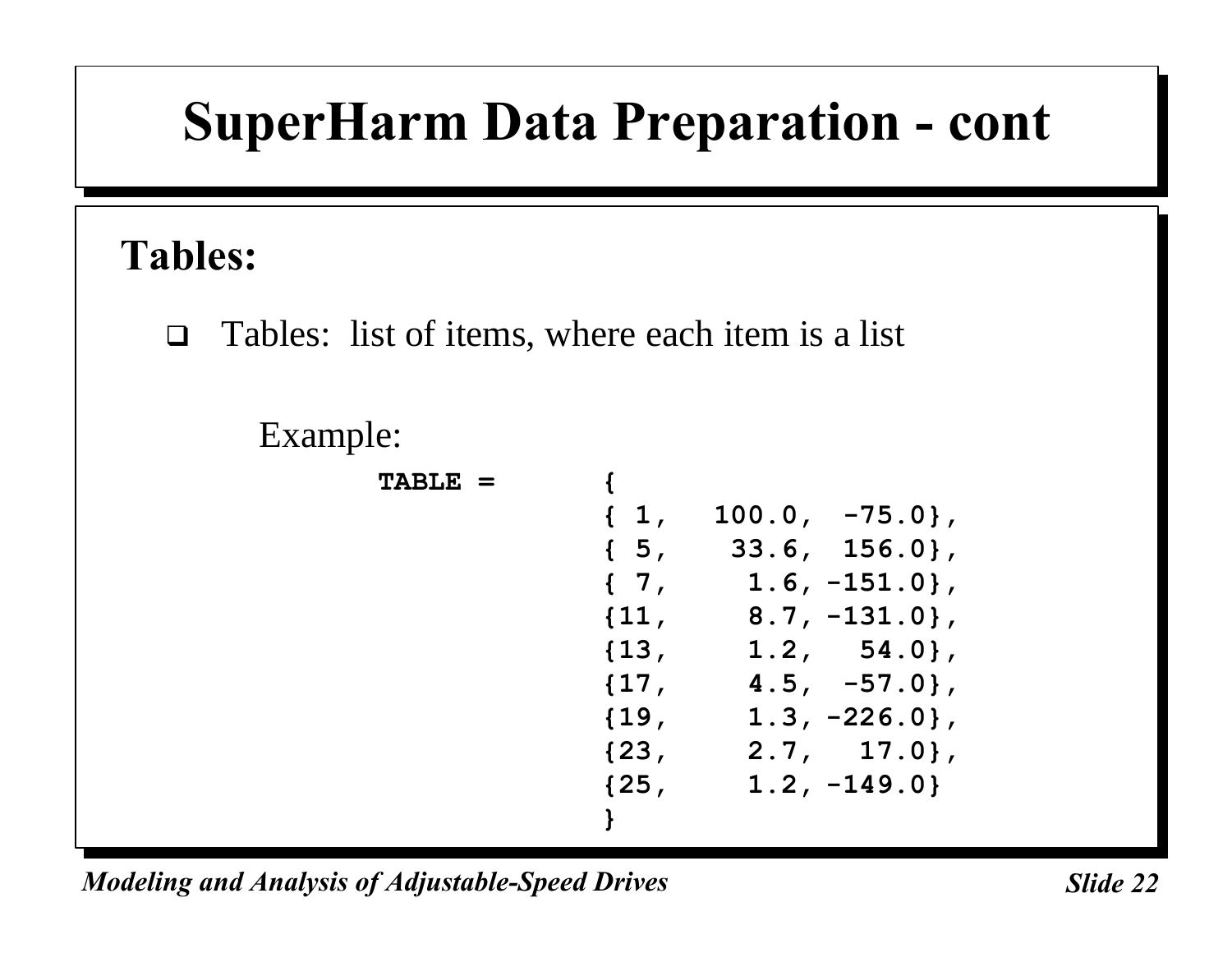#### **SuperHarm Device Library:**

- $\Box$  BRANCH Single-phase R-X
- $\Box$  BRANCH3 Three-phase R-X (sequence quantities)
- CAPACITOR Single or three-phase capacitor
	- LINEARLOAD Single-phase load
- NONLINEARLOAD Single-phase current source
- □ SERIESFILTER Single-phase L-C
- 
- 

- 
- TRANSFORMER Single or three-phase transformer bank
- □ VSOURCE Single-phase voltage source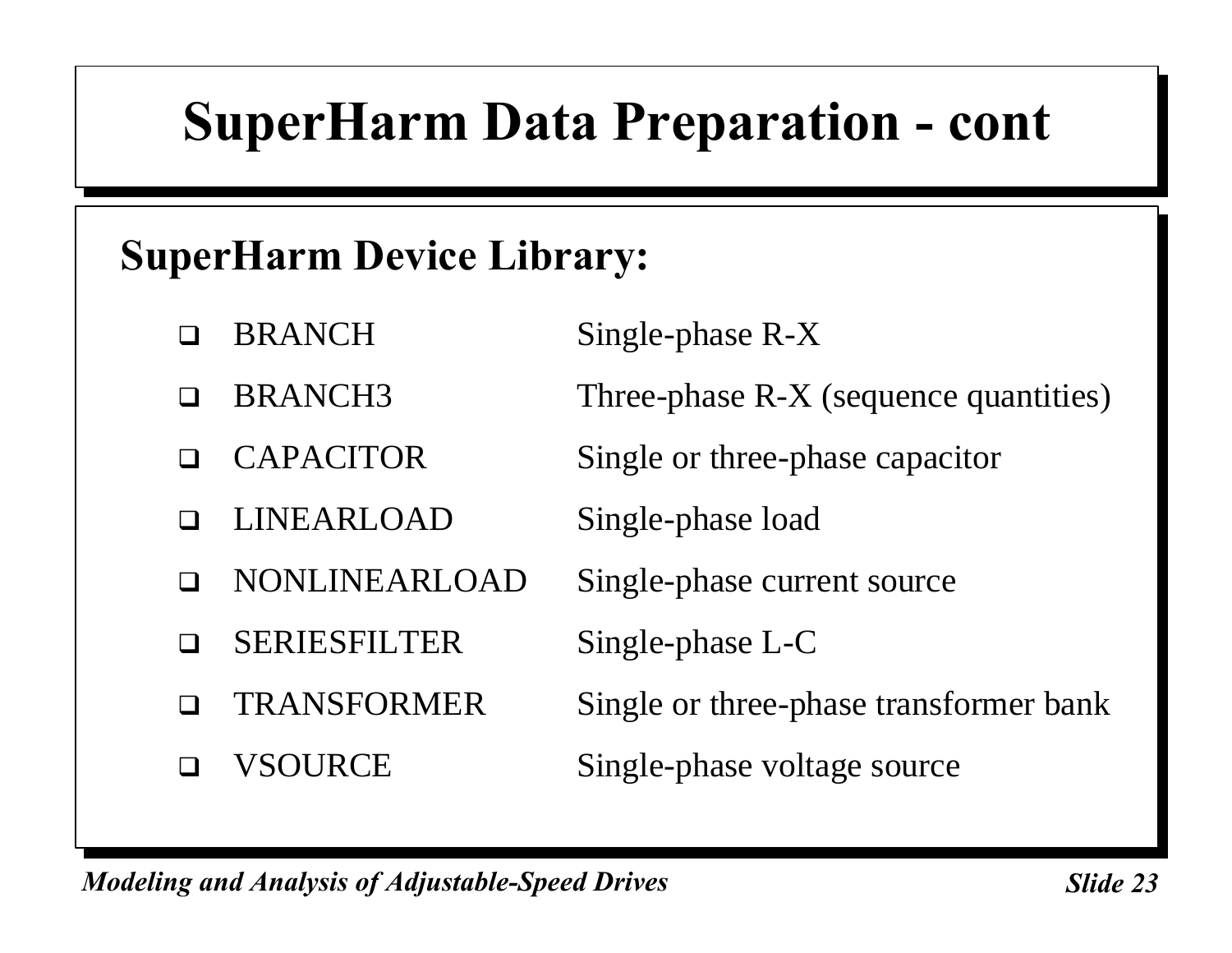#### **SuperHarm Device: BRANCH**

□ Example: Branch from BUS1A to BUS2A with  $Z = 5 \Omega \omega 75^{\circ}$ 

Single-phase branch,  $Z = 5$  ohms BRANCH Name = B1 From = BUS1A To = BUS2A  $R = 1.29$   $X = 4.83$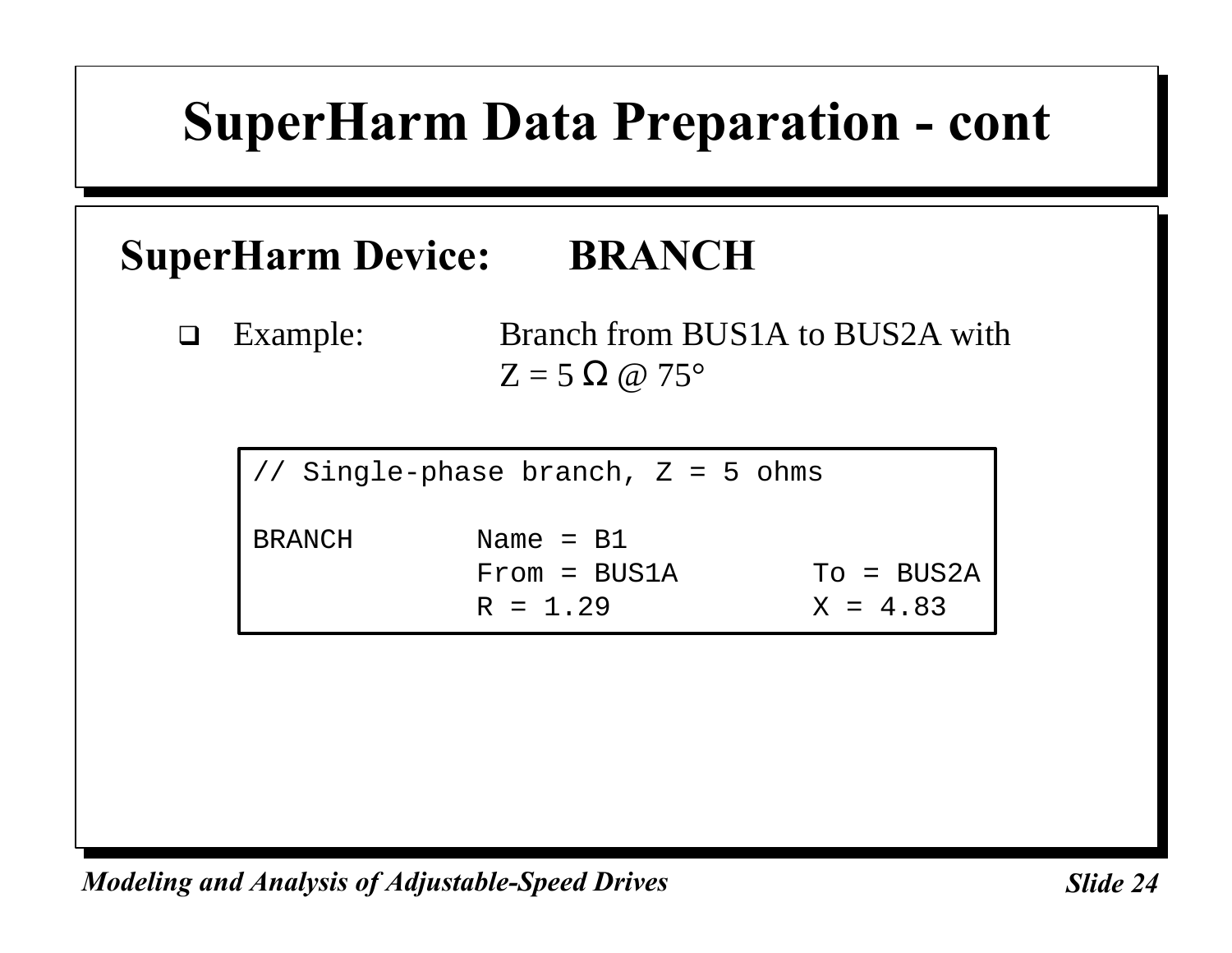#### **SuperHarm Device: BRANCH3**

 $\Box$  Example: 115kV source equivalent @ bus SRC1?  $Z_1 = 0.08 + j 0.50 %$  @ 10 MVA  $Z_0 = 0.04 + j 0.24 %$  @ 10 MVA

```
// Three-phase source equivalent
BRANCH3 Name = SRC1
          From.A = V115A To.A = SRC1A
          From.B = V115B To.B = SRC1B
          From.C = V115C To.C = SRC1CR1 = 1.10 X1 = 6.63R0 = 0.52 X0 = 3.11
```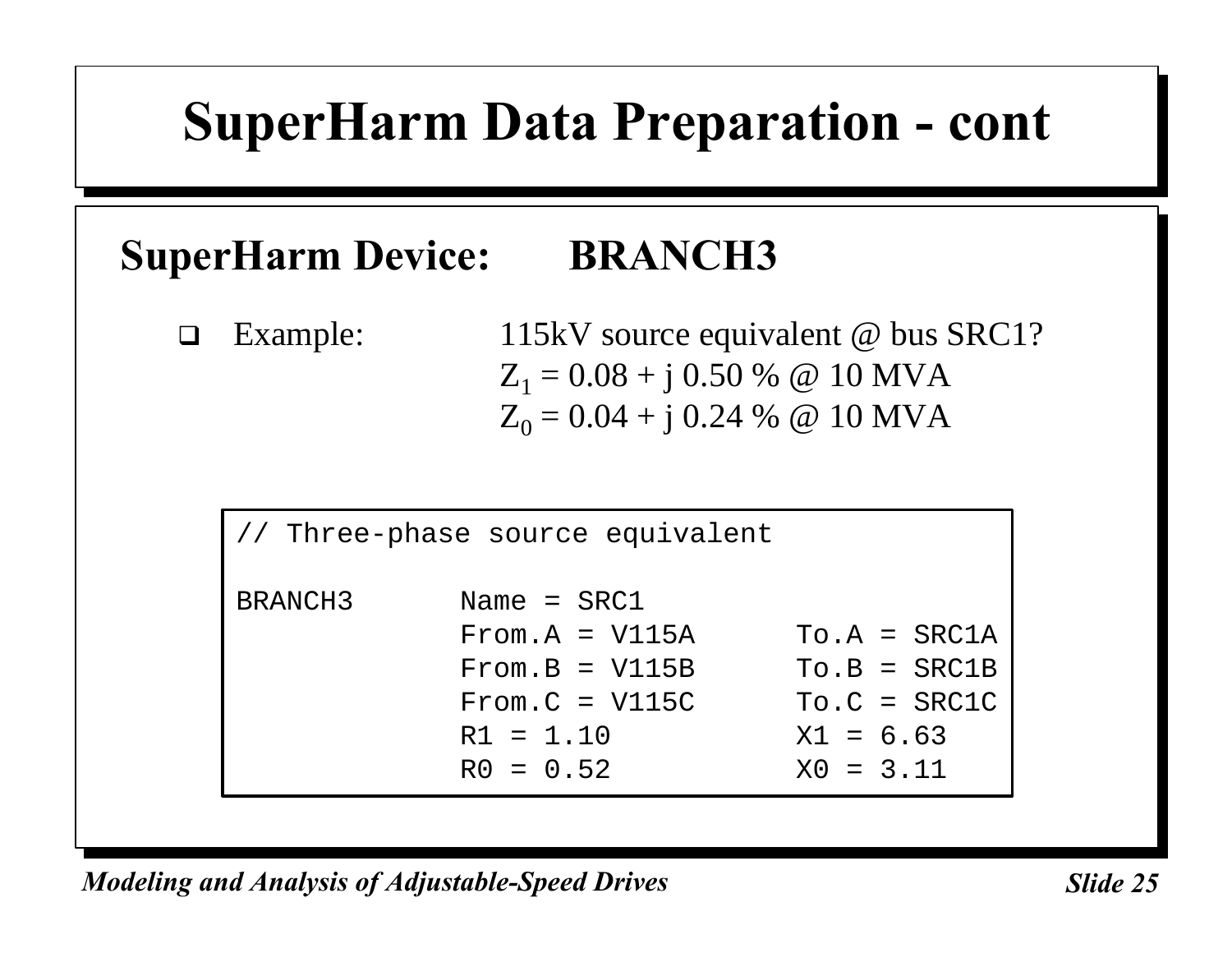#### **SuperHarm Device: CAPACITOR**

□ Example: 34.5kV, 9.0 MVAr capacitor bank (wye-gnd) @ bus CAP1\_A

|           | // Three-phase capacitor bank                                         |                                                     |
|-----------|-----------------------------------------------------------------------|-----------------------------------------------------|
| CAPACITOR | Name = $CAP1$<br>Bus.A = $CAP1 A$<br>Bus. $C = CAP1 C$<br>$kV = 34.5$ | $Bus.B = CAP1 B$<br>Neutral = Ground<br>$MVA = 9.0$ |
|           |                                                                       |                                                     |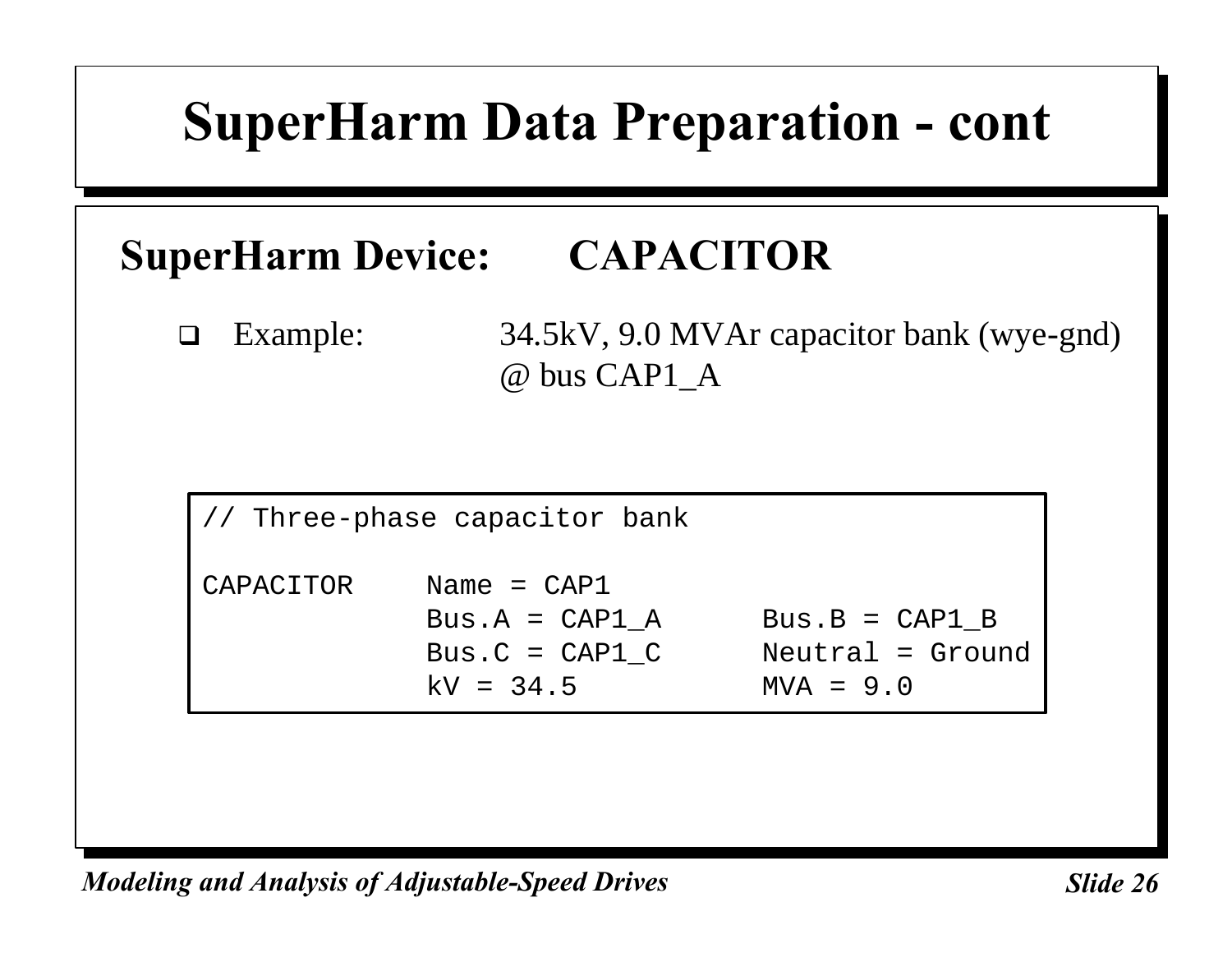#### **SuperHarm Device: LINEARLOAD**

 $\Box$  Example: 480 Volt, 800 kVA, dpf = 85% served by: 1000kVA Xfmr, 4.16kV /480V,  $Z_{tx} = 6\%$ @ bus 4160\_A

|            | // Single-phase linear load, 800 kVA |             |
|------------|--------------------------------------|-------------|
| LINEARLOAD | Name = $LinLoad1$<br>From = $4160$ A |             |
|            | $kV = 4160$                          | $kVA = 800$ |
|            | $DF = 0.85$<br>$kVAXfmr = 1000$      |             |
|            | $R = 0.5$                            | $8X = 6.0$  |

Note: kV is xfmr high side rating.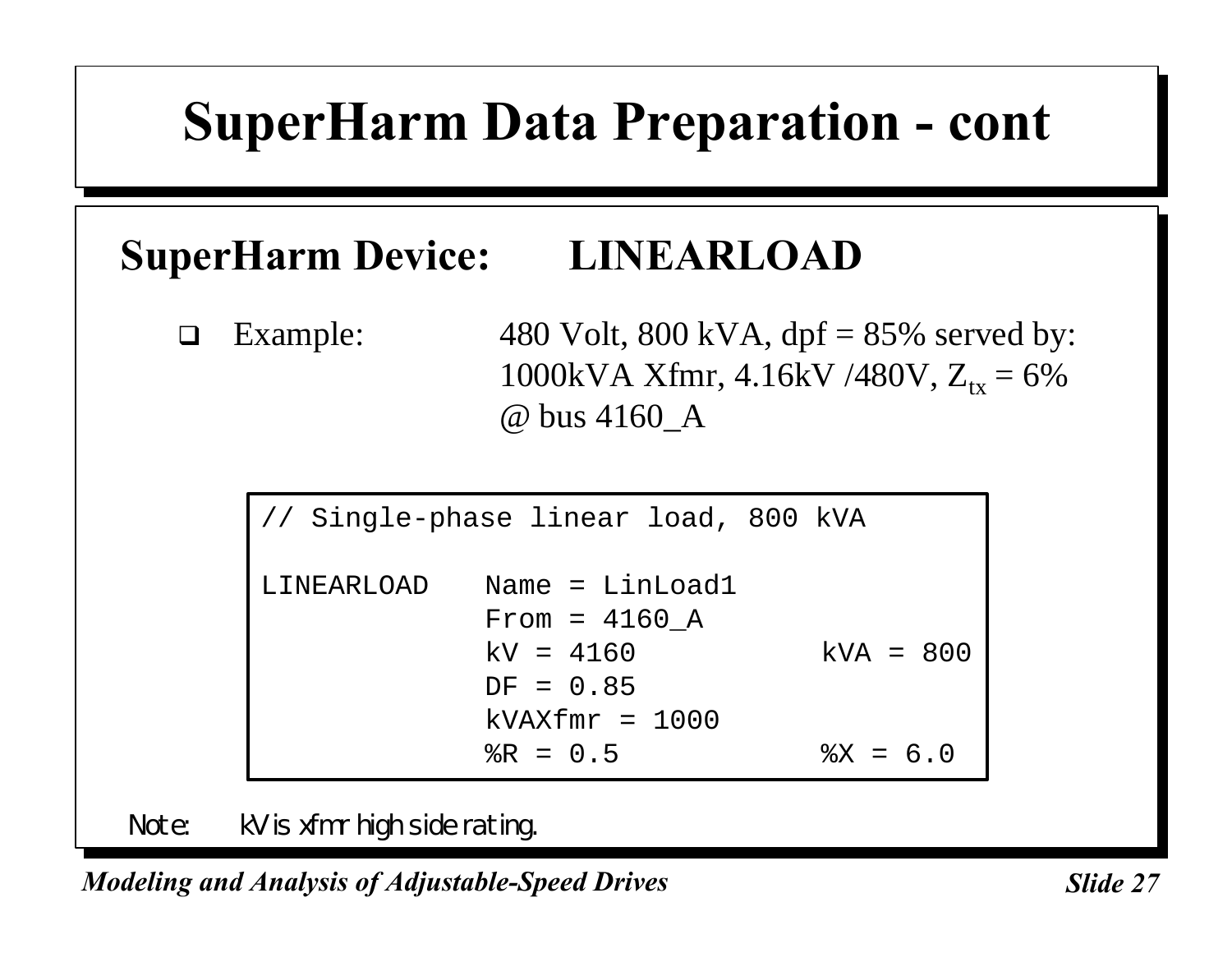#### **SuperHarm Device: NONLINEARLOAD**

 $\Box$  Example: 480 V, 250 kVA, dc Drive (3-phase rating)

// Single-phase nonlinear load, 250 kVA

```
NONLINEARLOAD Name = ASD1
                 Bus = 480BUSkV = 0.277 kVA = 83.0 DF = 0.75TABLE = \{{1, 100.0, -75.0},{5, 33.6, 156.0},\{ 7, 1.6, -151.0 \},
                 {11, 8.7, -131.0},{13, 1.2, 54.0},etc.
                 }
```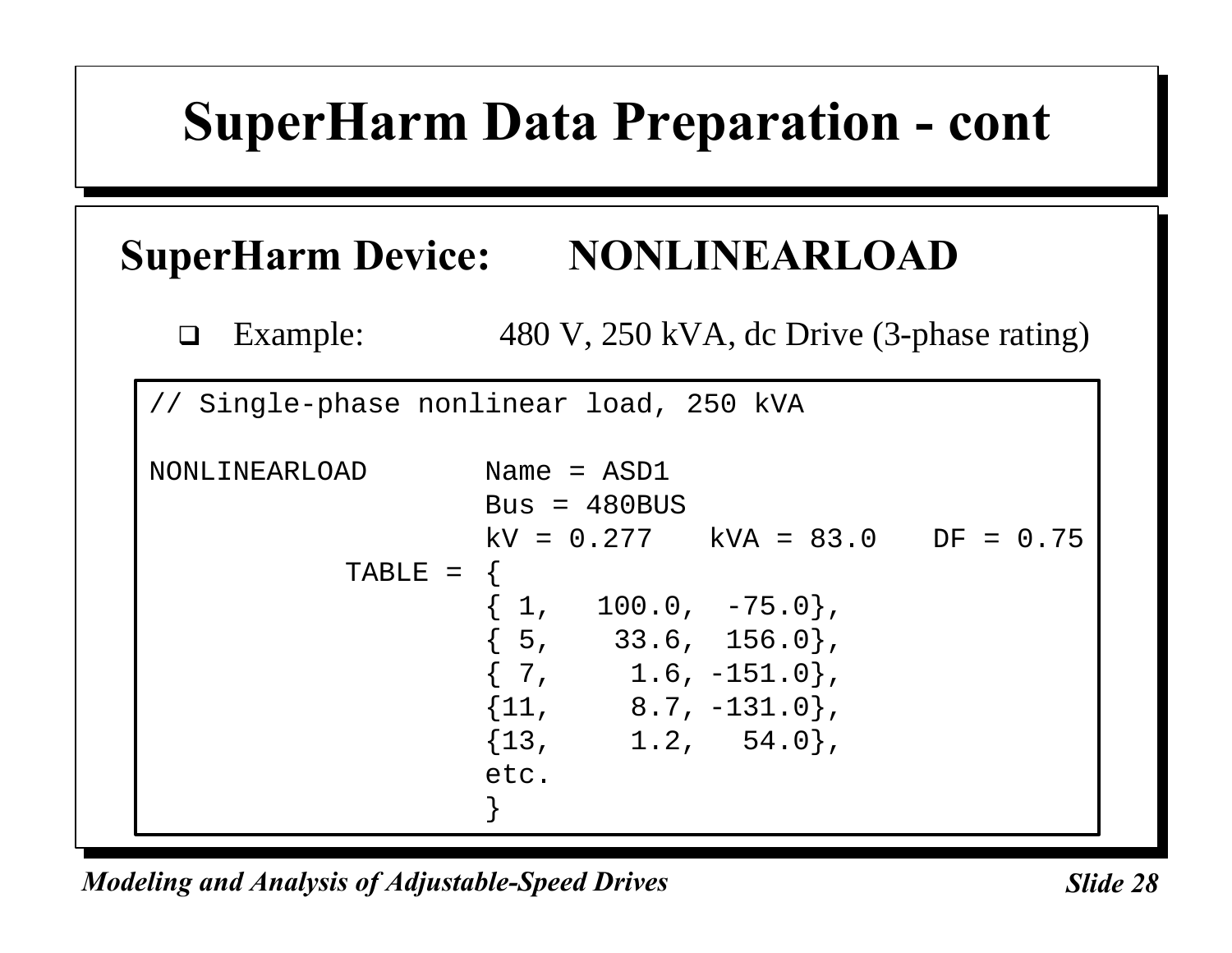#### **SuperHarm Device: SERIESFILTER**

 $\Box$  Example: 480 V, 450 kVAr 4.7<sup>th</sup> filter bank @ bus 4801\_A

```
// Single-phase filter bank
SERIESFILTER Name = Filter1
           CapBus = 4801 A MidBus = Fil1 A
           IndBus = Ground
           kV = 0.277 kVA = 150Harmonic = 4.7
```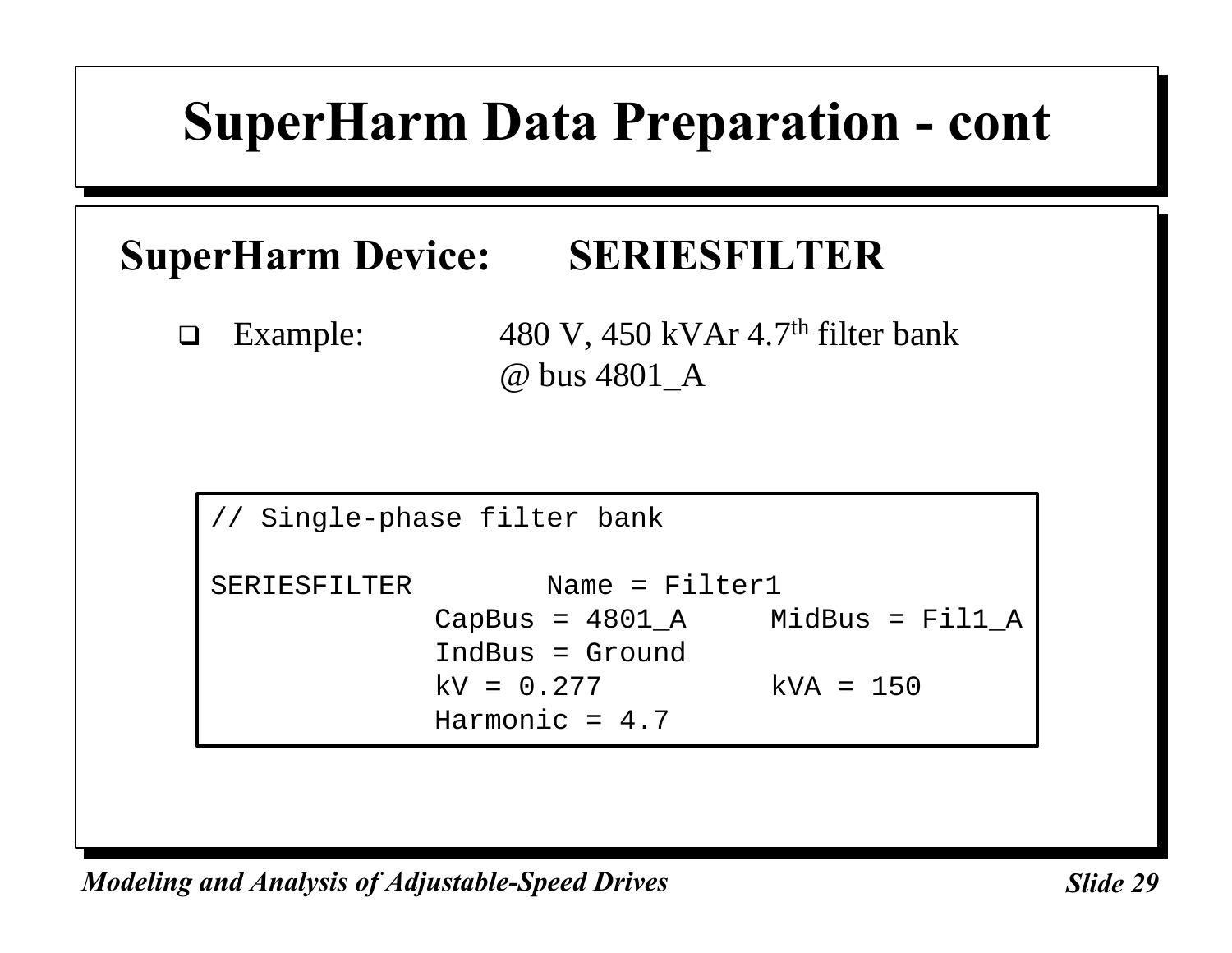#### **SuperHarm Device: TRANSFORMER**

 $\Box$  Example: 1500 kVA, 13.8kV / 480 V transformer,  $Z_{tx} = 6\%$ 

|             | // Single-phase transformer                                                                    |                                                                         |
|-------------|------------------------------------------------------------------------------------------------|-------------------------------------------------------------------------|
| TRANSFORMER | Name = StepTran<br>$X.1 = 480$ BUS<br>$H.1 = SERVENT$<br>$\text{X.HX} = 6.0$<br>$KV.H = 7.967$ | $MVAB.HX = 0.500$<br>$X.2 = GROUND$<br>$H.2 = GROUND$<br>$KV.X = 0.277$ |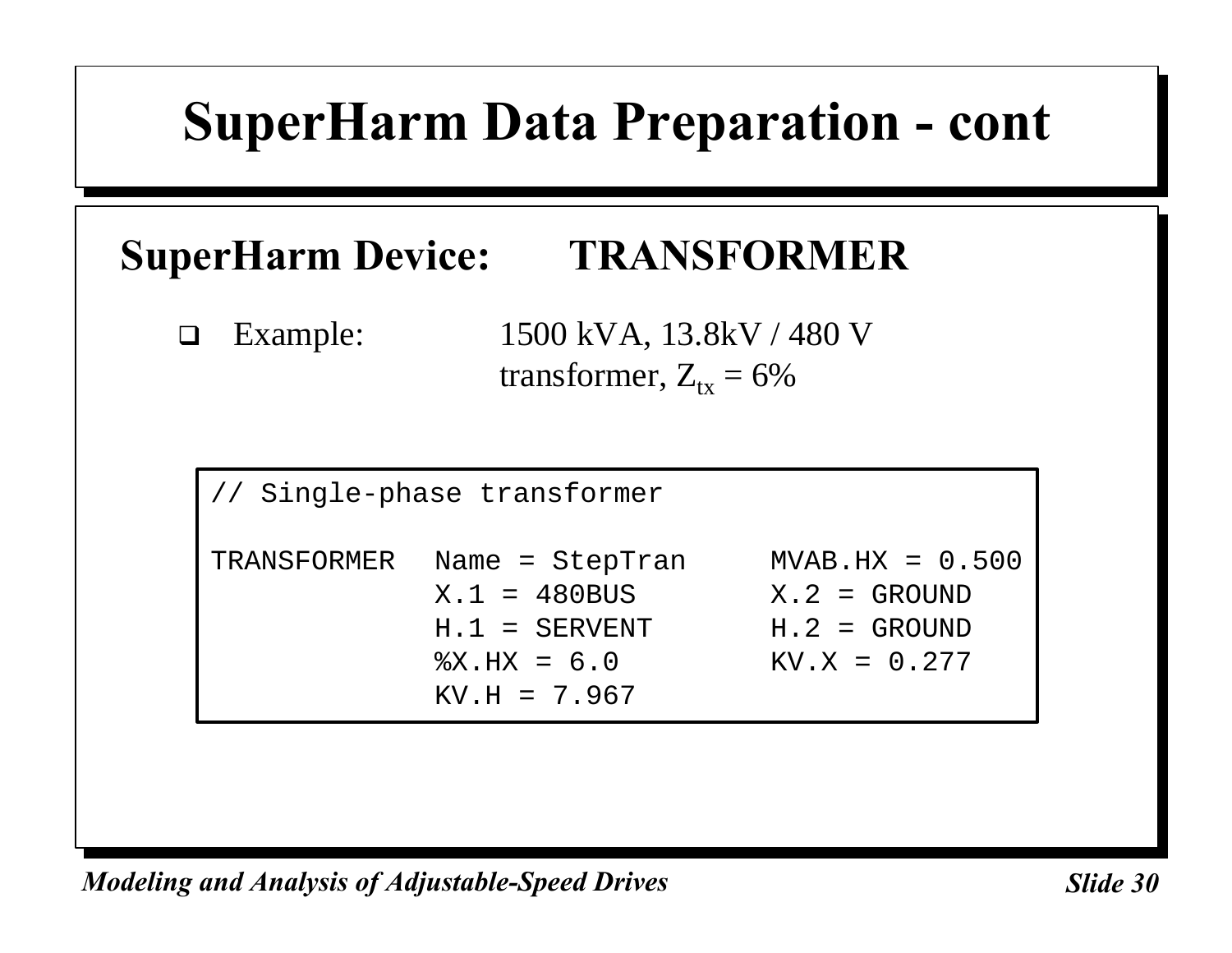#### **SuperHarm Device: VSOURCE**

□ Example: 18.8kV Source @ bus SRC1\_A

|         | // Single-phase voltage source |               |
|---------|--------------------------------|---------------|
| VSOURCE | Name = $UTILSRC$               |               |
|         | $Bus = SRC1 A$                 | Freq = $60.0$ |
|         | $Mag = 7967$                   | Ang = $0.0$   |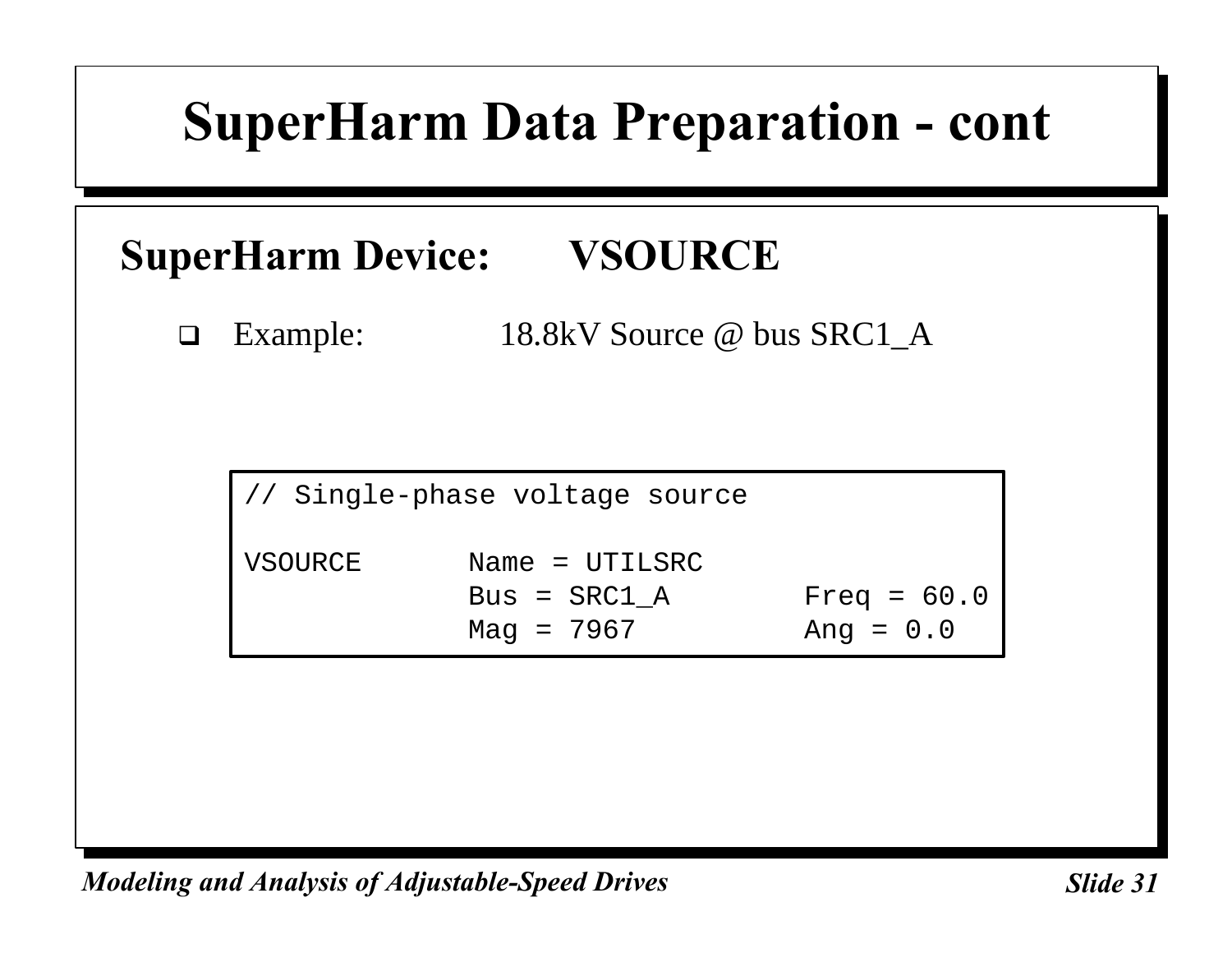#### **Block and Line Comments:**

- $\Box$  // Comment line (anywhere on line)
- □ ! Comment line (must be in column 1)
- $\Box$  /\* \*/ Block comment (every thing in between)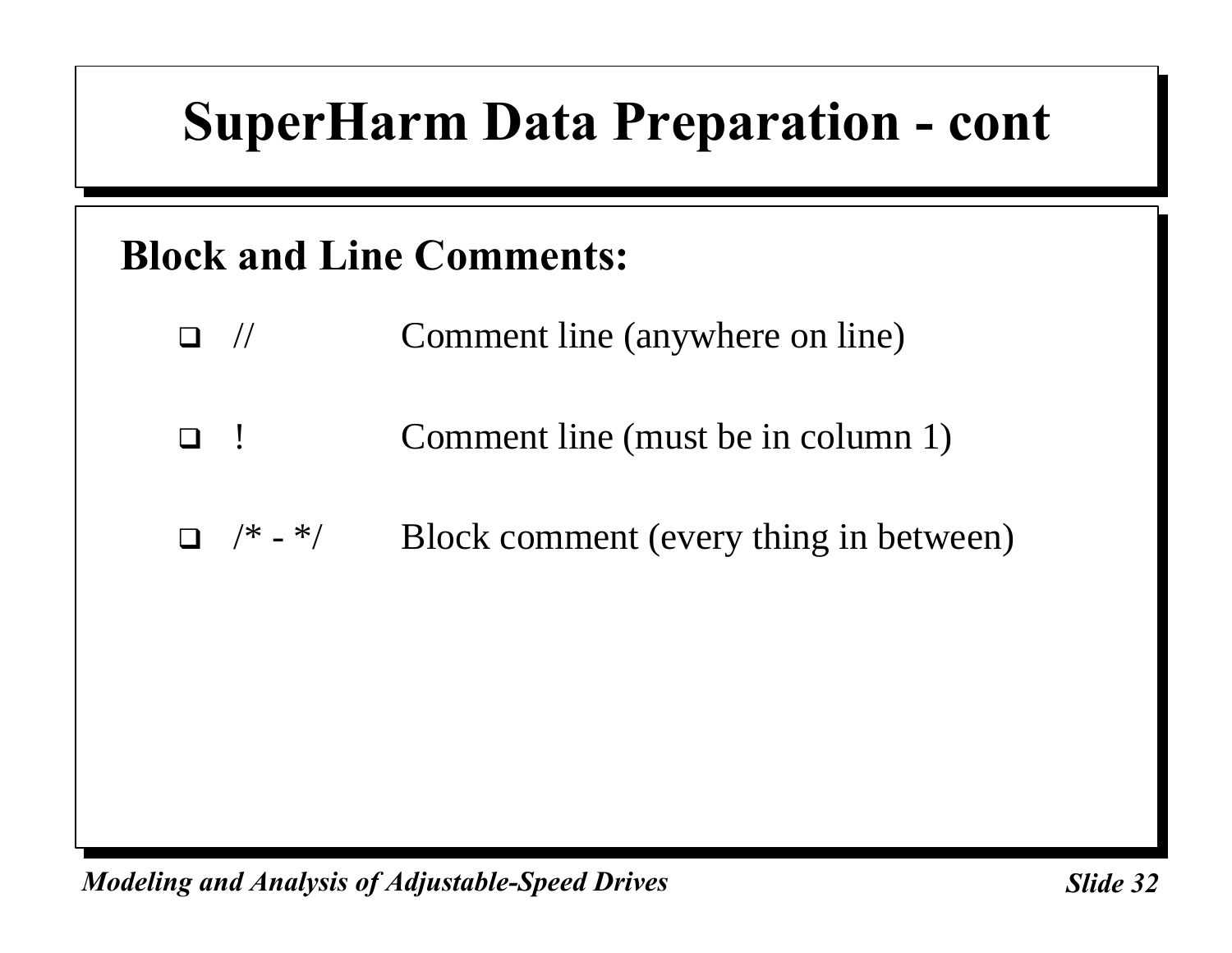#### **#DEFINE and #UNDEF:**

- **Example FINE** Identifier Text\_String
	- Example: #DEFINE  $480LNV = 277.1281$

 $Mag = 480LNV$ 

#### **u** #UNDEF Identifier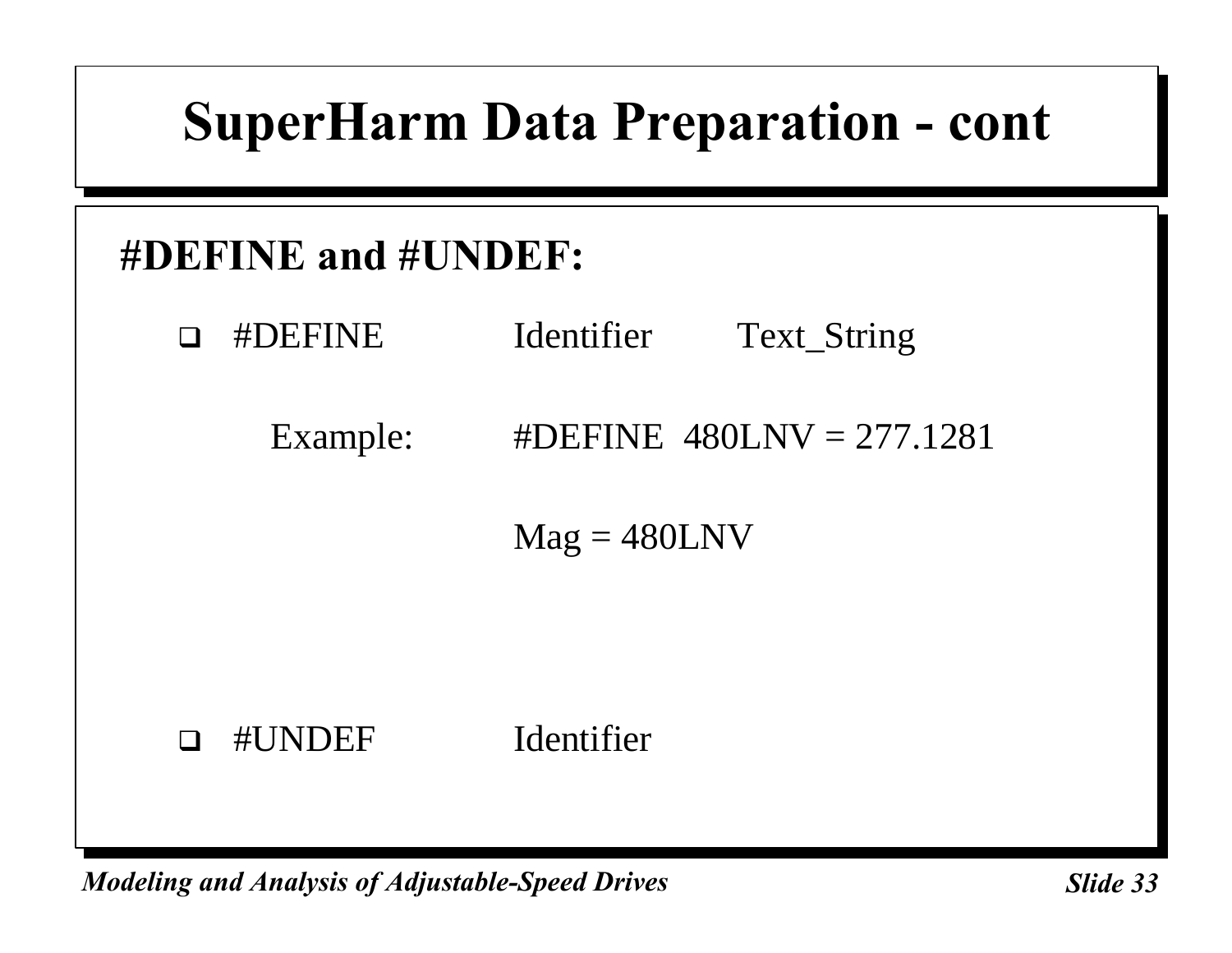#### **DISCARD and RETAIN:**

**DISCARD** 

Currents  $=$  Yes | No  $CURRENTLIST = { Asd1, Drive1, Arc1 }$ 

 $\n **RETAIN**\n$ 

Voltages  $=$  Yes | No VOLTAGELIST =  $\{ Bus1, Bus2 \}$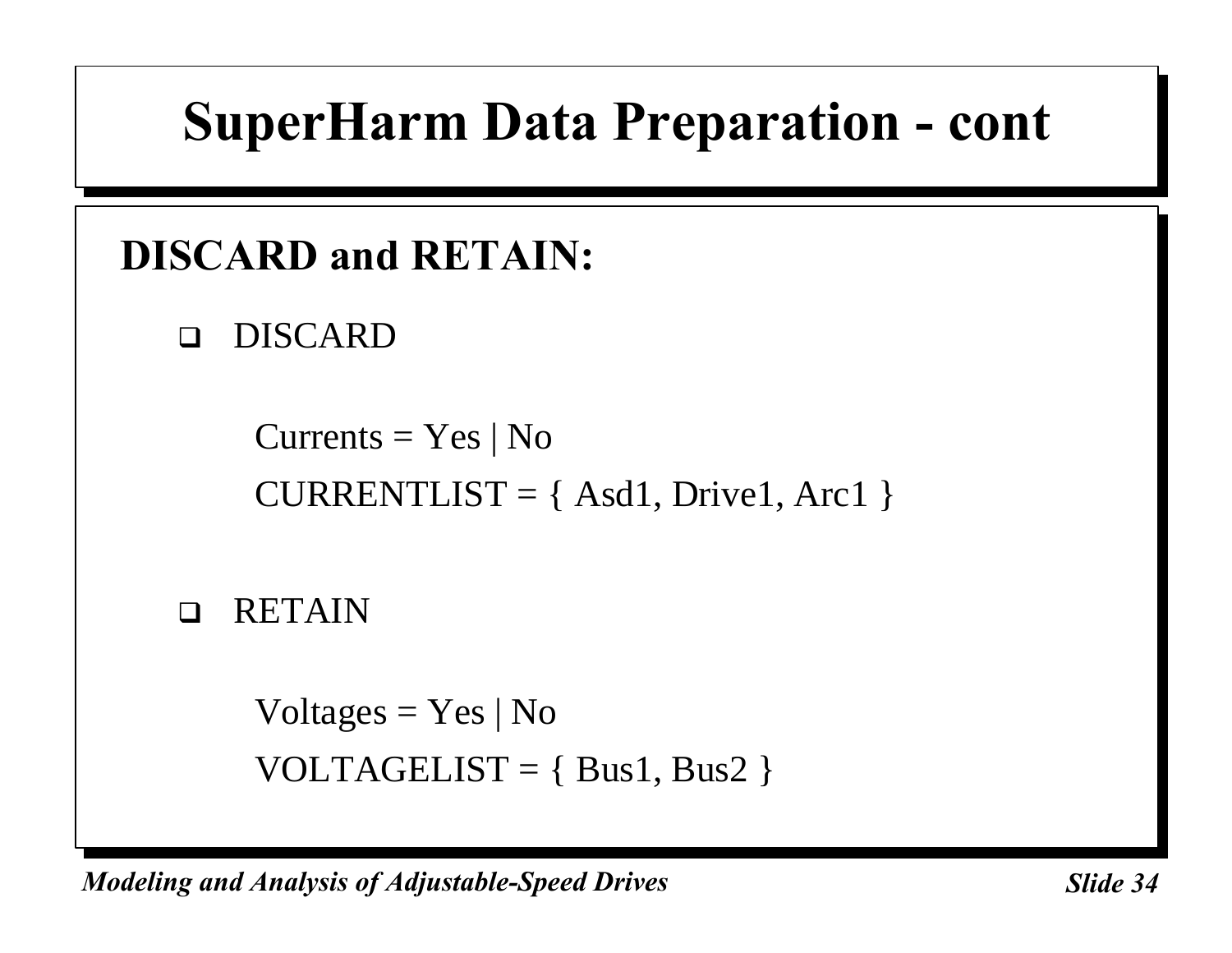#### **#INCLUDE:**

□ #INCLUDE "FileSpec"

#### □ #INCLUDE "FileSpec" (Param\_1, Param\_2,...)

%n - replacement parameters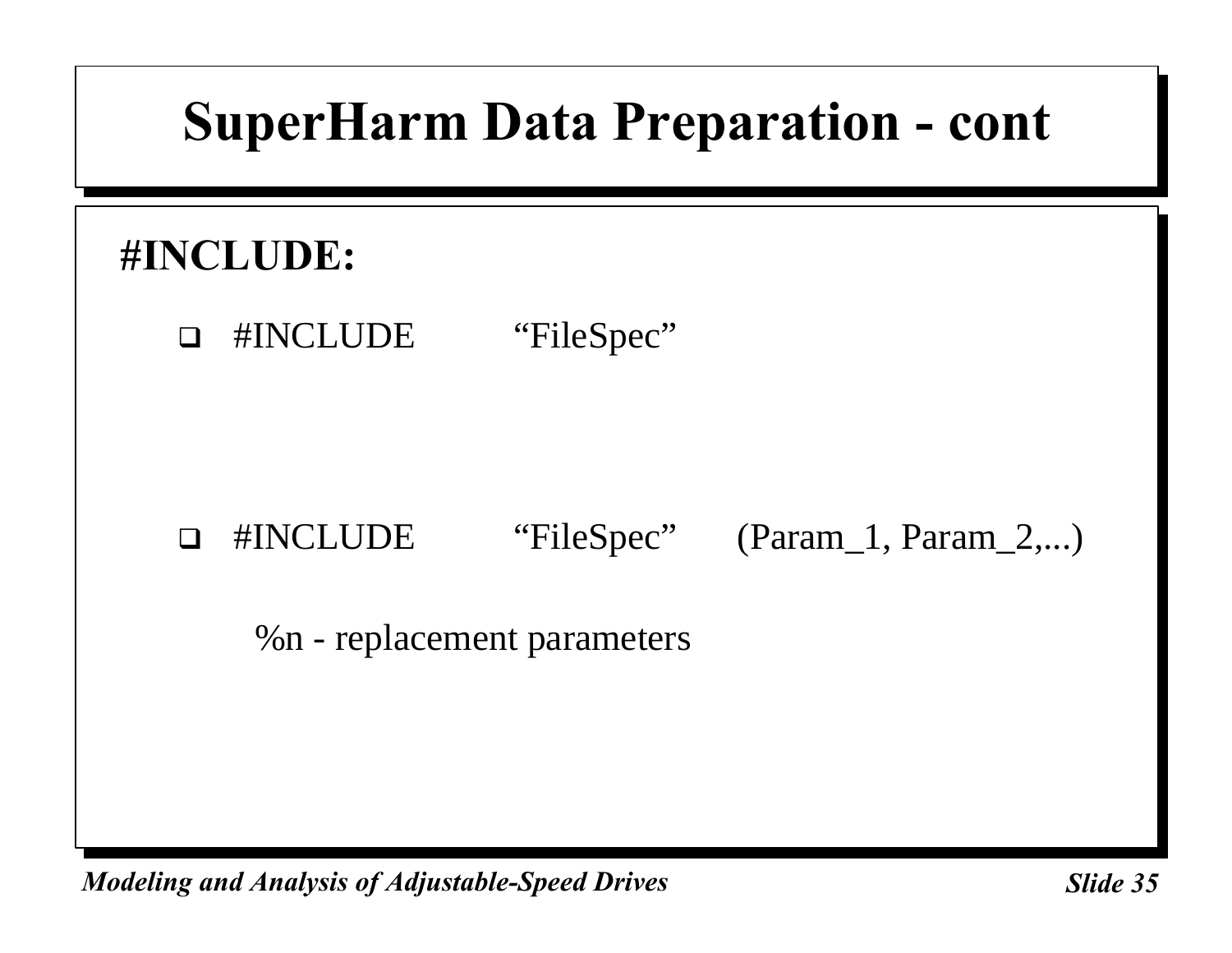#### **Inline Math:**

- $\Box$  Mathematical expression:  $@$ "expression"
- $\Box$  RPN Notation

Example:

$$
\frac{480}{\sqrt{3}} = 4803 \text{ SQRT}
$$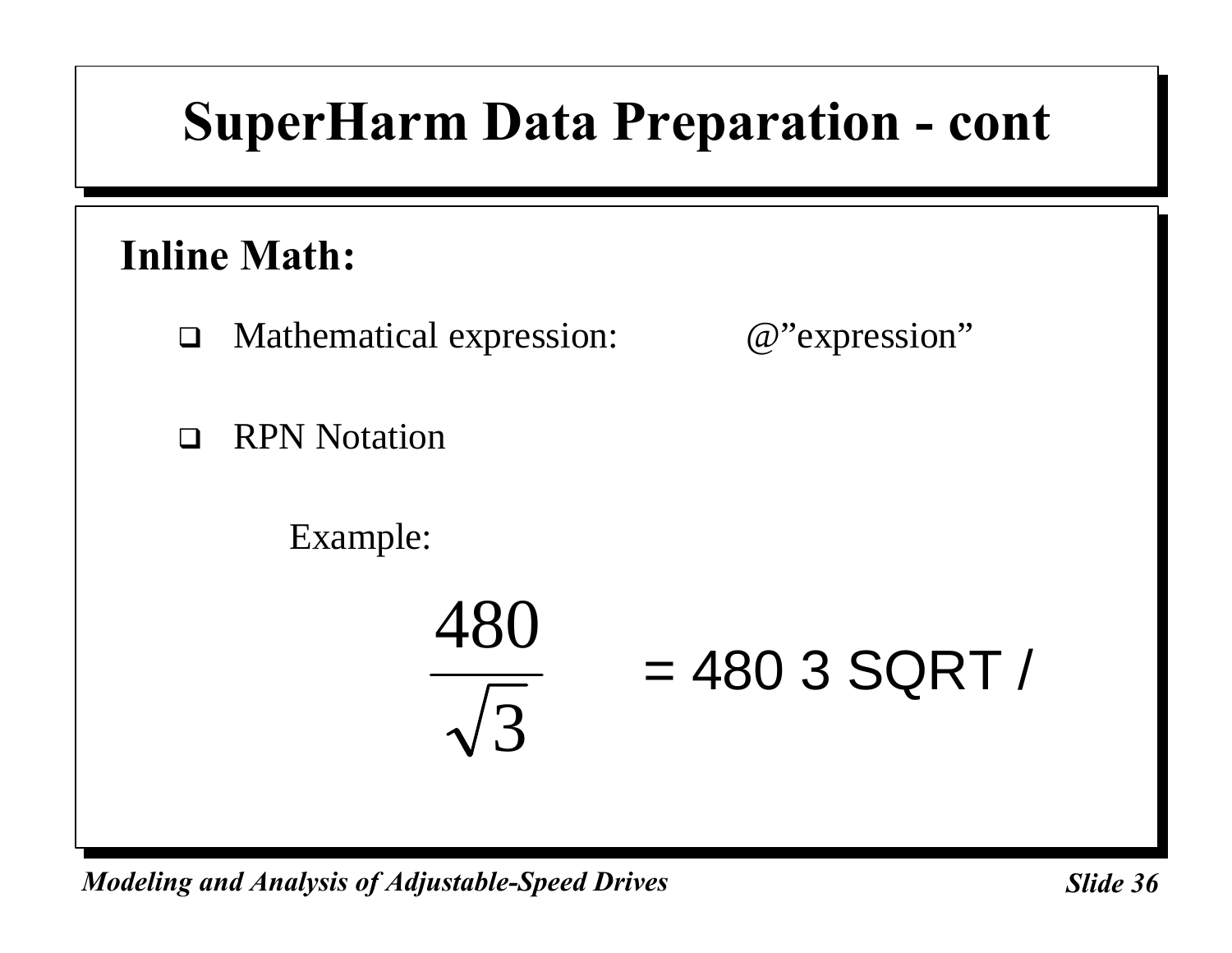# **SuperHarm Data Preparation - cont**

#### **SCAN:**

□ SCAN directive applies one or more constant current sources to the system

// Frequency Scan Request SCAN Name = Scan1  $Bus = 480_A$  Ang = 0 FMin = 60.0 FInc = 10 FMax = 1500

*Modeling and Analysis of Adjustable-Speed Drives* Sunner Slide 37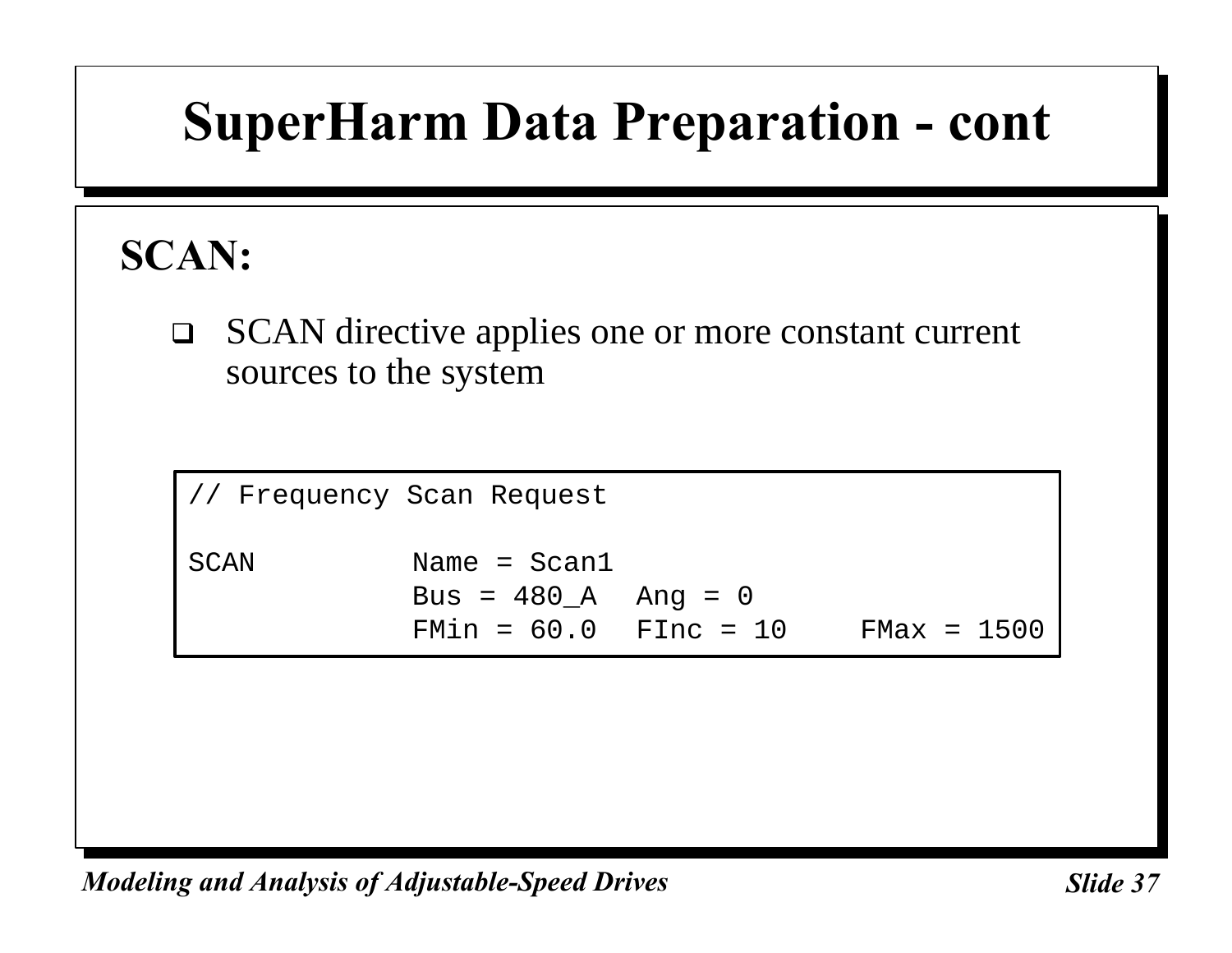# **Converter Harmonic Characteristics**

- $\Box$  Characteristic harmonics for different types of drives are different.
- $\Box$  Contents of the harmonic spectrum change with the operation condition.
- $\Box$  For a continuous current mode operation, to predict the harmonic generated by the drive - assume the ac line current with square wave waveshape can generate acceptable results.
- $\Box$  Even with a balanced ac supply, the operation of a semiconverter can generate even harmonics.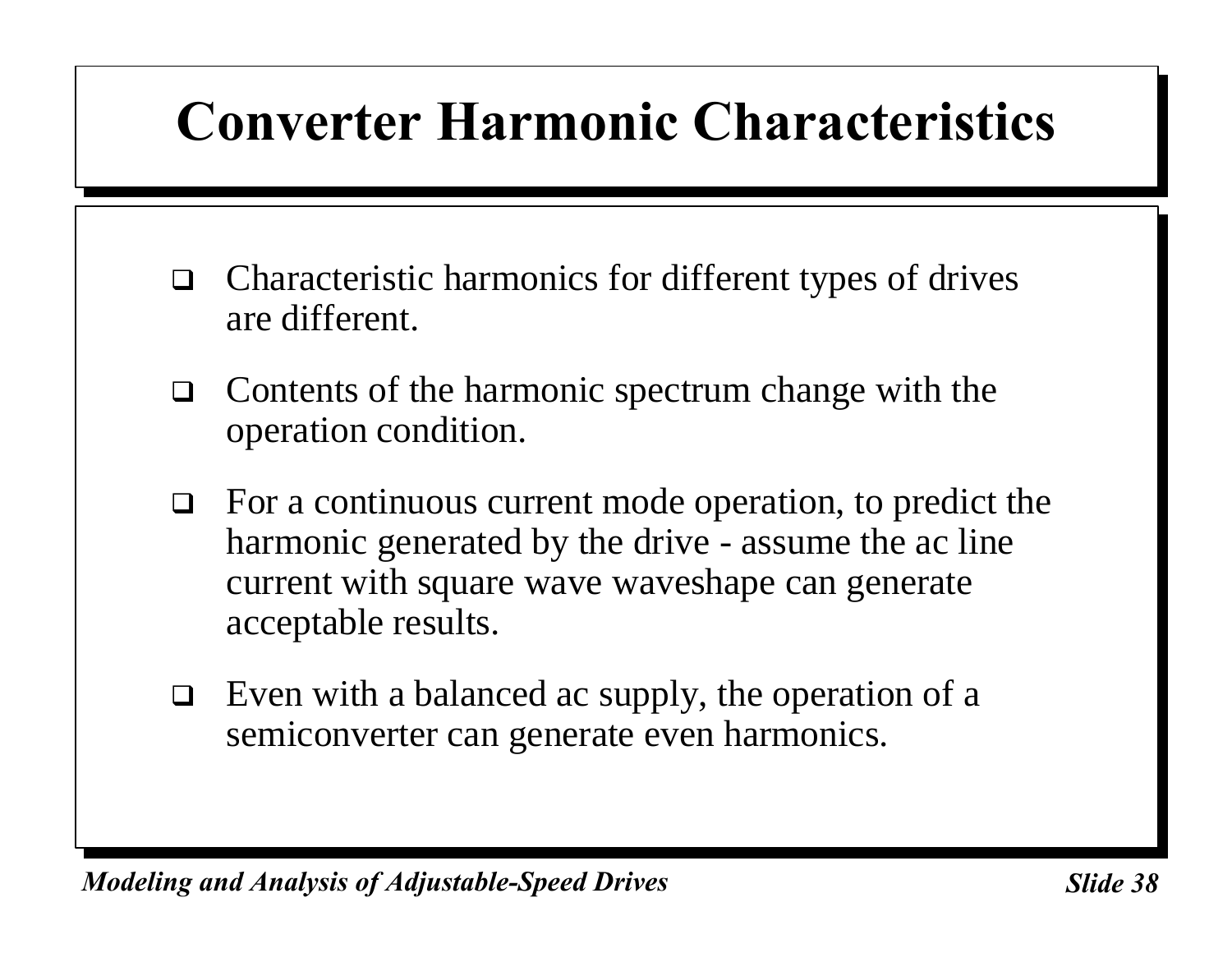# **Three-Phase Semiconverter**

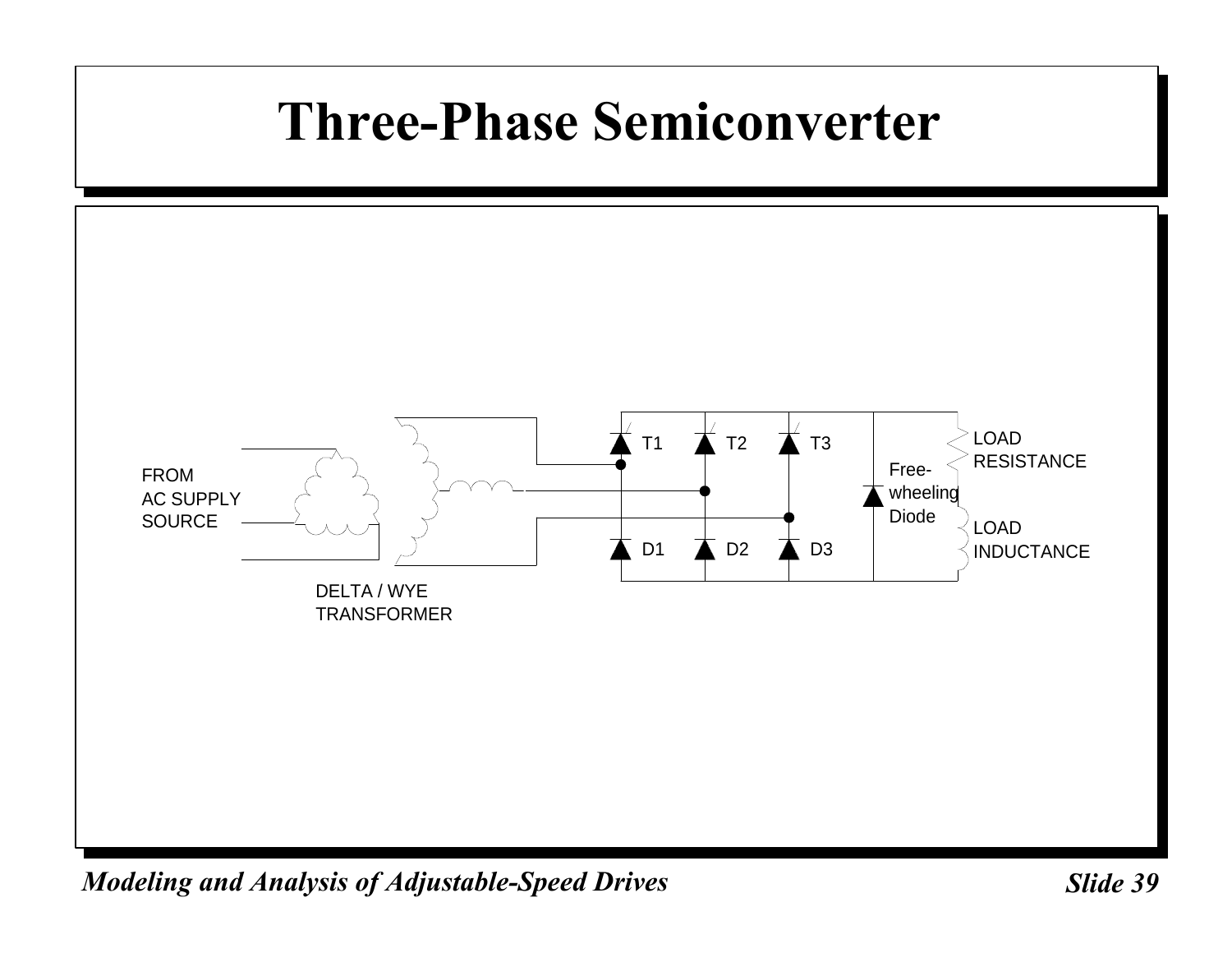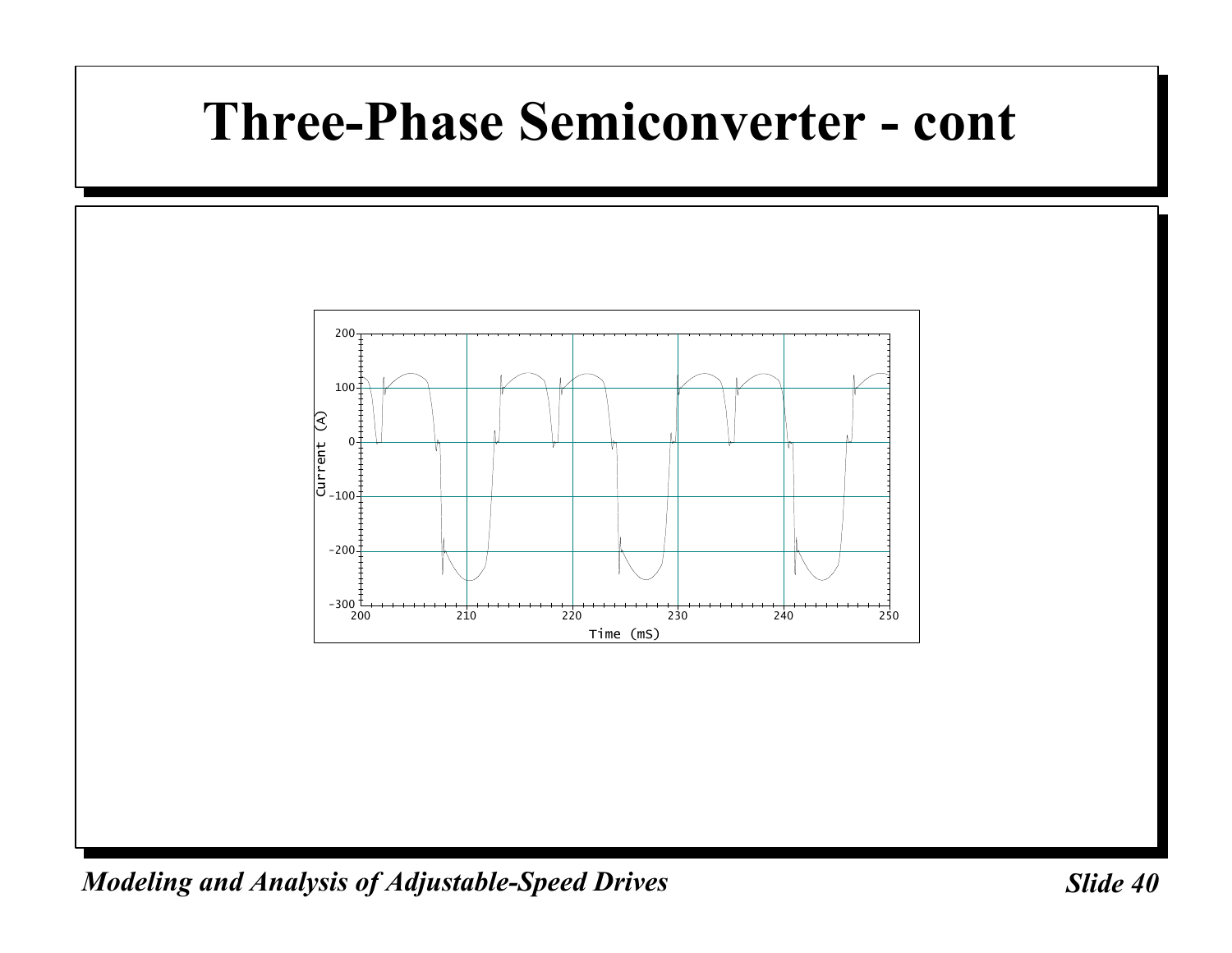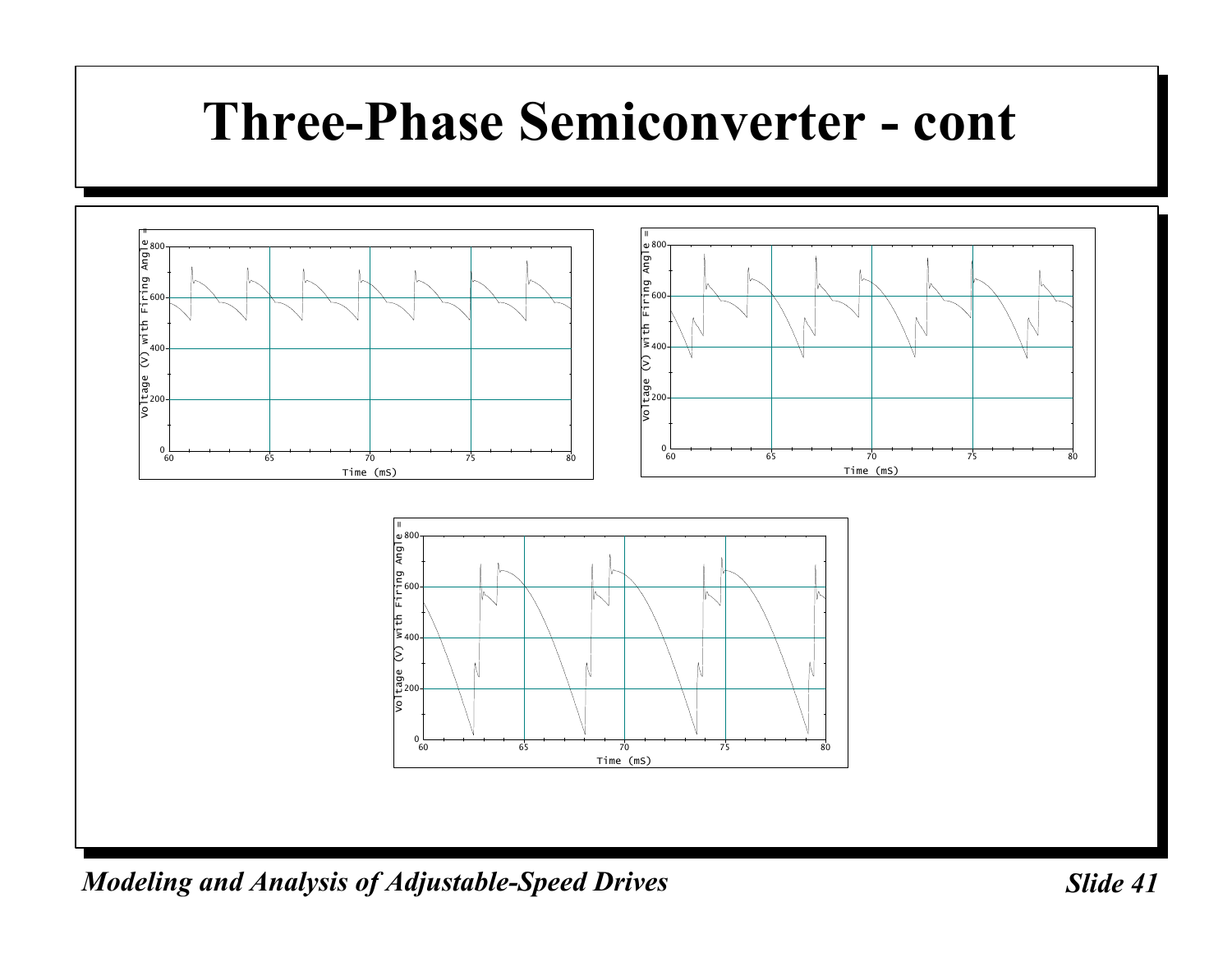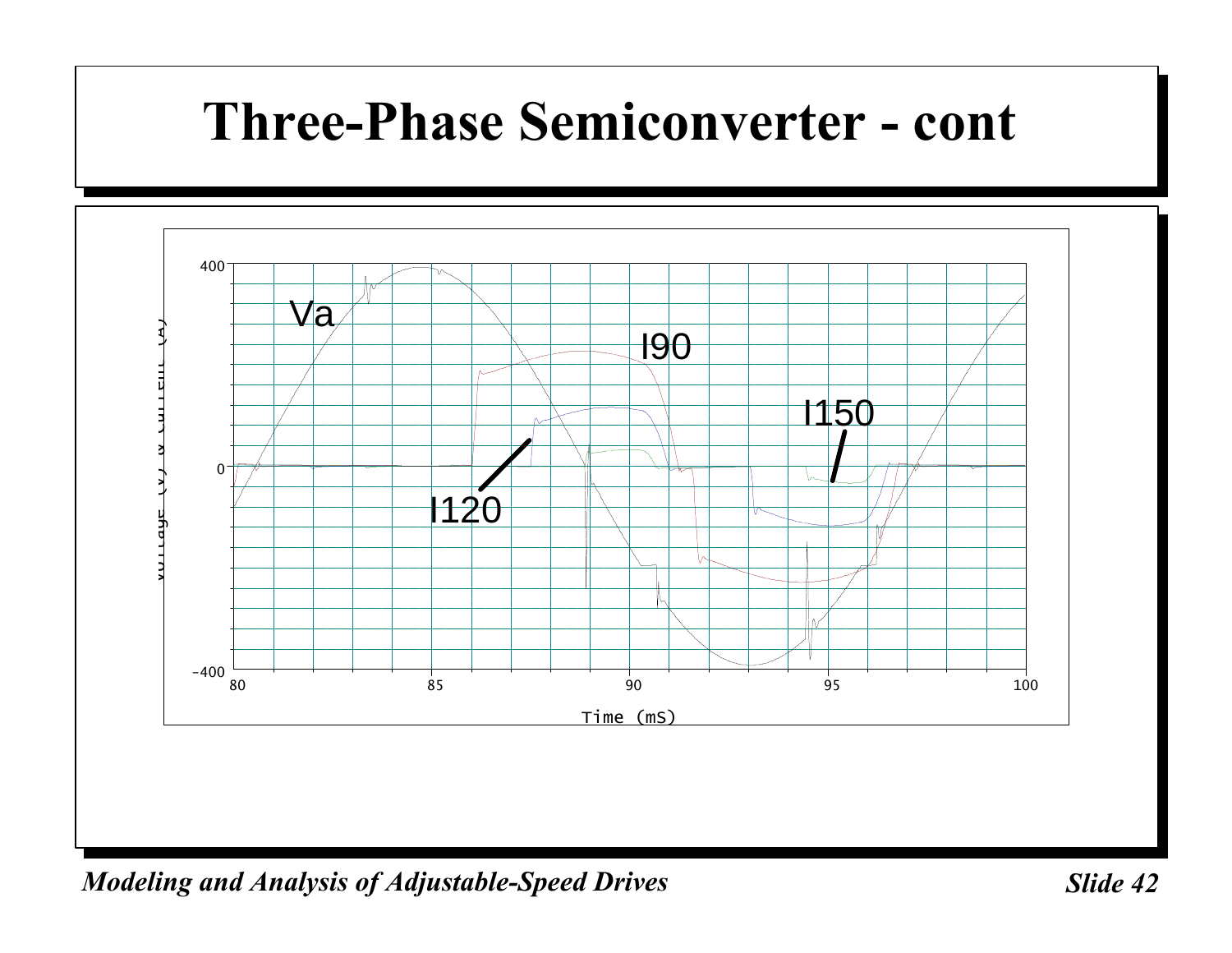$$
a_{n=2m} = \frac{2I_{dc}}{np} \sin(n\frac{p}{6})(1-\cos n\mathbf{a})
$$
  
\n
$$
b_{n=2m} = \frac{-2I_{dc}}{np} \sin(n\frac{p}{6}) \sin(n\mathbf{a})
$$
  
\n
$$
a_{n=2m+1} = \frac{-2I_{dc}}{np} \cos(n\frac{p}{6}) \sin(n\mathbf{a})
$$
  
\n
$$
b_{n=2m+1} = \frac{-2I_{dc}}{np} \cos(n\frac{p}{6}) \sin(n\mathbf{a})
$$
  
\n
$$
b_{n=2m+1} = \frac{2I_{dc}}{np} \cos(n\frac{p}{6}) [1 + \cos(n\mathbf{a})]
$$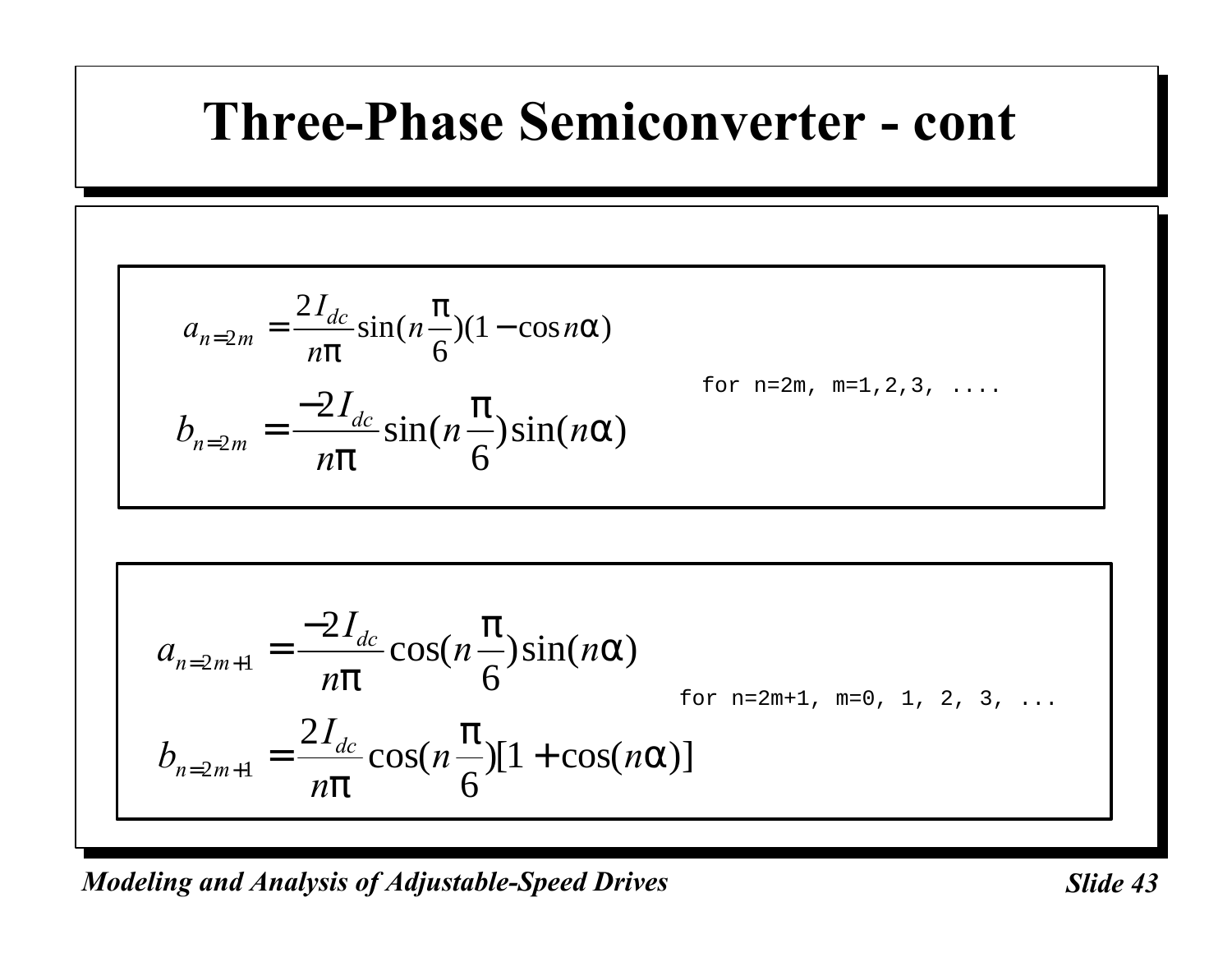*C a b I n n n n m n n dc* <sup>=</sup> = + = − 2 2 2 2 2 6 1 *p p* sin( ) cos( *a*) m=1,2,3,.... 50 300 550 800 1050 0 50 100 150 200 250 300 350 Time (mS) Firing Angle (Deg.) and Currents I1, I2, I4 (A) I1 I2 I4 Alpha Fundamental and Even Harmonics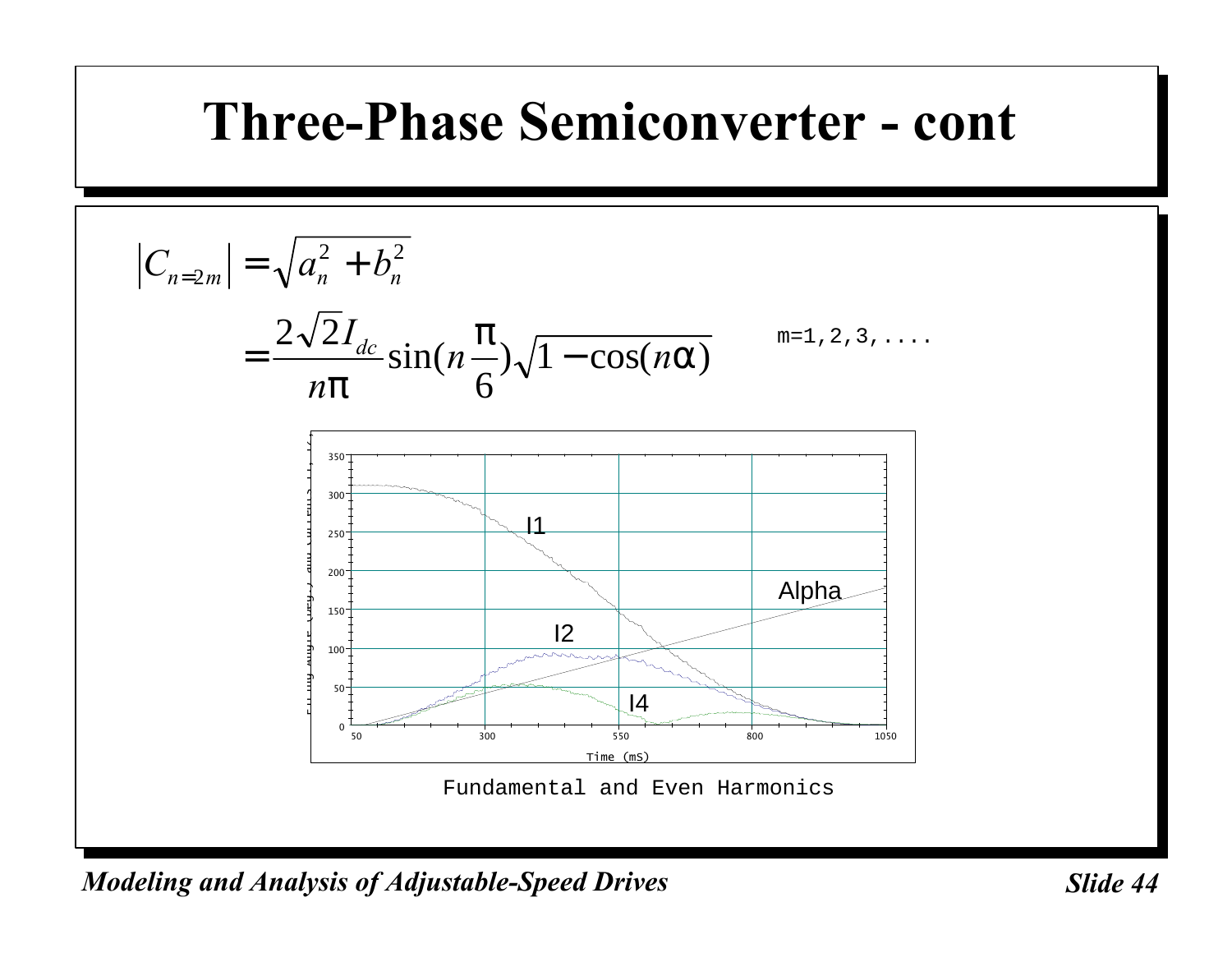

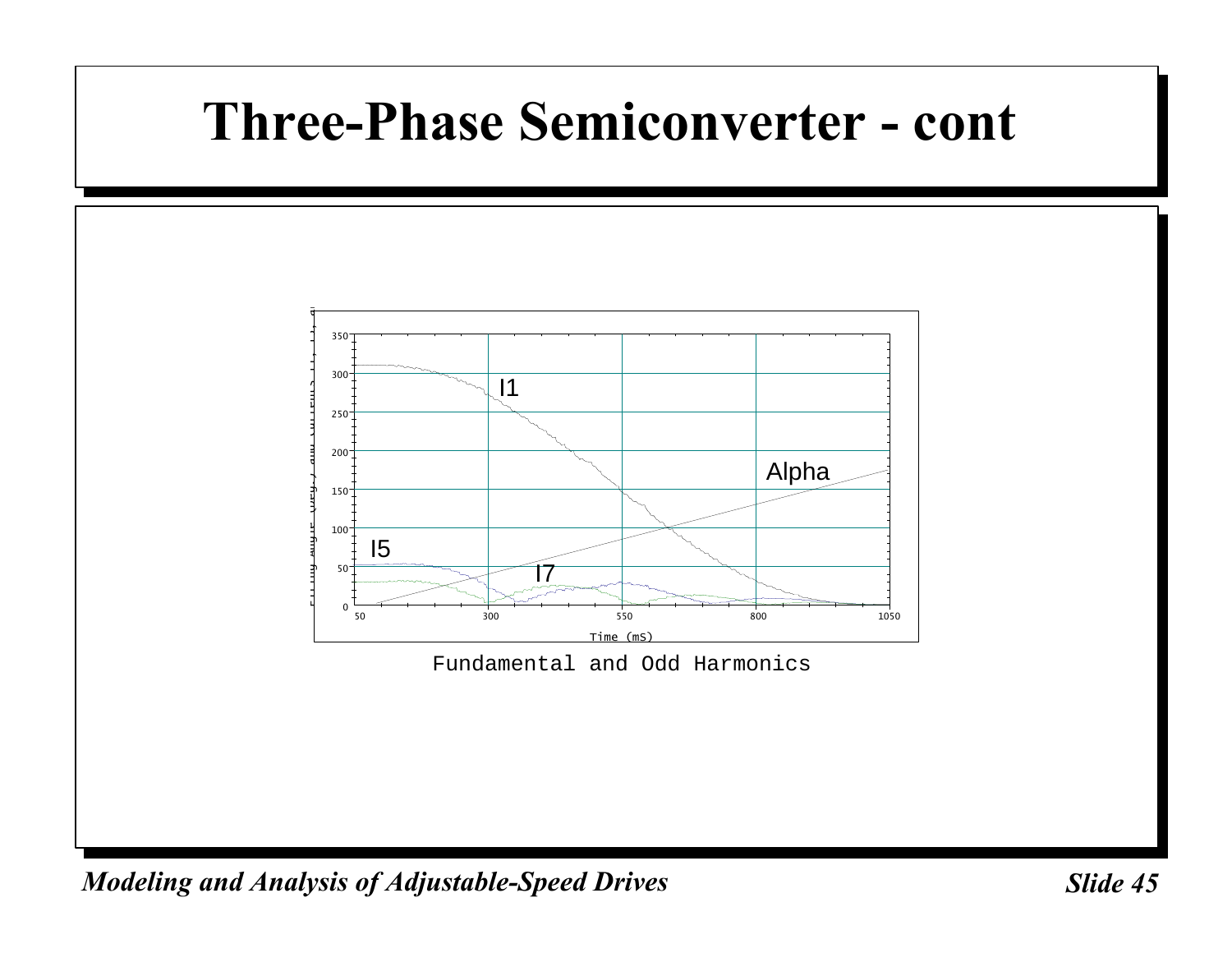#### **Three-Phase Full-Converter**

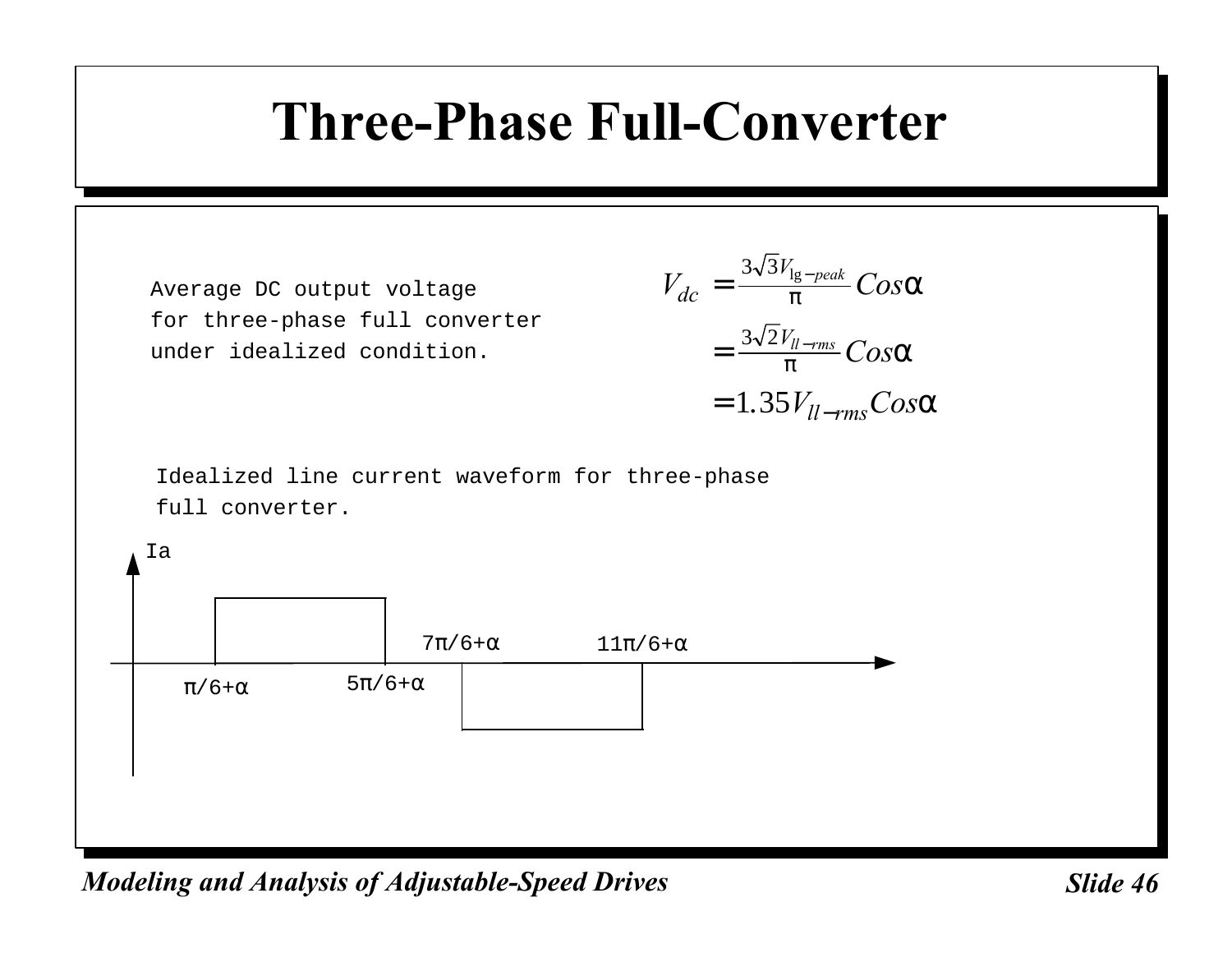#### **Three-Phase Full-Converter - cont**

Characteristic current harmonics for three-phase full converter under idealized condition

$$
i_a(t) = \sum_{n=1,3,5,\dots}^{\infty} (a_n \cos nwt + b_n \sin nwt)
$$
  
\n
$$
a_n = \frac{1}{p} \int_0^{2p} i_a(t) \cos nwt d(wt)
$$
  
\n
$$
b_n = \frac{1}{p} \int_0^{2p} i_a(t) \sin nwt d(wt)
$$
  
\n
$$
= -\frac{4I_a}{np} \sin \frac{np}{3} \sin n a
$$
  
\n
$$
= \frac{4I_a}{np} \sin \frac{np}{3} \cos n a
$$

**or**

$$
i_a(t) = \sum_{n=1,3,5,...}^{\infty} \sqrt{2} I_n \sin(nwt + f_n)
$$

$$
I_n = \frac{\sqrt{(a_n^2 + b_n^2)}}{\sqrt{2}} = \frac{2\sqrt{2}I_a}{np} \sin \frac{np}{3} \qquad f_n = \tan^{-1} \frac{a_n}{b_n} = -n\mathbf{a}
$$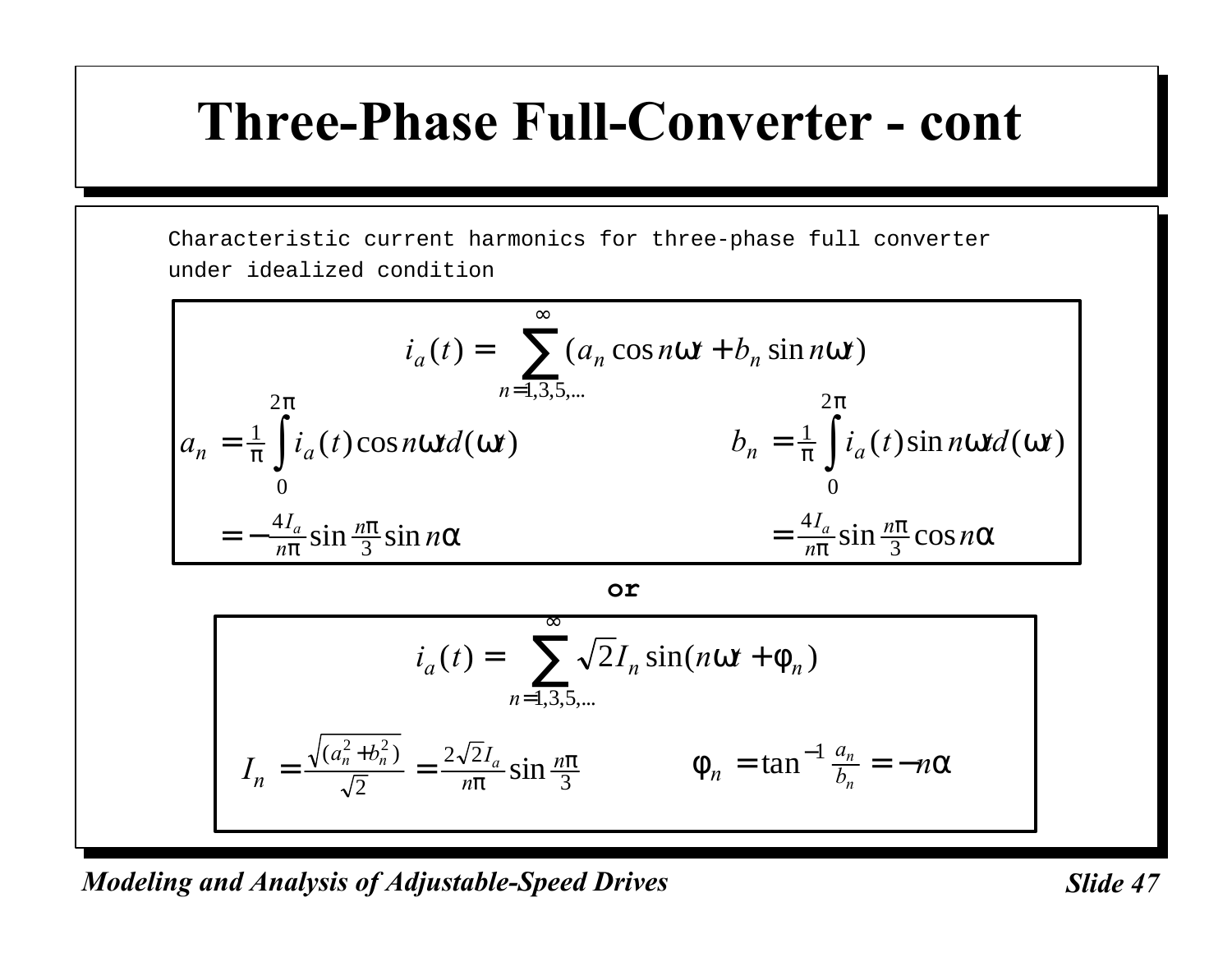# **ASD Types - dc Motor Drive**



Characteristics and Applications:

- $\Box$  dc drives provide excellent control of both speed and torque
- $\Box$  Sizes range into 1000's of HP
- $\Box$  dc motor drive systems can have significant reactive power requirements.



*Modeling and Analysis of Adjustable-Speed Drives* Sunner Slide 48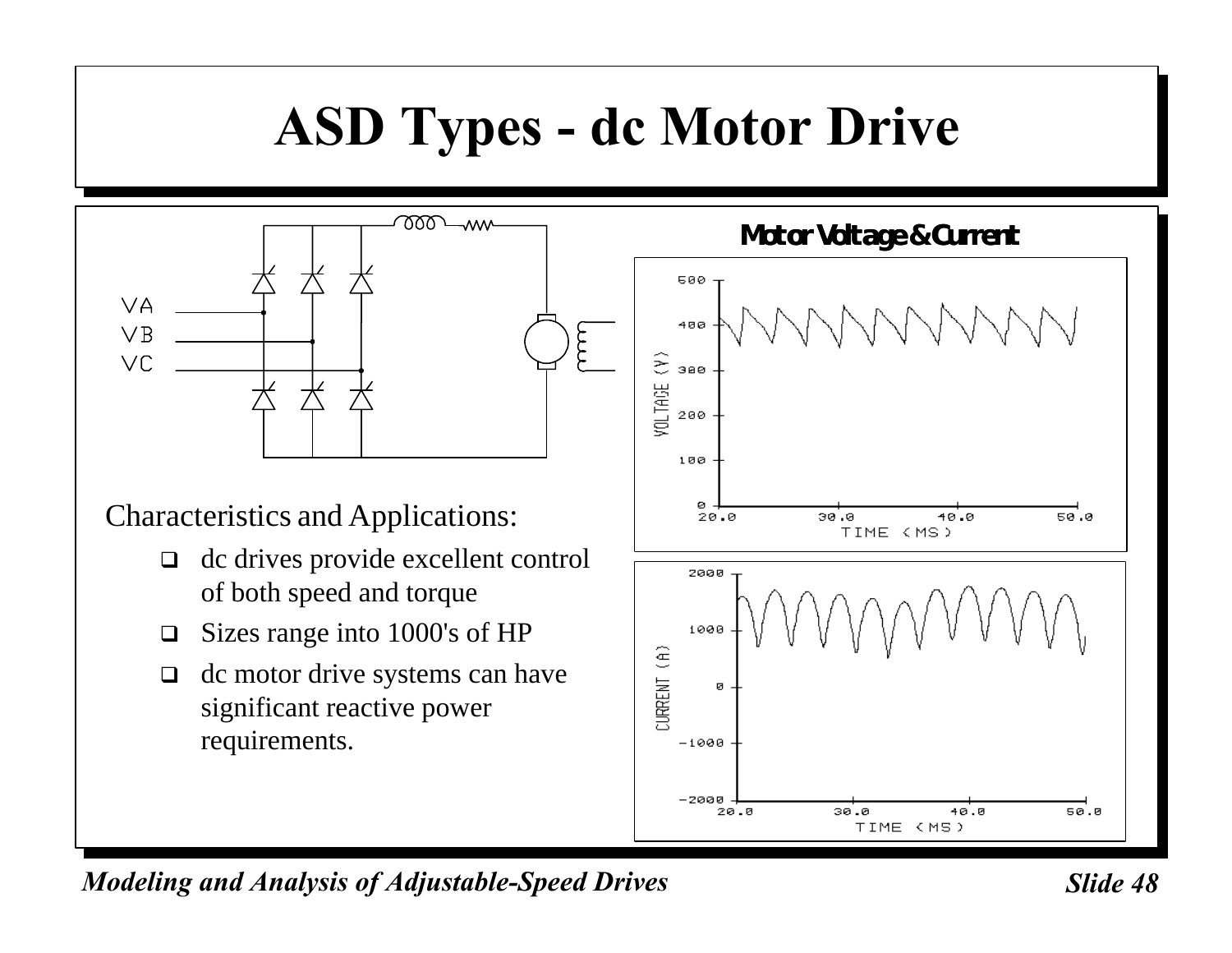### **dc Motor Drive - Snapshot #1**

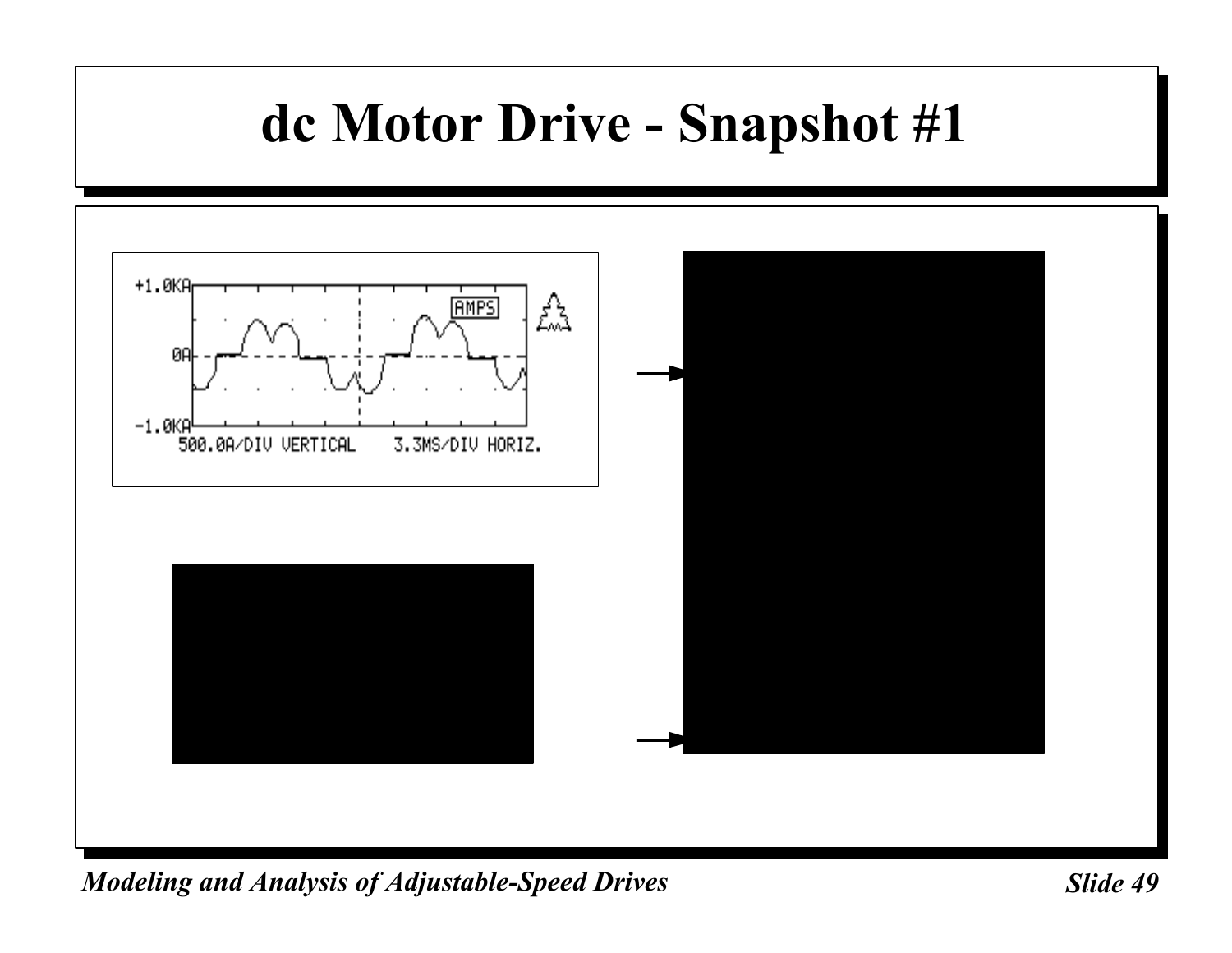# **ASD Types - Current Source Inverter**



Characteristics and Applications:

- $\Box$  dc inductance maintains constant dc current for inverter
- $\Box$  CSI drives used for very large motors and high-intertia loads
- $\Box$  Power factor may be poor due to phase control of rectifier

#### Motor Voltage & Current

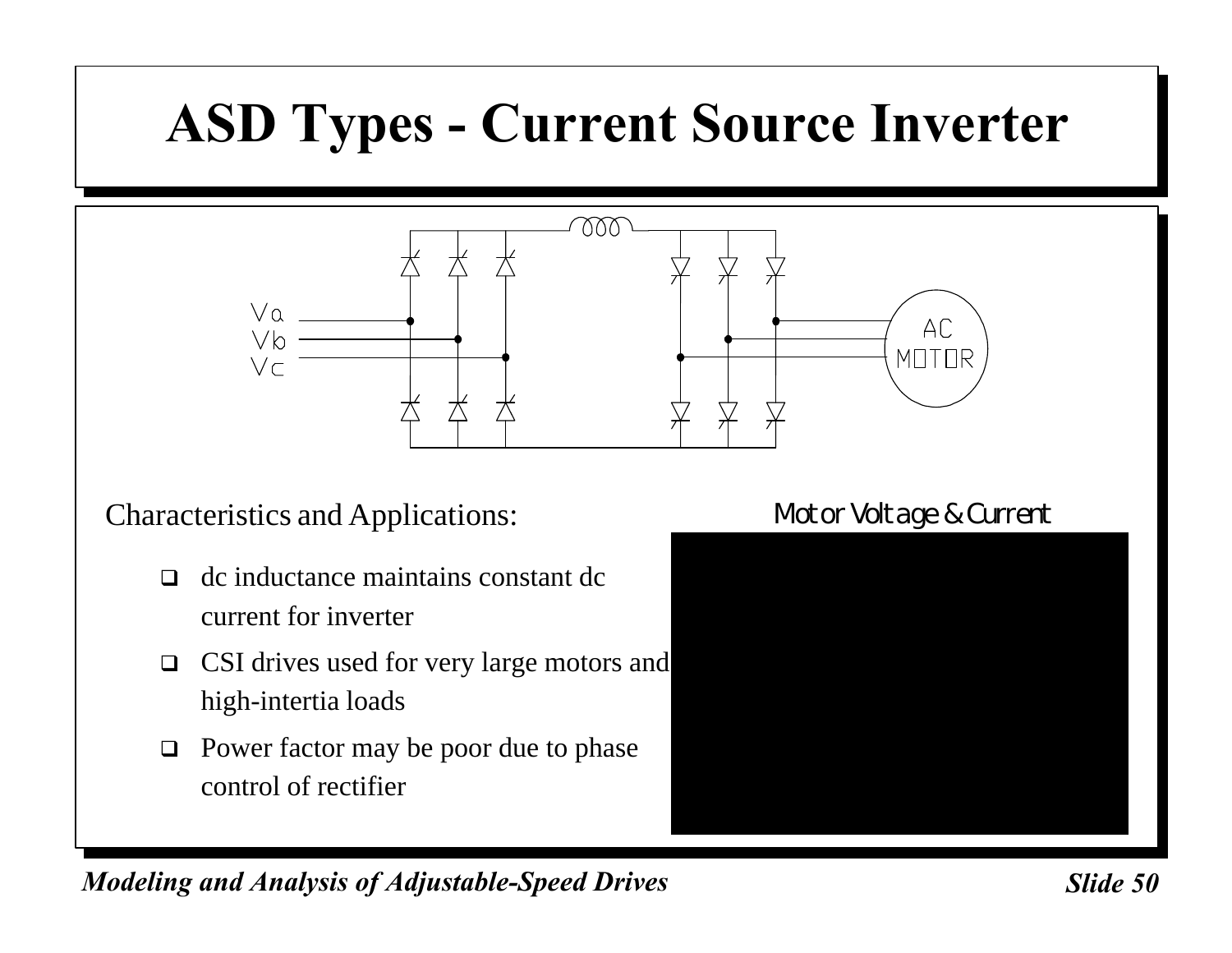# **ASD Types - Voltage Source Inverter**



#### Characteristics and Applications:

- $\Box$  simple design, can handle multiple motors
- $\Box$  input (true) power factor can be poor due to high harmonic distortion of input currents
- $\Box$  is now being replaced in popularity by PWM type

#### Motor Voltage & Current

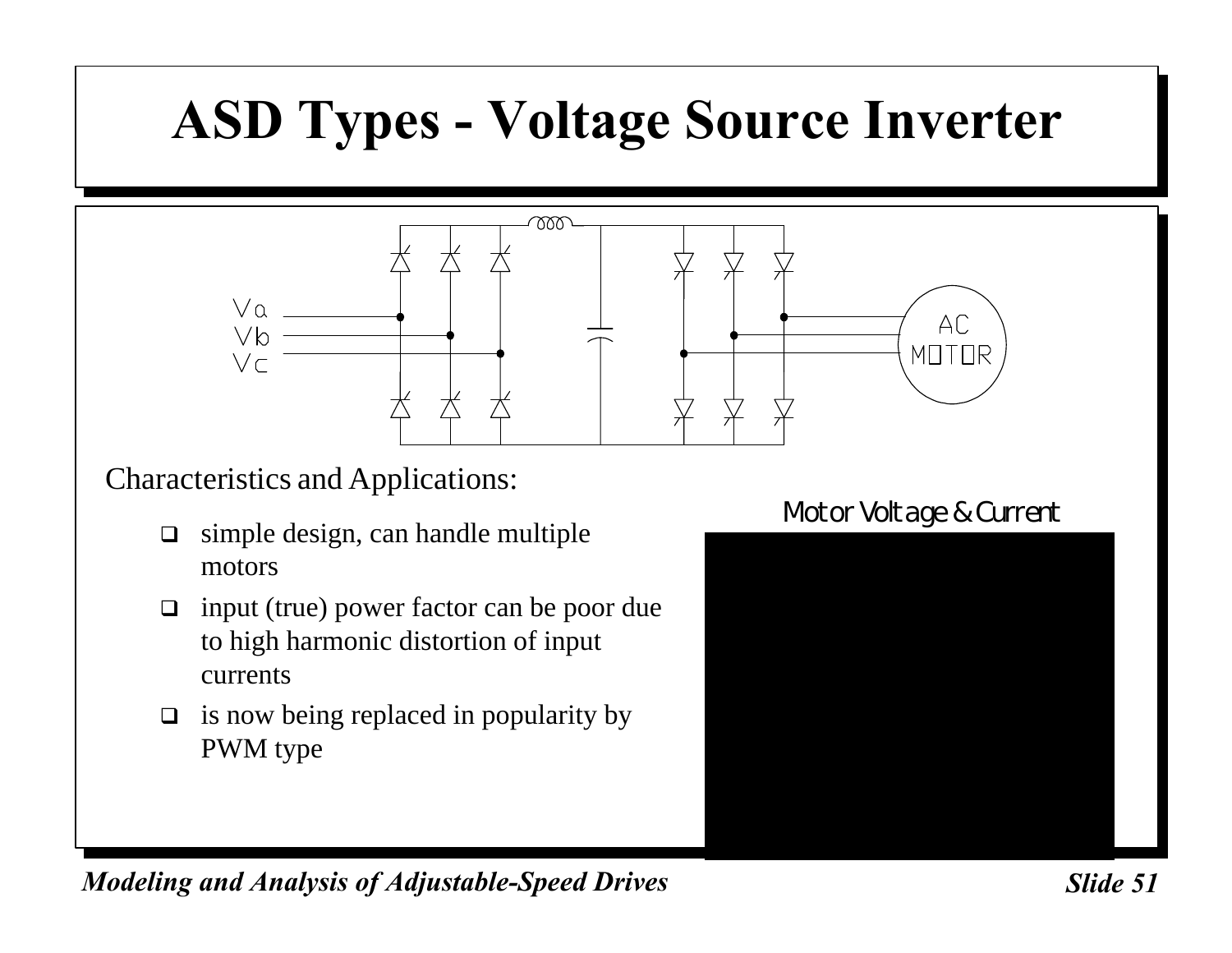# **ASD Types - PWM Inverter**



Characteristics and Applications:

- $\Box$  used in all types of applications (e.g. HVAC) for motors < 500 Hp
- $\Box$  rectifier operates uncontrolled
- $\Box$  input currents can have high harmonic distortion, causing poor (true) power factor
- $\Box$  may be very sensitive to transient voltages on ac system

#### Motor Voltage & Current

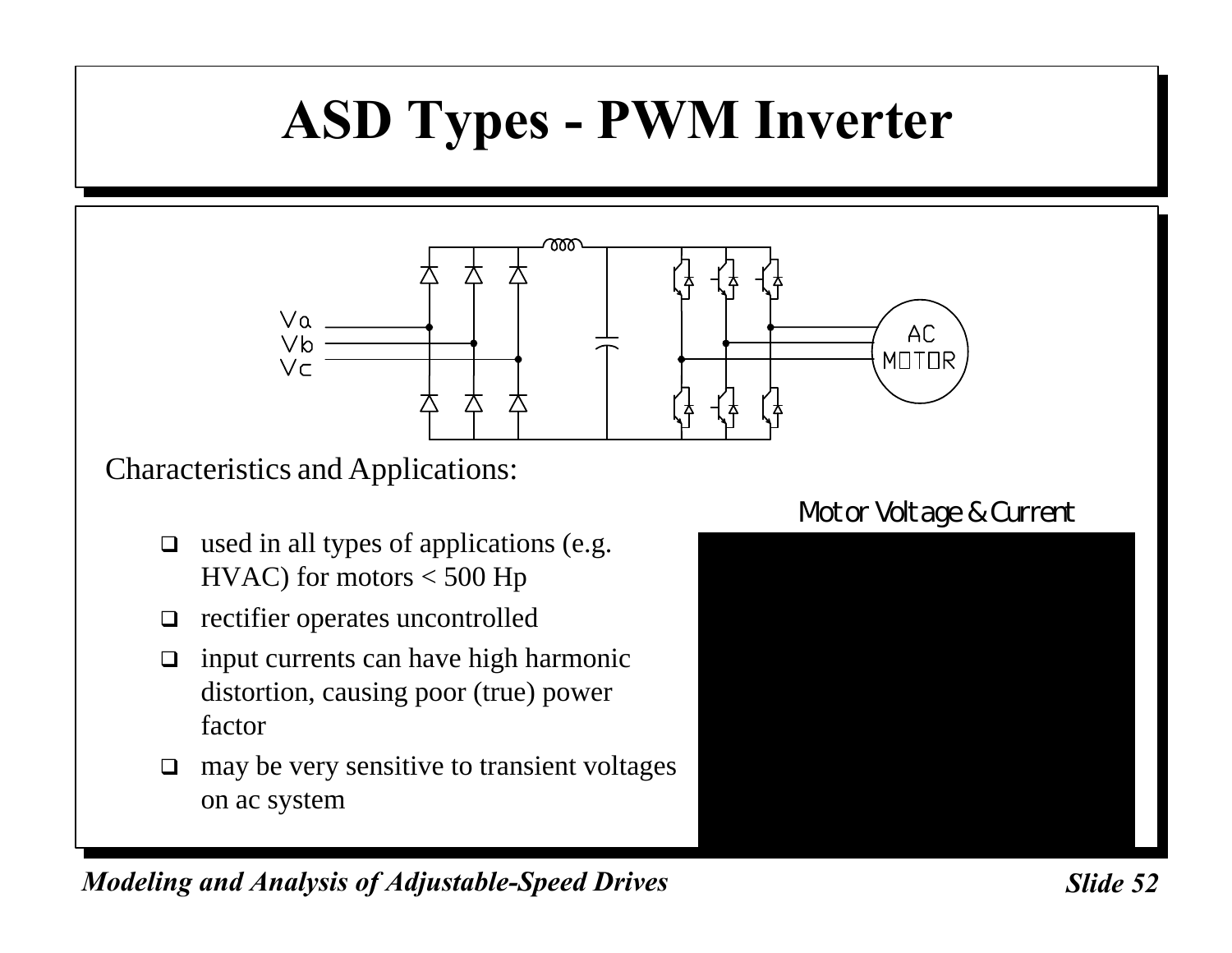### **PWM Drive - Snapshot #1**

PWM ASD with small (or no) input choke:

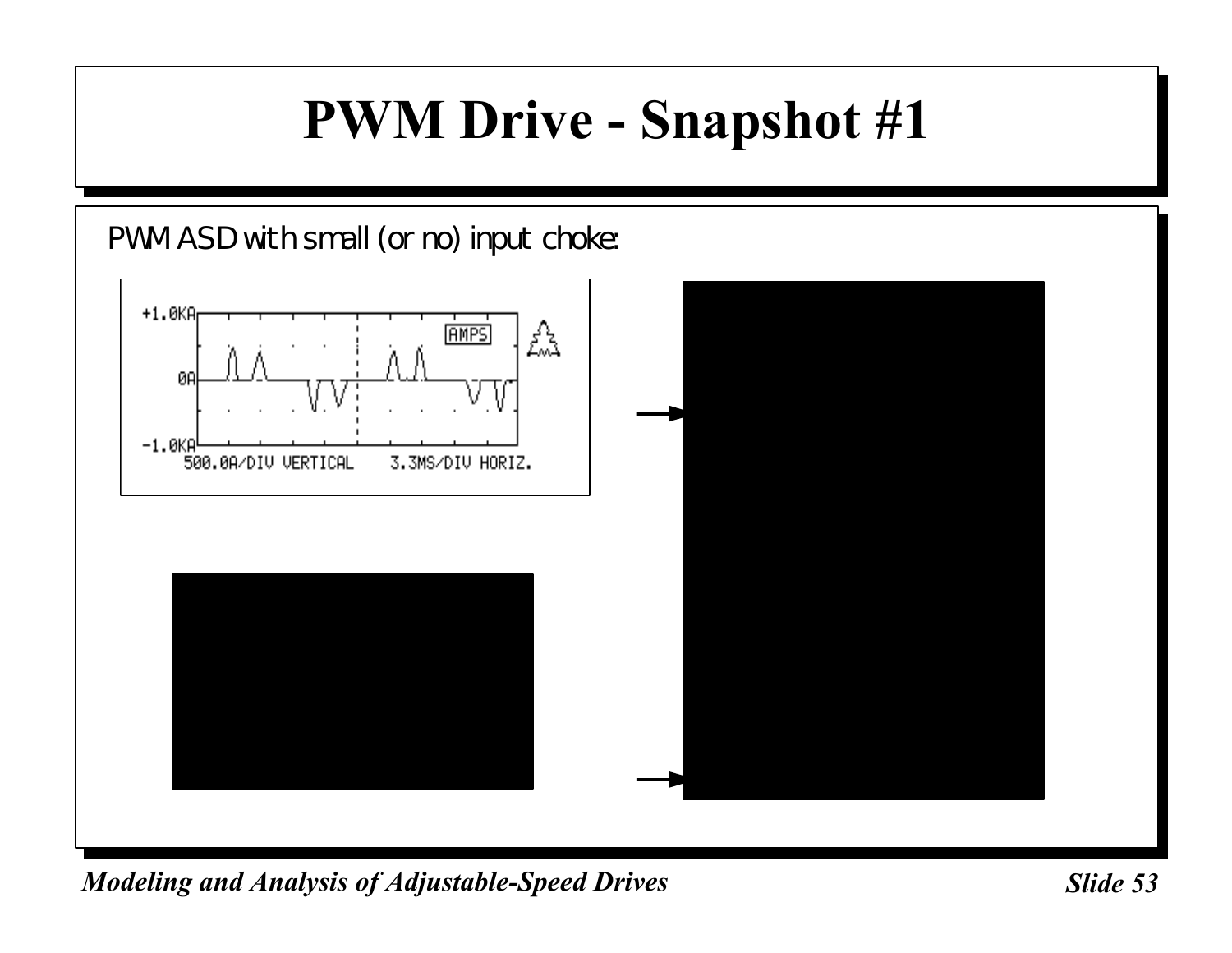## **PWM Drive - Snapshot #2**

PWM ASD with approximately 3% input choke:

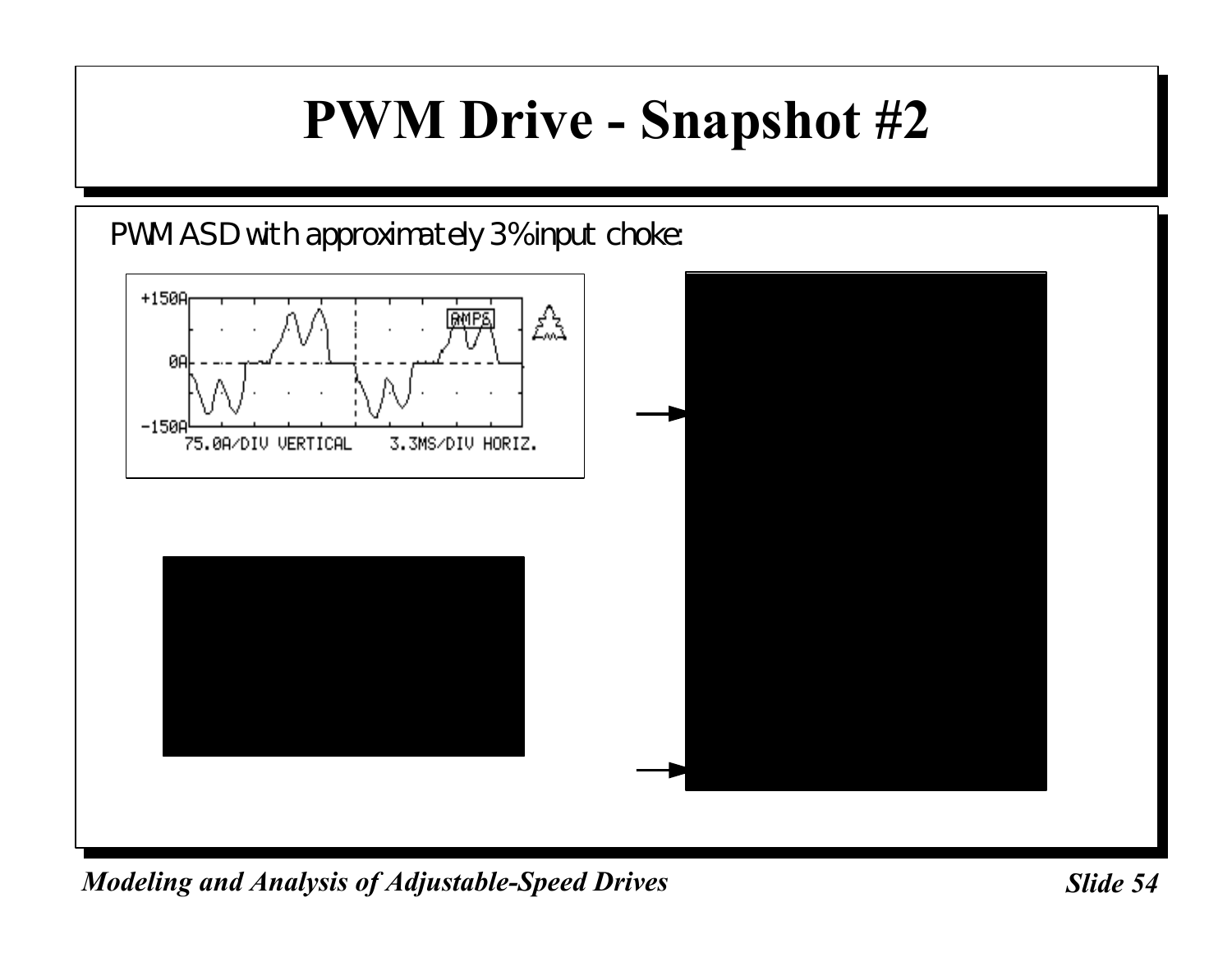## **Harmonic Distortion - Definition**

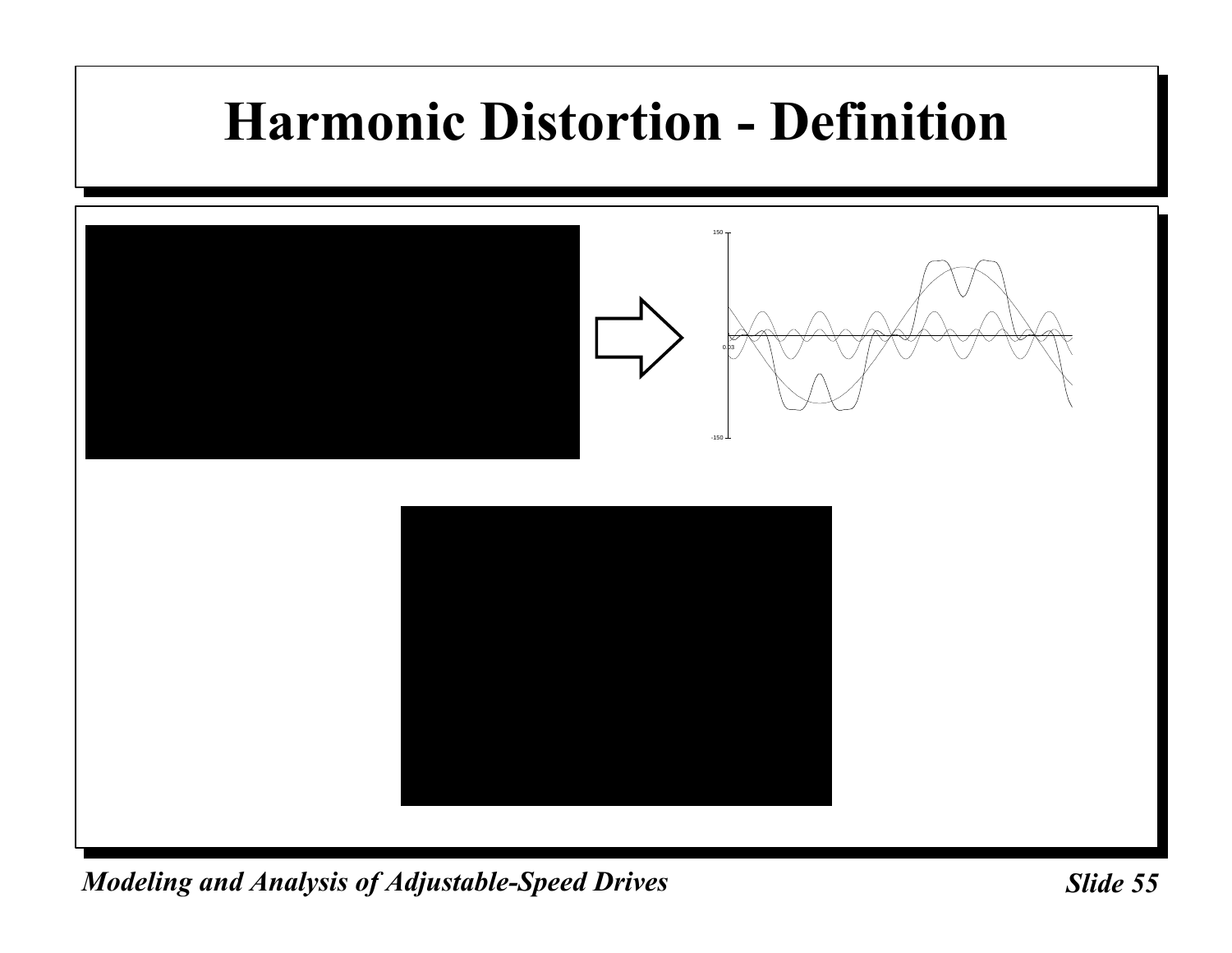# **Standards for Harmonics**

#### IEEE 519-1992:

- $\triangleright$  Harmonic current injection limits for individual customers
- $\blacktriangleright$  Harmonic voltage distortion limits for the overall system

IEC 555-2:

 $\blacktriangleright$  Harmonic current injection limits for individual loads under 16 amps

ANSI/IEEE C57.110-1991:

 $\triangleright$  Transformer derating requirements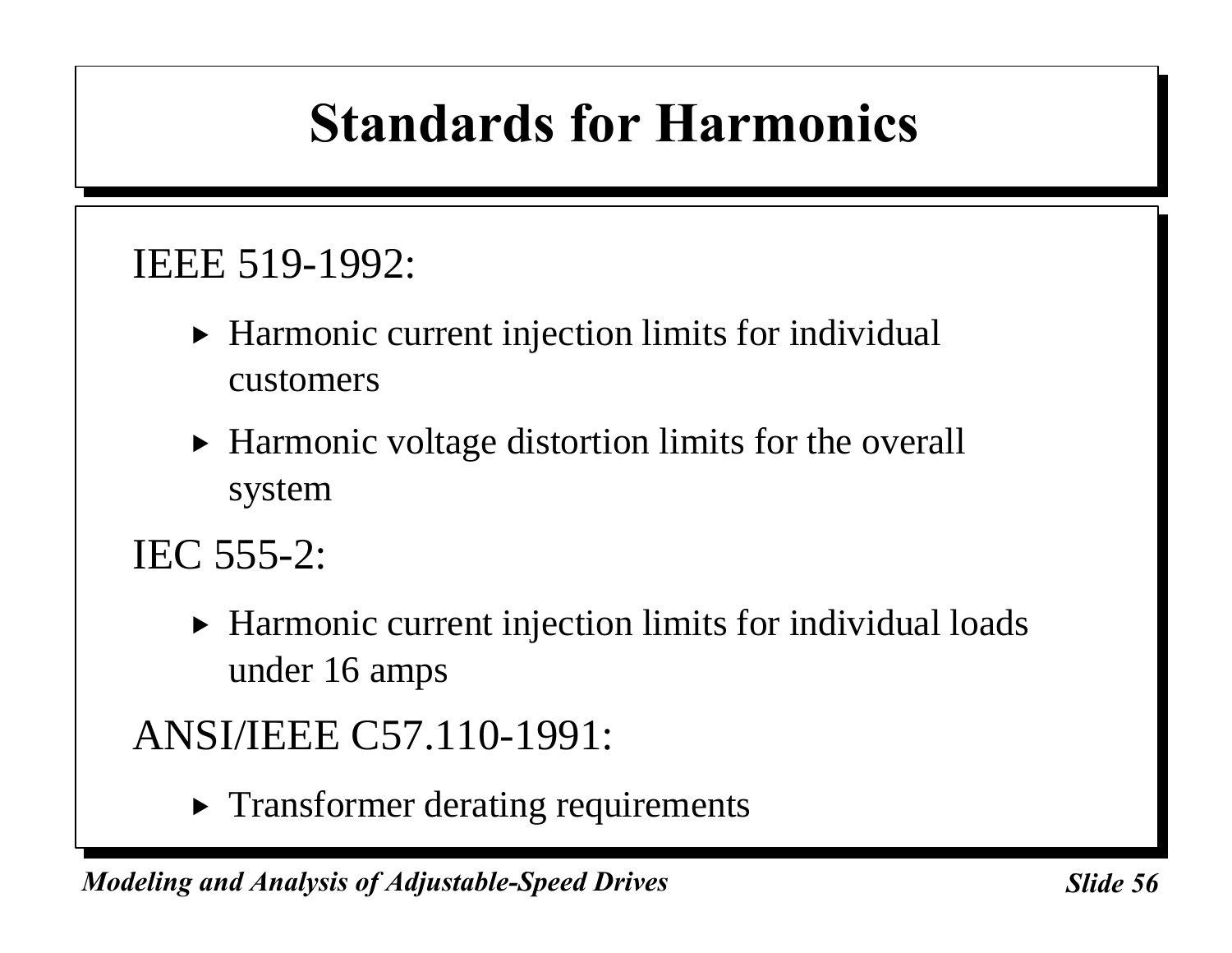### **IEEE 519-1992 - What Does it Mean?**

#### Harmonic Current Limits - Customer Responsibility

| Isc/I(load)  | $\leq 11$ | $11$ <h <17<="" th=""><th>17<h<23< th=""><th><math>23</math> <h 35<="" <="" th=""><th><math>35&lt;</math>h</th><th><b>TDD</b></th></h></th></h<23<></th></h> | 17 <h<23< th=""><th><math>23</math> <h 35<="" <="" th=""><th><math>35&lt;</math>h</th><th><b>TDD</b></th></h></th></h<23<> | $23$ <h 35<="" <="" th=""><th><math>35&lt;</math>h</th><th><b>TDD</b></th></h> | $35<$ h | <b>TDD</b> |
|--------------|-----------|--------------------------------------------------------------------------------------------------------------------------------------------------------------|----------------------------------------------------------------------------------------------------------------------------|--------------------------------------------------------------------------------|---------|------------|
| $<$ 20       | 4.0       | 2.0                                                                                                                                                          | 1.5                                                                                                                        | 0.6                                                                            | 0.3     | 5.0        |
| $20 - 50$    | 7.0       | 3.5                                                                                                                                                          | 2.5                                                                                                                        | 1.0                                                                            | 0.5     | 8.0        |
| $50 - 100$   | 10.0      | 4.5                                                                                                                                                          | 4.0                                                                                                                        | 1.5                                                                            | 0.7     | 12.0       |
| $100 - 1000$ | 12.0      | 5.5                                                                                                                                                          | 5.0                                                                                                                        | 2.0                                                                            | 1.0     | 15.0       |
| >1000        | 15.0      | 7.0                                                                                                                                                          | 6.0                                                                                                                        | 2.5                                                                            | 1.4     | 20.0       |

Values shown are in percent of rated load current

SCR = short circuit ration (utility short circuit current at point of common coupling divided by customer "rated" load current

#### Harmonic Voltage Limits - Utility Responsibility

| <b>Bus Voltage</b> | <b>Maximum Individual</b><br><b>Harmonic Component</b><br>$(\%)$ | <b>Maximum</b><br><b>THD</b><br>(%) |  |
|--------------------|------------------------------------------------------------------|-------------------------------------|--|
|                    |                                                                  |                                     |  |
| Below 69 kV        | 3.0%                                                             | 5.0%                                |  |
| 69 kV to 138 kV    | 1.5%                                                             | 2.5%                                |  |
| Above 138 kV       | 1.0%                                                             | 1.5%                                |  |
|                    |                                                                  |                                     |  |

*Modeling and Analysis of Adjustable-Speed Drives* Sunner Slide 57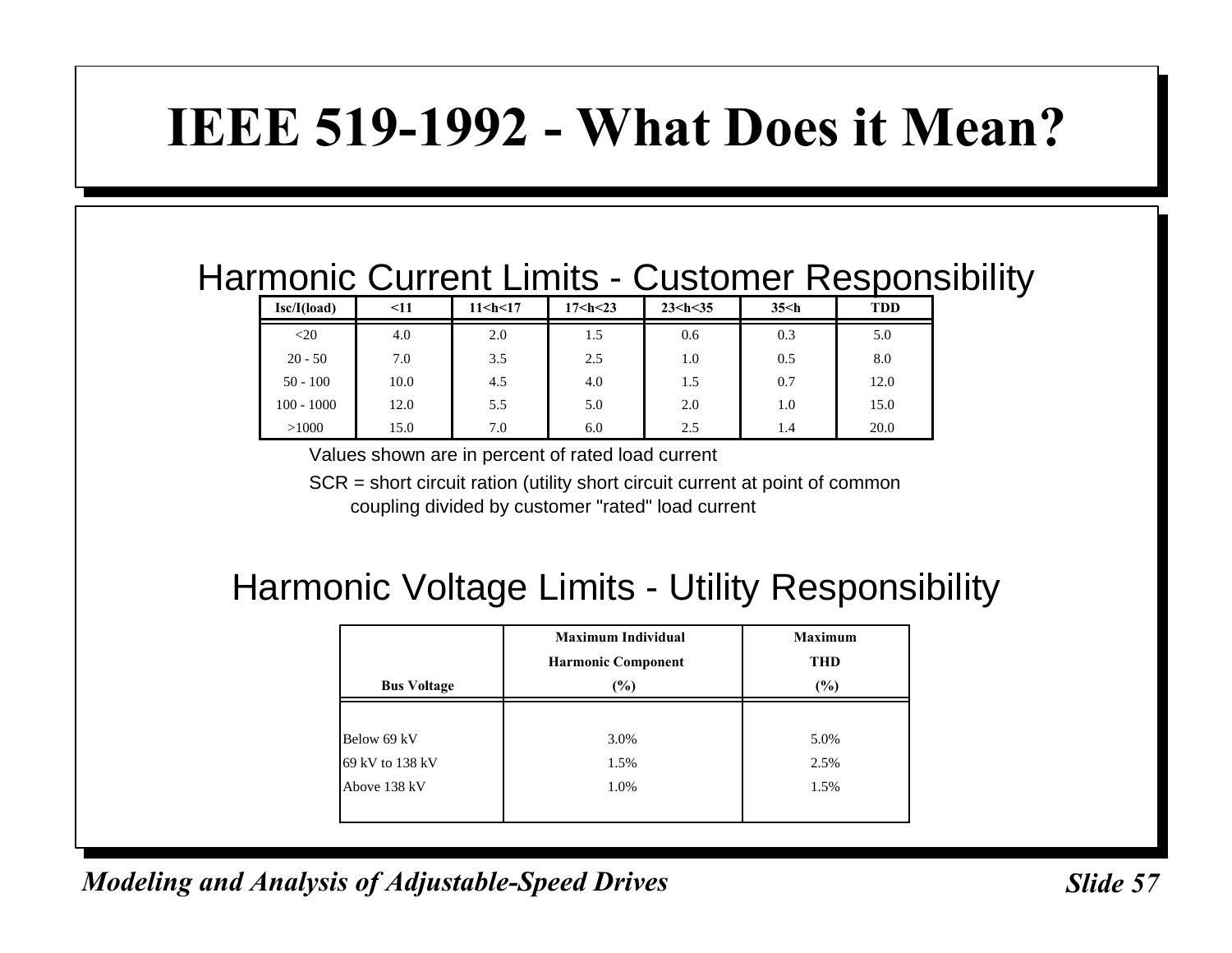### **Standards for Harmonics - cont**

#### **IEC 555-2:**

#### **Lighting Equipment (Table C)**

| <b>Harmonic Order</b> | <b>Maximum Percent</b> |  |
|-----------------------|------------------------|--|
| 2                     | 2%                     |  |
| 3                     | 30% (PF)               |  |
| 5                     | 10%                    |  |
| 7                     | 7%                     |  |
| 9                     | 5%                     |  |
| 11-39                 | 3%                     |  |

**Power Supplies (Table D)**

|                       | Relative (mA/W)     | Absolute (A)         |
|-----------------------|---------------------|----------------------|
| <b>Odd Harmonics</b>  |                     |                      |
| 3                     | 3.6                 | 1.08                 |
| 5                     | 2                   | 0.6                  |
|                       | 1.5                 | 0.45                 |
| 9                     |                     | 0.3                  |
| 11-39                 | $0.6 \times (11/n)$ | $0.18 \times (11/n)$ |
| <b>Even Harmonics</b> |                     |                      |
|                       |                     | 0.3                  |
|                       | 0.5                 | 0.15                 |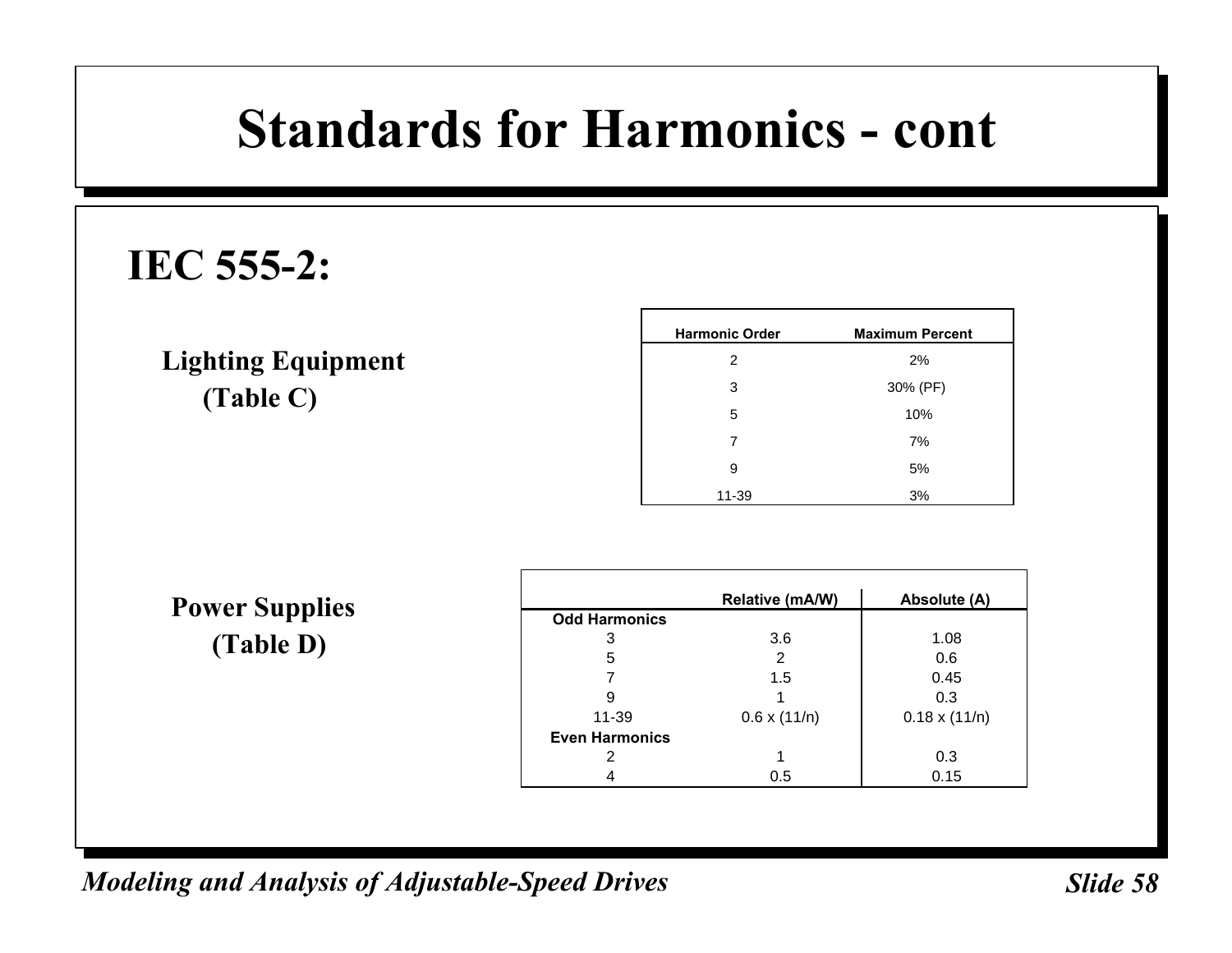### **Standards for Harmonics - cont**

Transformer Derating Requirements:

- $\blacktriangleright$  ANSI/IEEE Standard C57.110-1991
	- $\triangleright$  Derating method that starts with a given load current spectrum and then determines the amount of this current that would cause the same losses as a purely sinusoidal current.
- $\triangleright$  K Factor
	- $\blacktriangleright$  Ability of a transformer to withstand increased eddy current losses due to harmonic load current.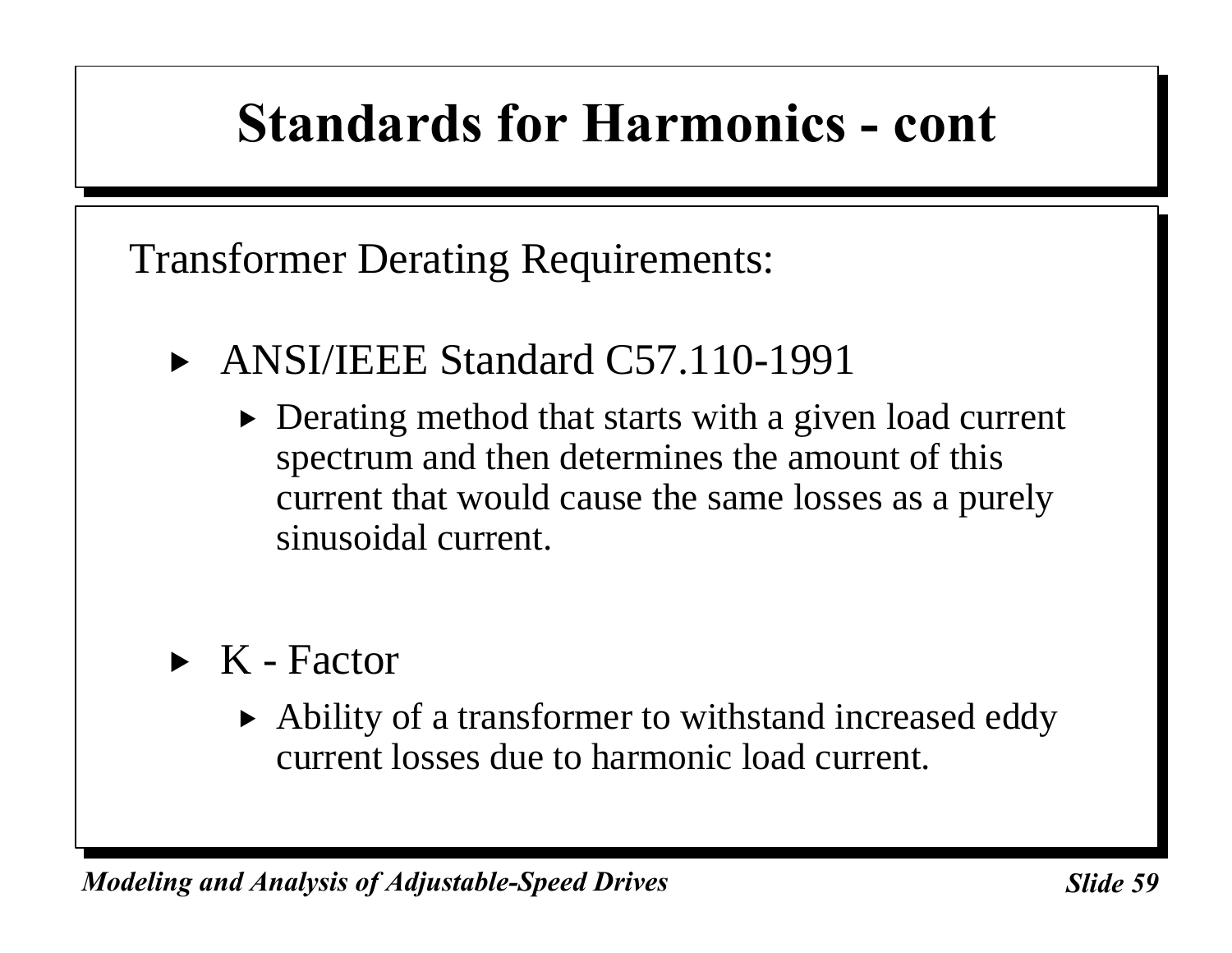# **Sources of Harmonics**

 $\Box$  Saturable devices - transformers and nonlinear reactors

 $\Box$  Arcing devices - arc furnaces, welders and fluorescent lighting

 $\Box$  Power electronics equipment - adjustable speed motor drives, dc motor drives and electronic power supplies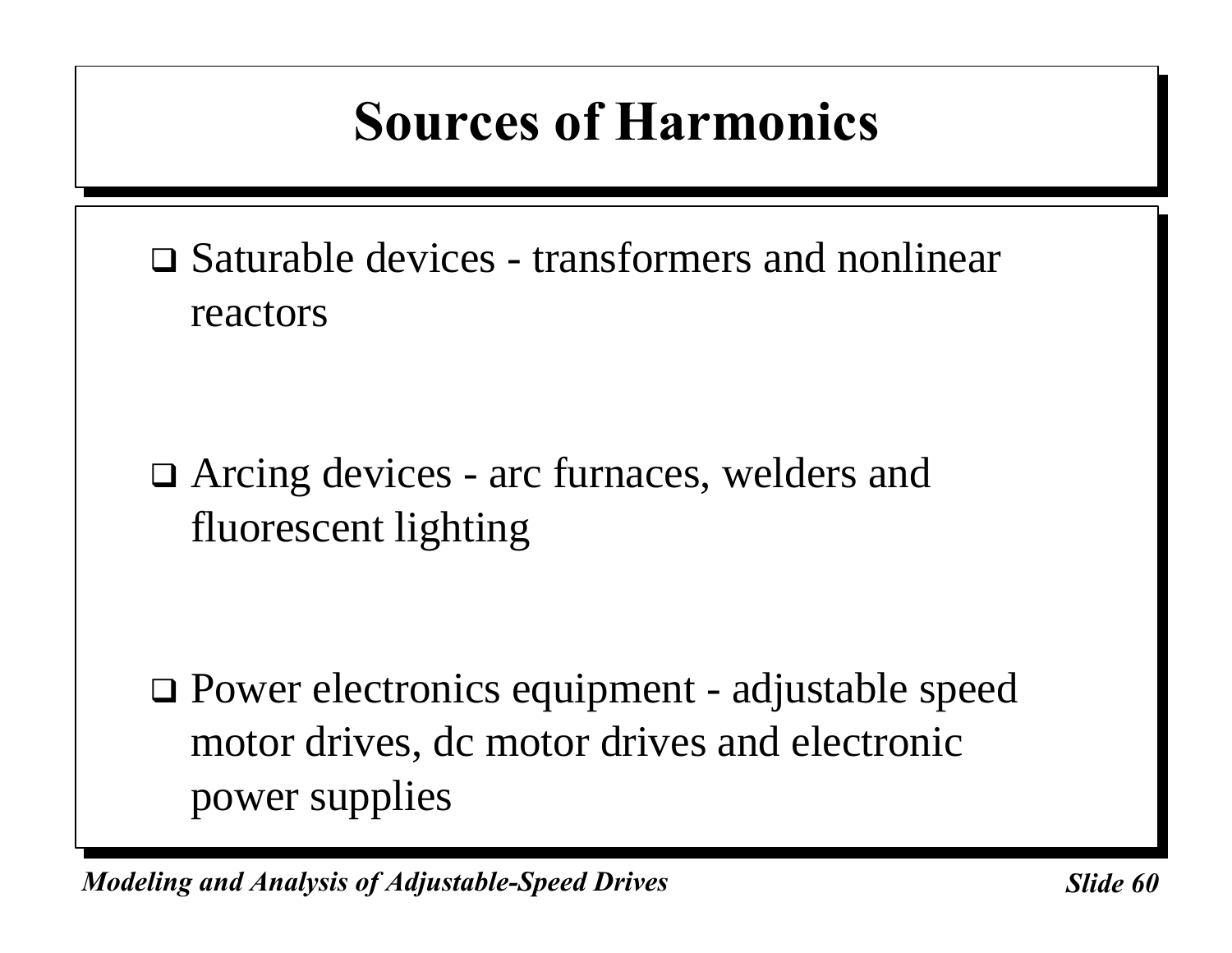$\triangleright$  Notching of the input voltage waves is a normal characteristic of the switching that occurs in the power electronics of a rectifier during continuous current operation.

Voltage Notching Snapshot



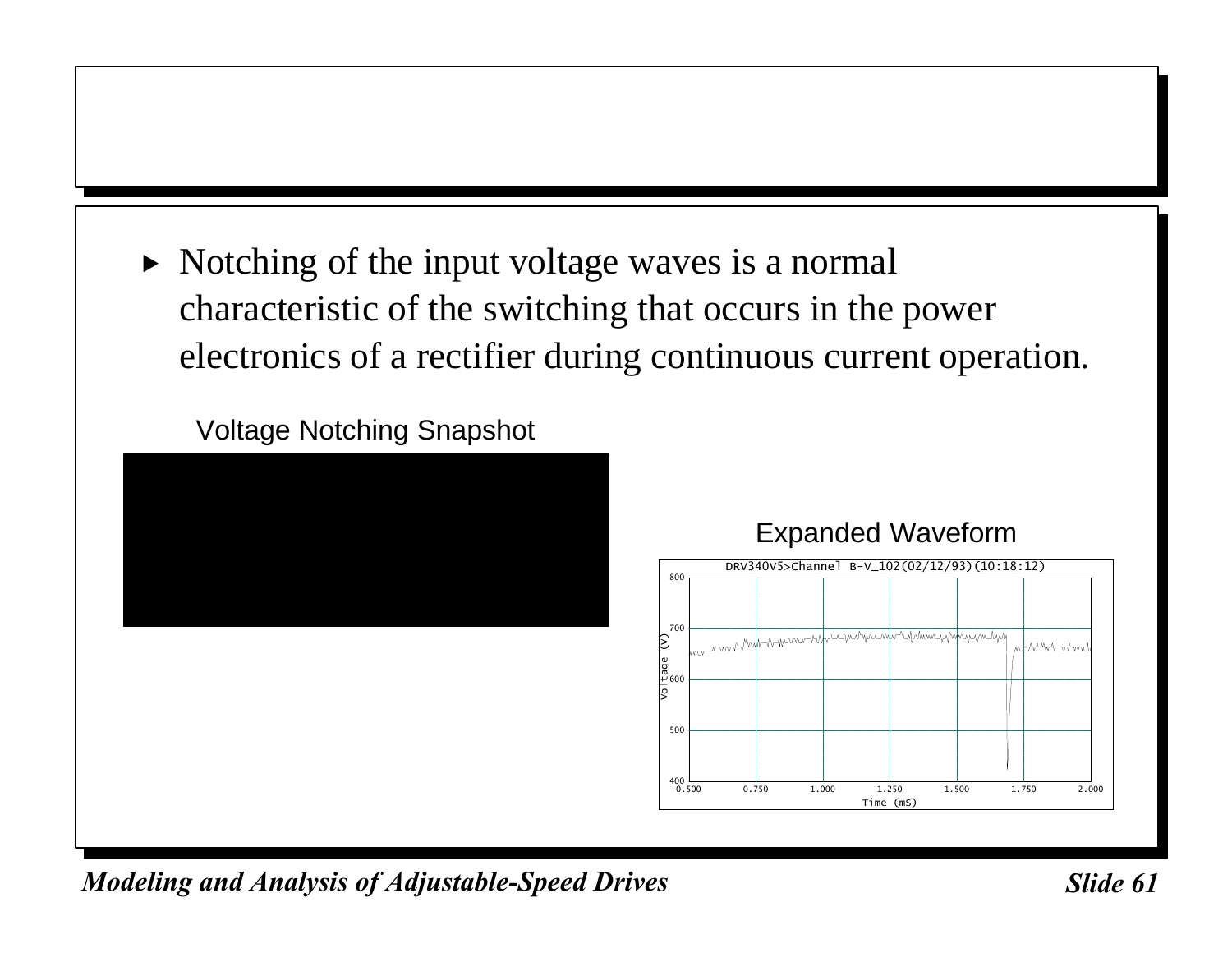# **Harmonics from Different Sources**

- $\blacktriangleright$  Low-order (3,5,7) harmonic currents from multiple similar sources add nearly arithmetically.
- Higher-order harmonic currents will tend to cancel each other.
- Delta-wye transformer connections can have a significant influence on harmonic currents at the service entrance (especially 3<sup>rd</sup>).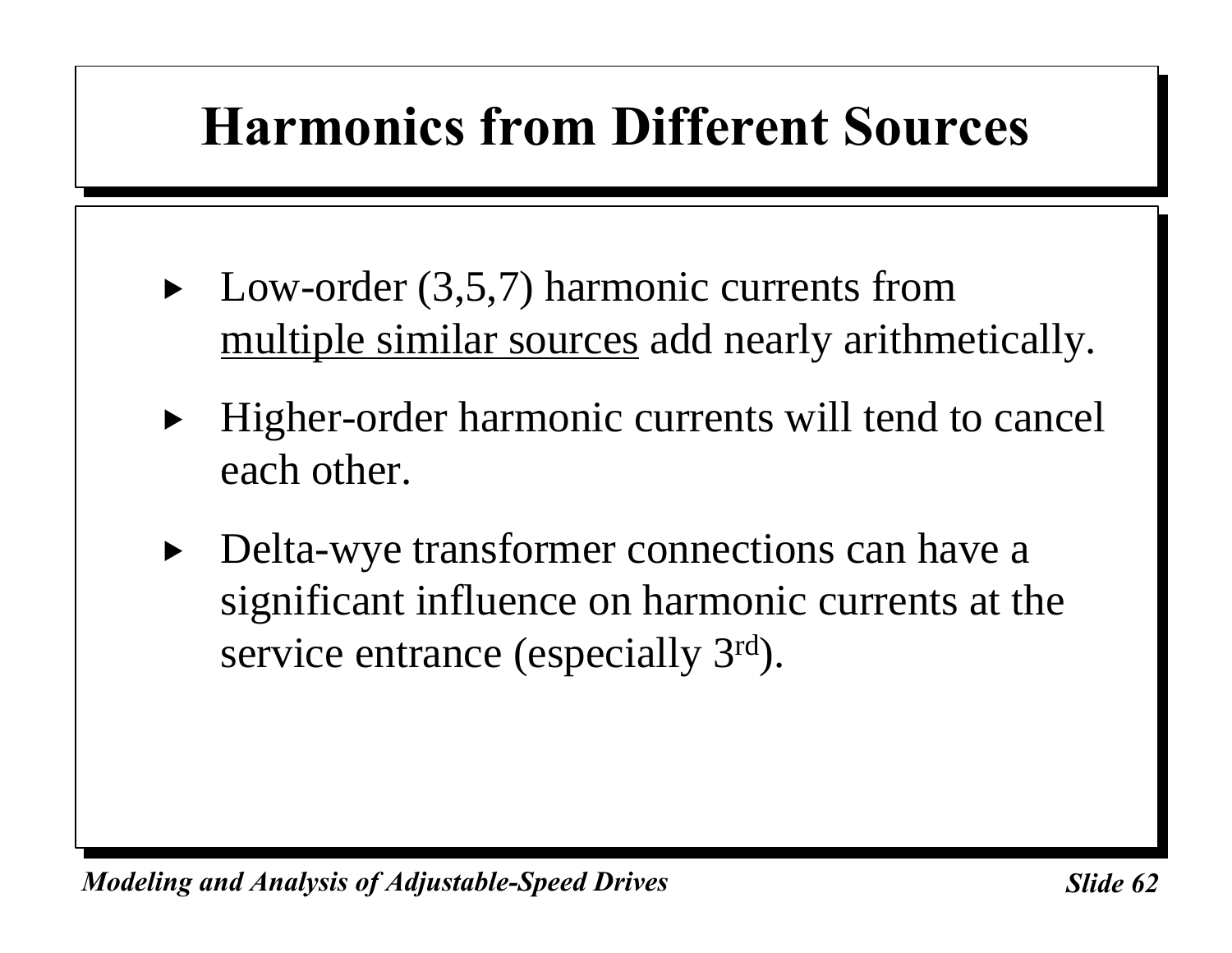# **Harmonic Cancellation - Office Building**

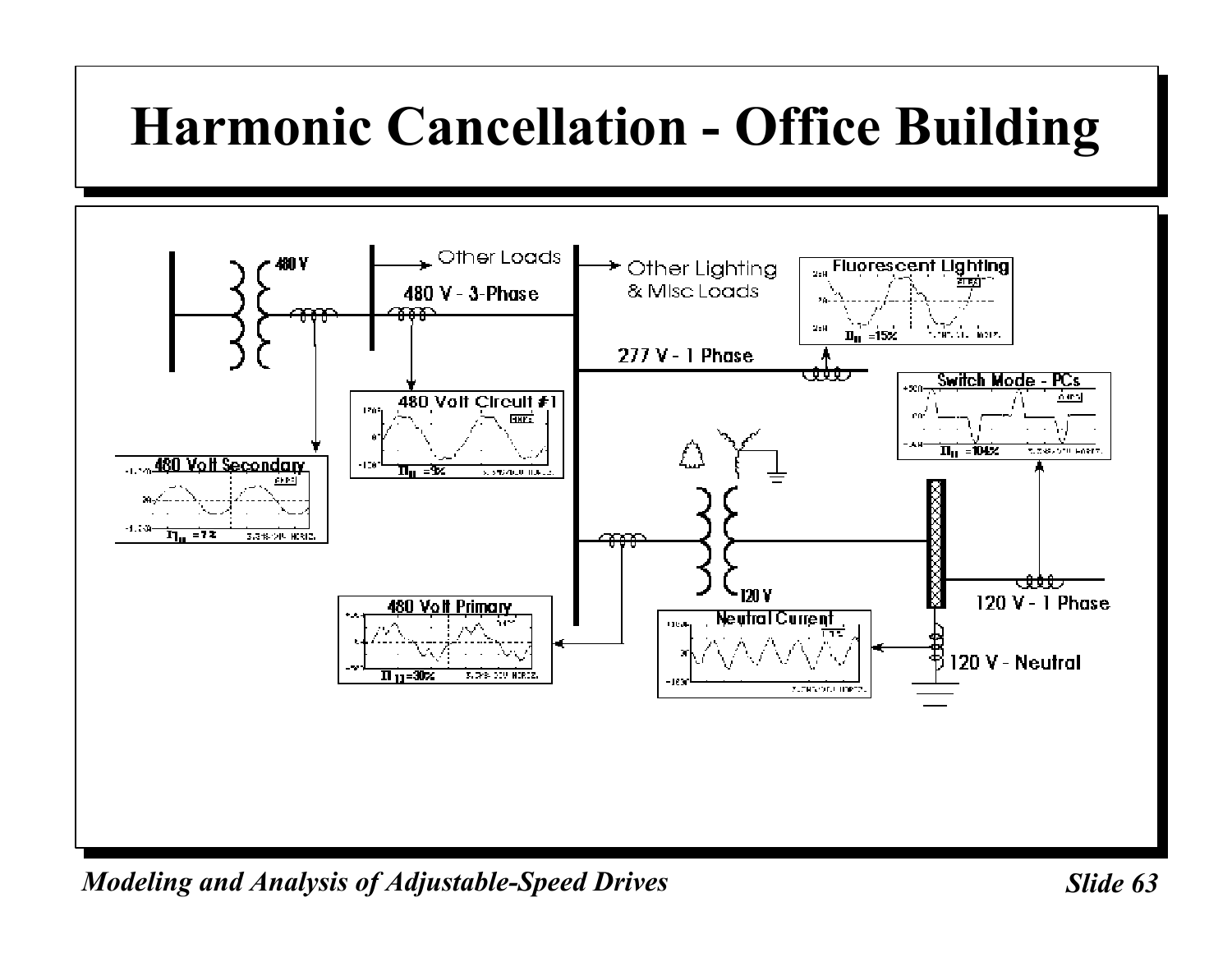

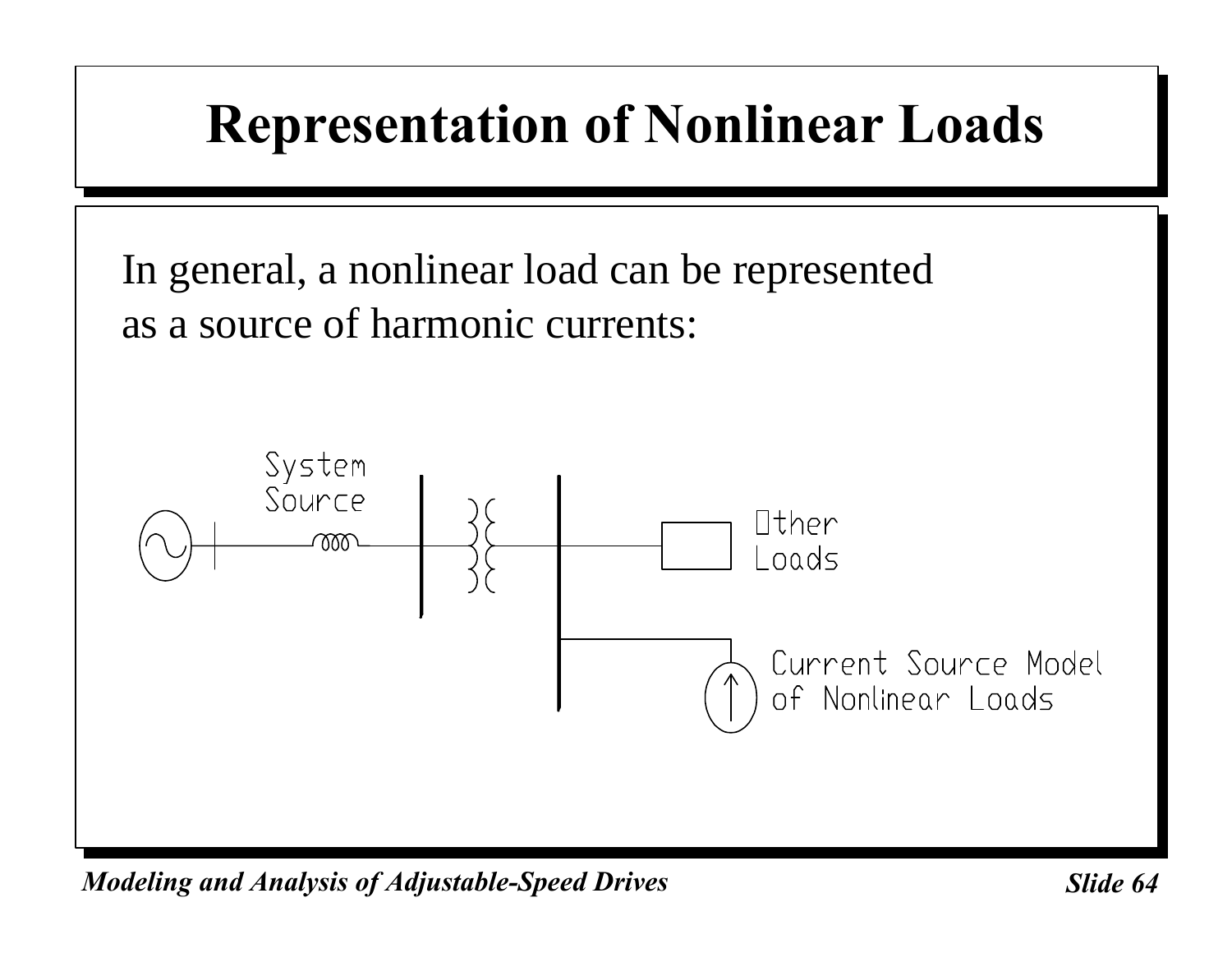- $\Box$  Nonlinear loads inject harmonic current components onto the system.
- $\Box$  The system <u>impedance vs. frequency</u> characteristics determine the harmonic voltage distortion levels.

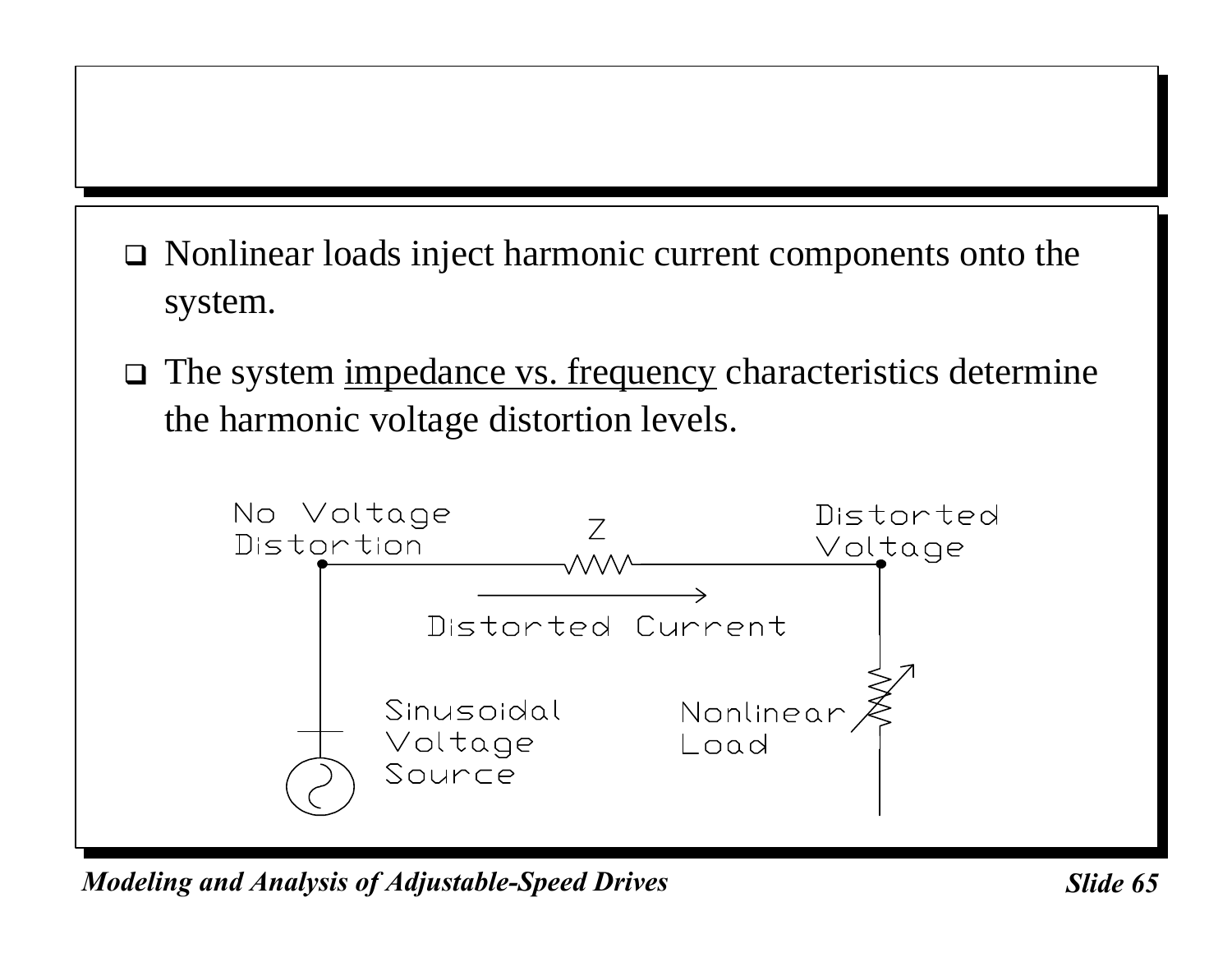## **System Response Characteristics**

- $\Box$  Voltage distortion is a result of the voltage drop created across the equivalent power system impedance.
- $\Box$  At 60 Hz, power systems are primarily inductive. The equivalent inductance can be calculated:

$$
L_{\rm eq} = \frac{X_{\rm sc}}{2\pi * f}
$$

 $X_{\rm sc}$  = system short circuit reactance

 $f = power system fundamental frequency (60 Hz)$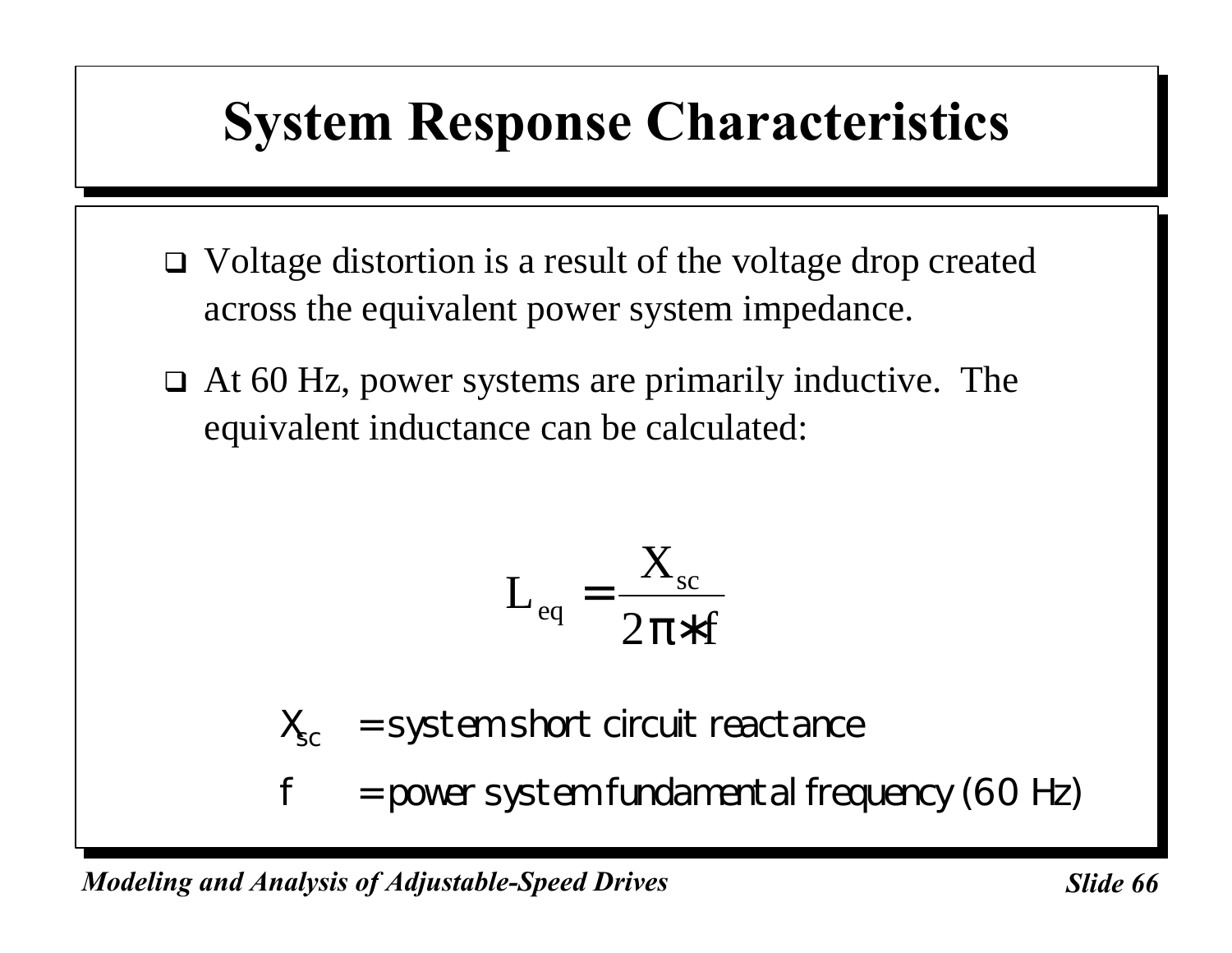# **Local Impedance Calculation**

 $\Box$  At utilization voltages, the equivalent system reactance is usually dominated by local impedances (the stepdown transformer).

 $\Box$  In general:  $X_{\text{sc}} \approx X_{\text{transformer}}$ 

$$
X_t = \frac{(kV_{LV}^2) * Z_{pu}}{MVA} \Omega
$$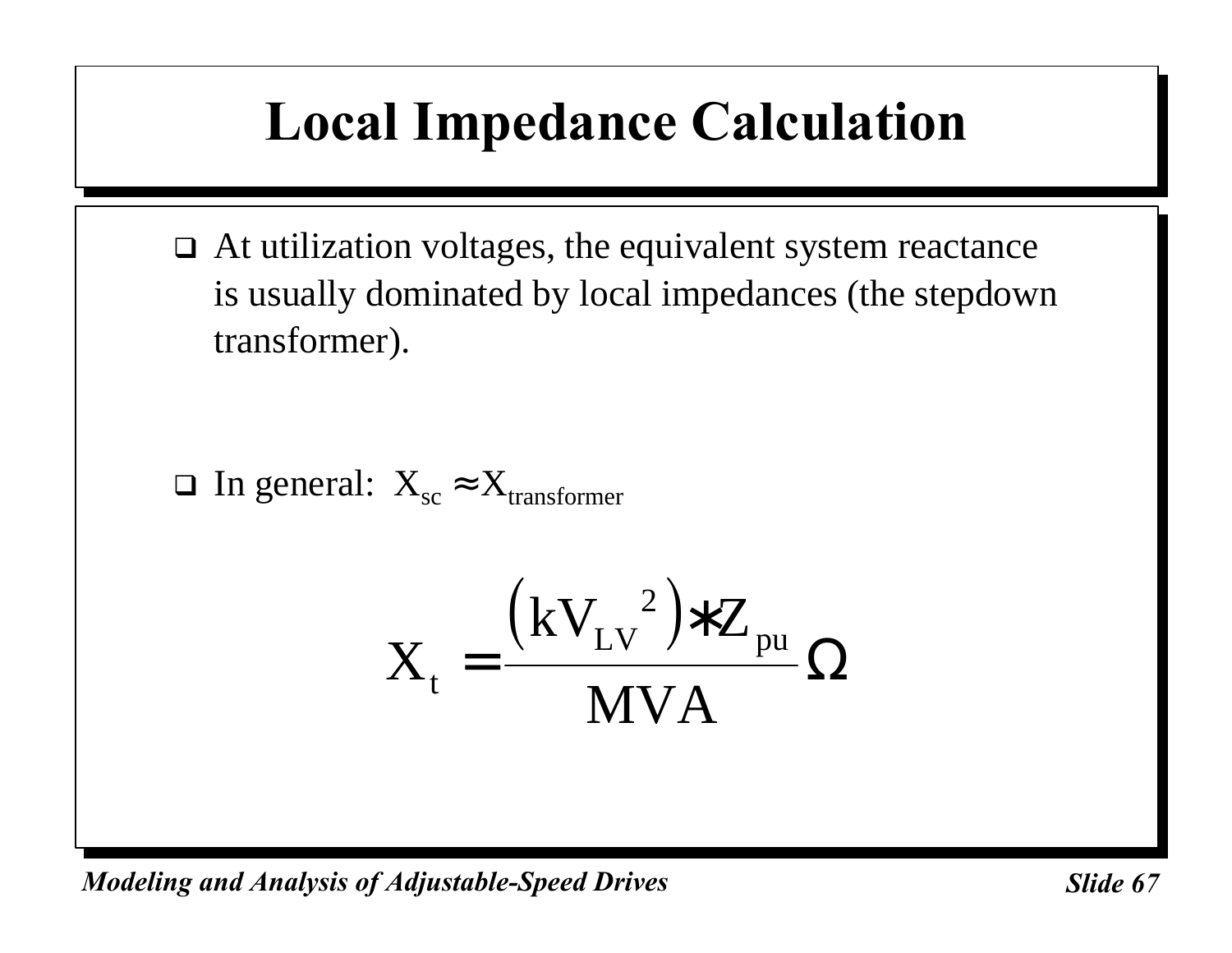### **Impedance vs. Frequency**

At harmonic frequencies, the impedance of the equivalent inductance is:

$$
X_h = 2 \cdot \mathbf{p} \cdot f_h \cdot L_{eq} = 2 \cdot \mathbf{p} \cdot 60 \cdot h \cdot L_{eq}
$$

**h = harmonic number**

**f <sup>h</sup> = harmonic frequency**

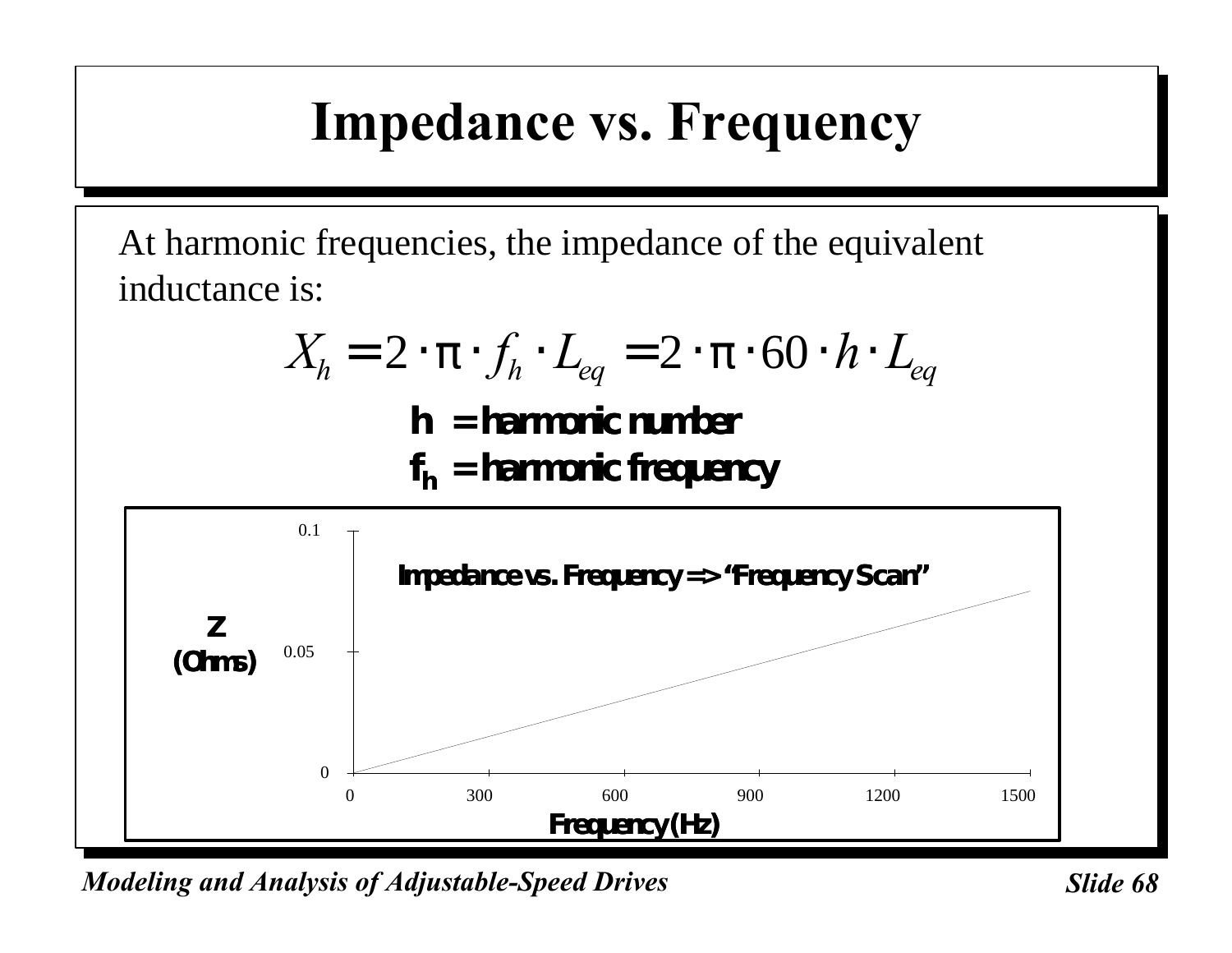### **Voltage Distortion Calculation**

V  $\overline{V}$  $\rm V_1^{-2}$ THD h = ∑ 2 1

500 HP Drive, 1500 kVA, 6% Transformer

| <b>Harmonic</b><br><b>Number</b><br>h | <b>Harmonic</b><br><b>Current</b><br>(Amps)<br><b>Ih</b> | <b>System</b><br>Impedance<br>(Ohms)<br>Xh | <b>Harmonic</b><br><b>Voltage</b><br>(Volts)<br>Vh |
|---------------------------------------|----------------------------------------------------------|--------------------------------------------|----------------------------------------------------|
| 5                                     | 186                                                      | 0.046                                      | 8.55                                               |
|                                       | 38                                                       | 0.064                                      | 2.43                                               |
| 11                                    | 61                                                       | 0.101                                      | 6.16                                               |
| 13                                    | 28                                                       | 0.119                                      | 3.33                                               |

**4.09%**

$$
V_{\text{THD}} = \sqrt{\frac{\left(8.55^2 + 2.43^2 + 6.16^2 + 3.33^2\right)}{\left(480\sqrt{3}\right)^2}} = 4.09\%
$$

Note: No capacitors installed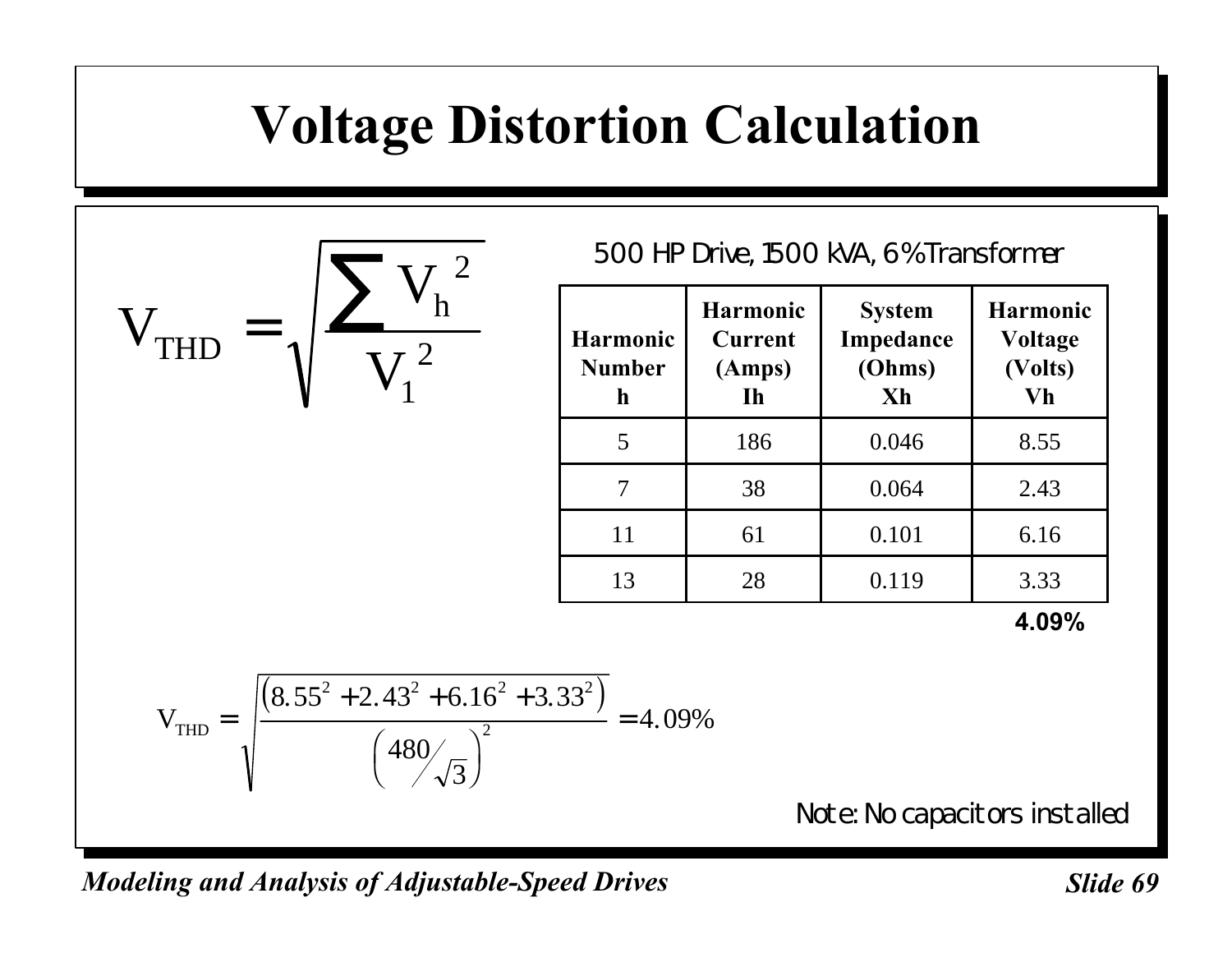# **Effect of Shunt Capacitors**

 $\Box$  Shunt capacitors can dramatically alter the system frequency response. They create a parallel resonance that can magnify harmonic currents and cause increased voltage distortion levels.



*Modeling and Analysis of Adjustable-Speed Drives* Sunner Slide 70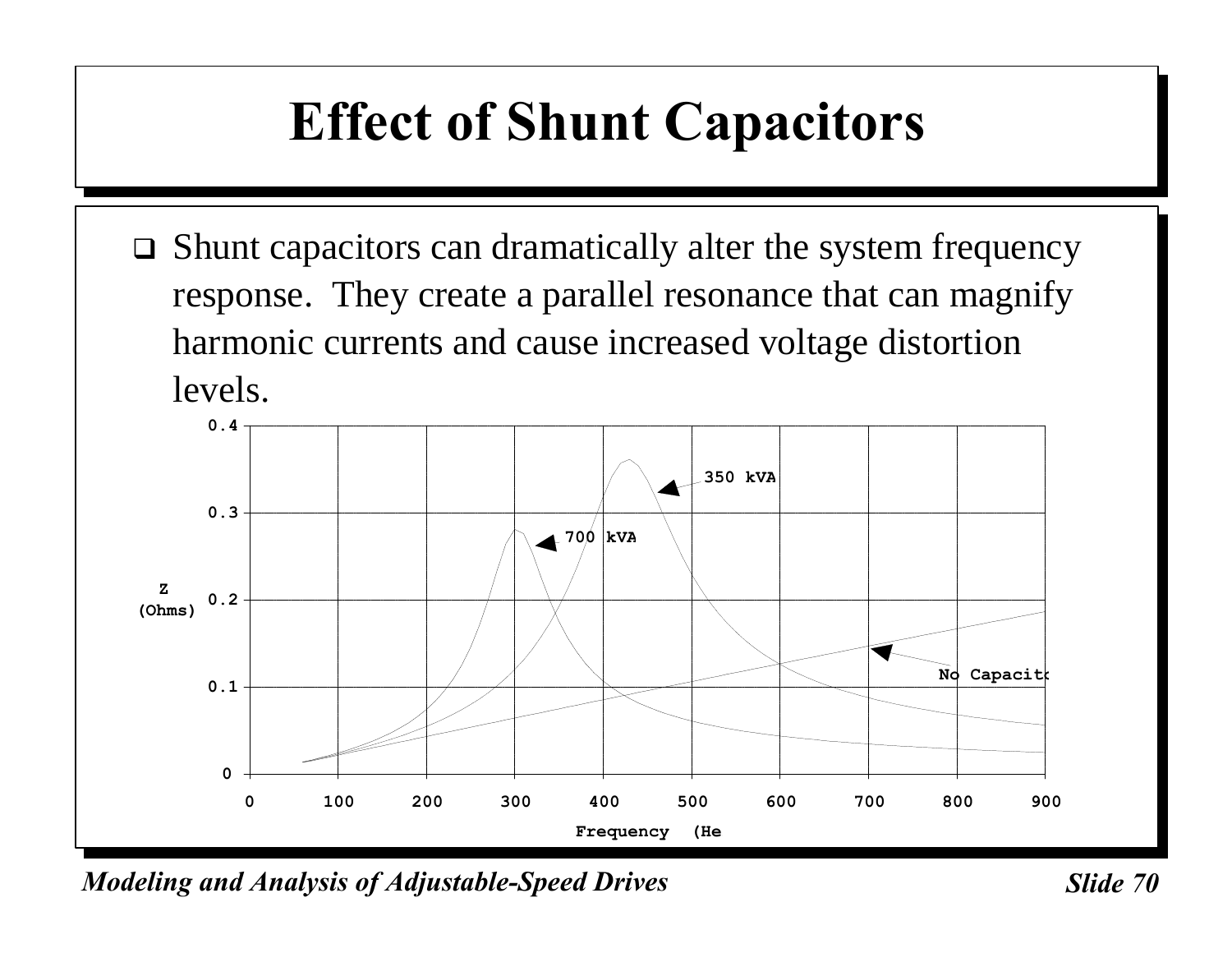# **Resonant Frequency**

- $\Box$  At the frequency where the capacitive reactance  $(X_C)$ and the inductive reactance  $(X_L)$  are equal, the impedance seen by the nonlinear load becomes very large.
- $\Box$  This is known as the parallel resonant frequency and can be calculated from:

$$
f_r = \frac{1}{2 \cdot \mathbf{p} \cdot \sqrt{L \cdot C}} = \sqrt{\frac{MVA_{SC}}{MVAr_C}} \cdot 60
$$

□ If the **calculated frequency** corresponds to one of the **characteristic harmonic frequencies** of a nonlinear load, **high distortion** might be expected.

*Modeling and Analysis of Adjustable-Speed Drives* Sunner Slide 71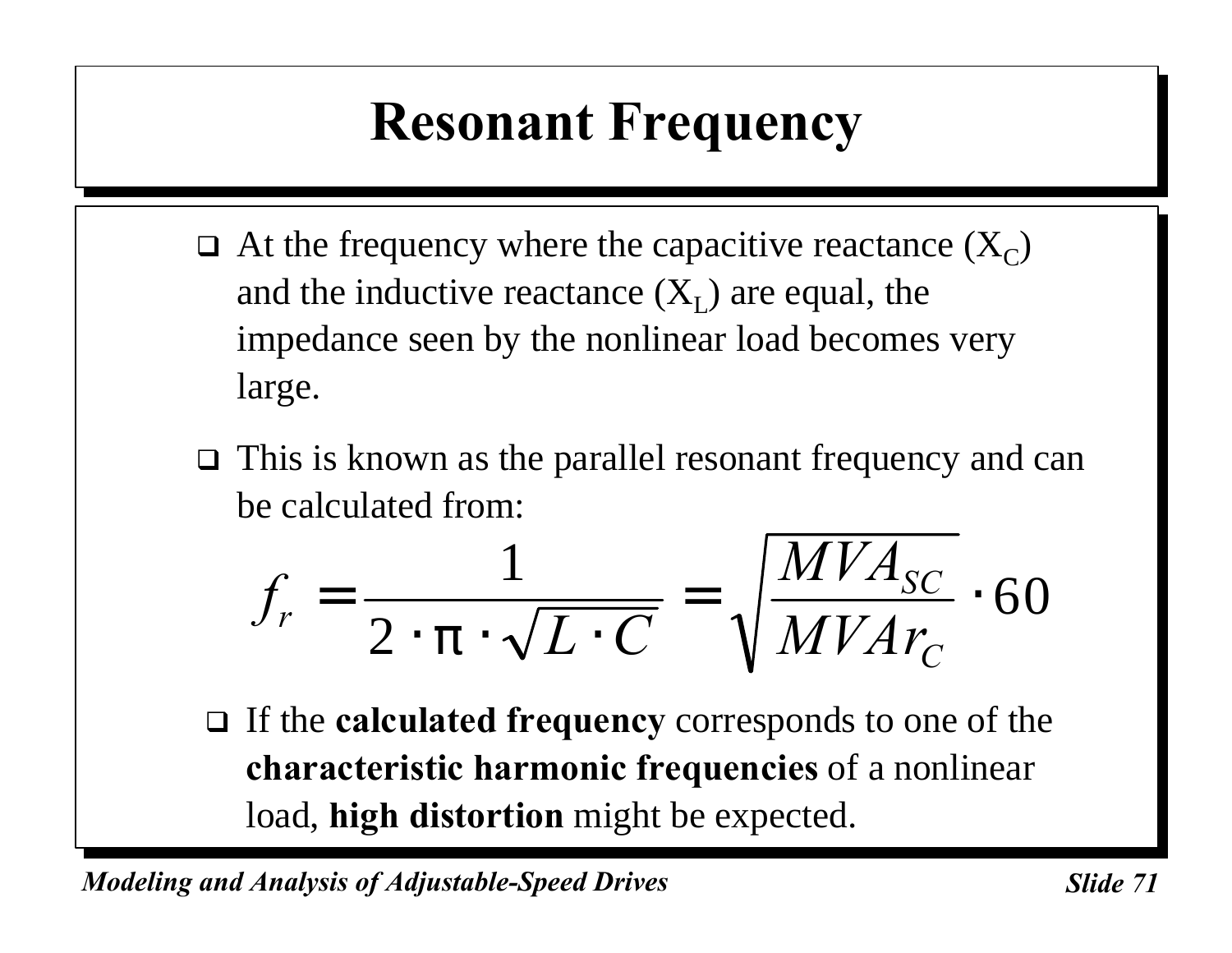## **Location for Power Factor Correction**

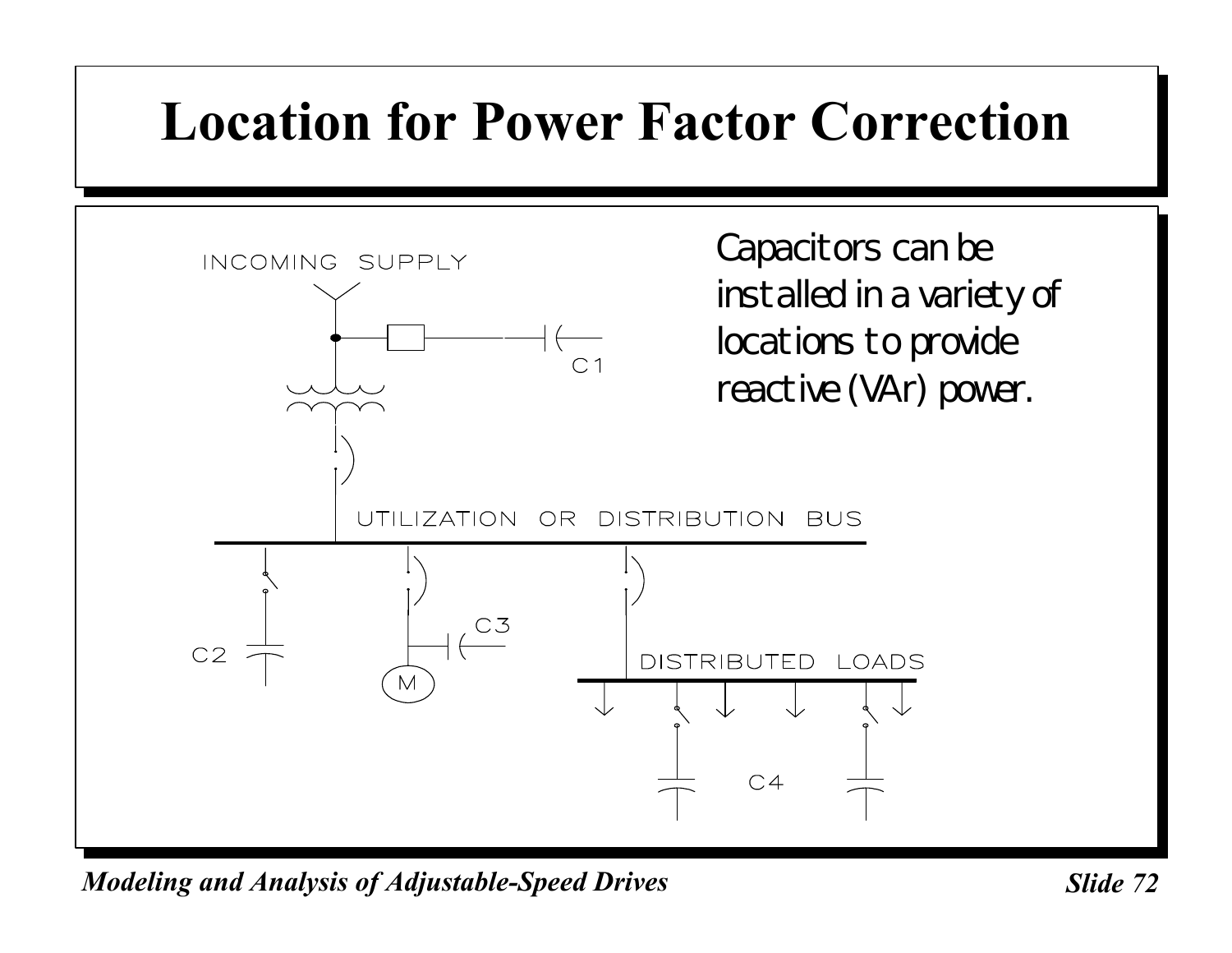# **Displacement Power Factor Triangle**

**Displacement Power Factor** is only equal to the true power factor if the voltage and current waveforms contain zero harmonic distortion.

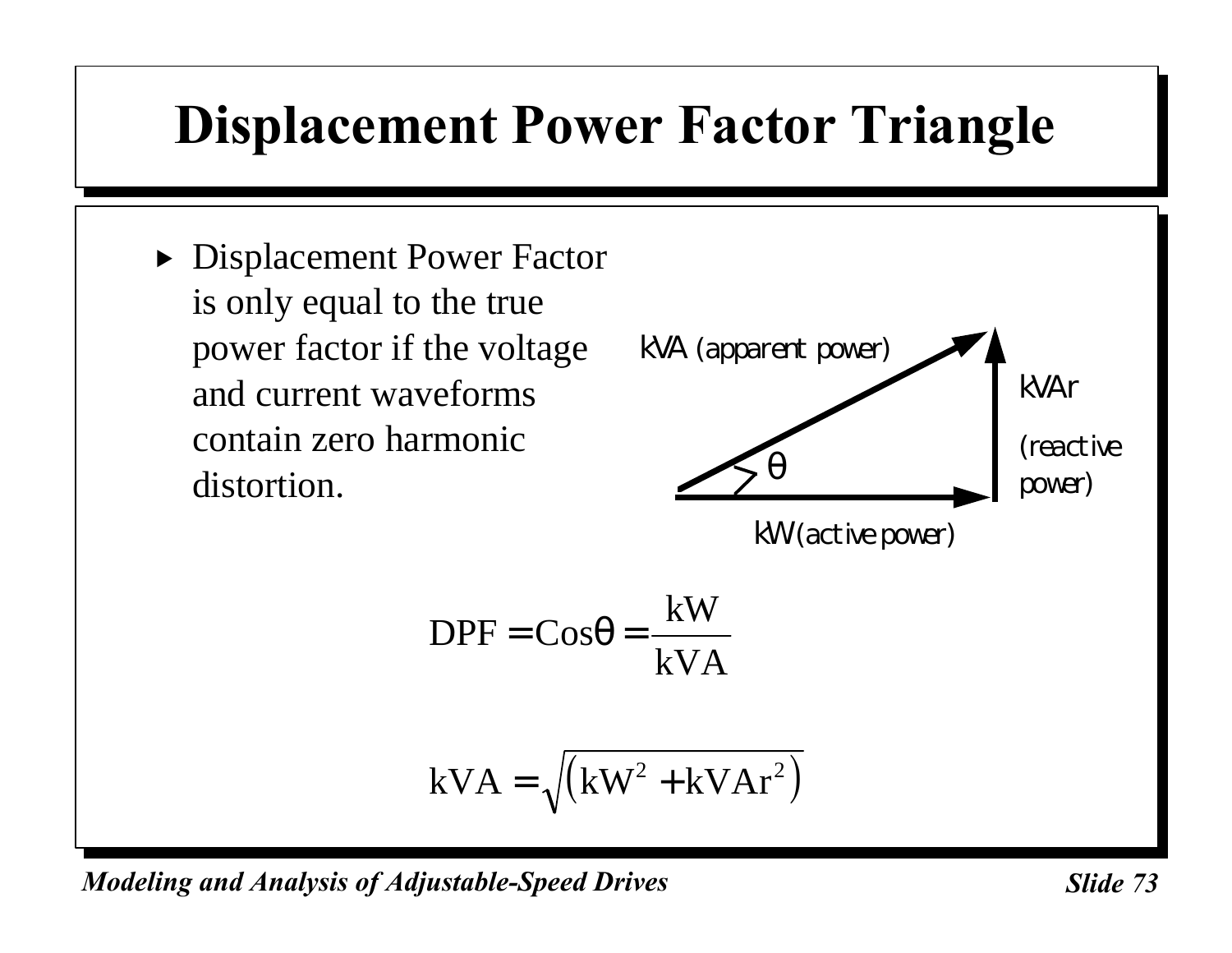# **Typical Power Factor of Loads**

| <b>Induction Motors</b>                                                                 | Displacement Power Factor<br>70-80 |
|-----------------------------------------------------------------------------------------|------------------------------------|
| Diode Rectifiers (small ASDs)                                                           | 95-98                              |
| <b>Fluorescent Lighting</b><br><b>Standard Ballast (also HID)</b><br>Electronic Ballast | 70<br>90                           |
| <b>Phase Controlled Rectifier</b><br>(DC Drives)<br>(Large ASDs)                        | 40-90                              |
| <b>Arc Furnaces</b><br>Arc Welding<br><b>Resistance Welding</b>                         | 75-90<br>$35 - 60$<br>$40 - 60$    |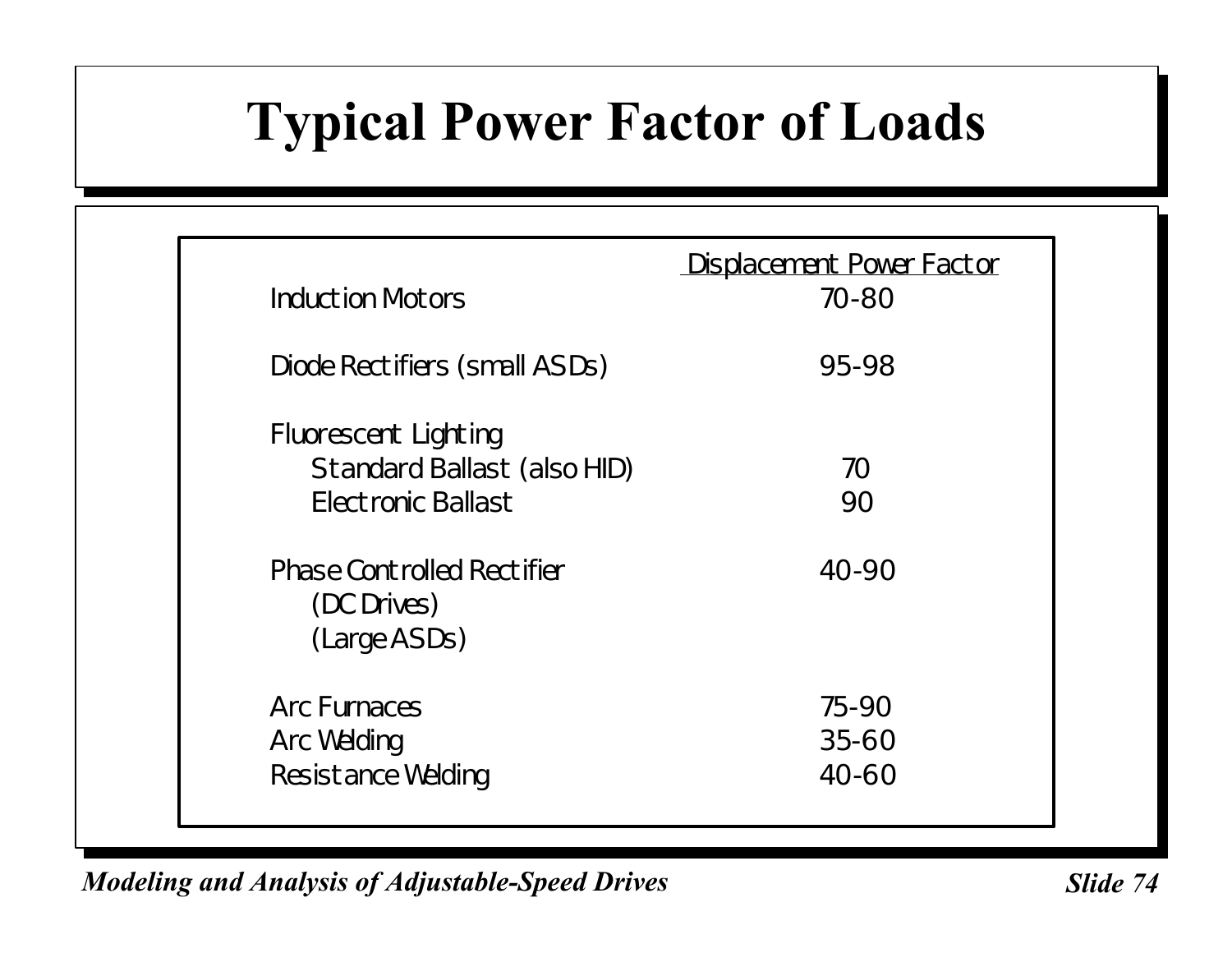### **True Power Factor - Definition**

- □ Capacitors can only fully correct <u>displacement power</u> factor (only provide kVAr at fundamental frequency.)
- $\Box$  When harmonic currents or voltages are present, voltamperes at the higher harmonic frequencies will decrease the <u>true power factor</u>.

An example follows using the line current and voltage of a small ASD.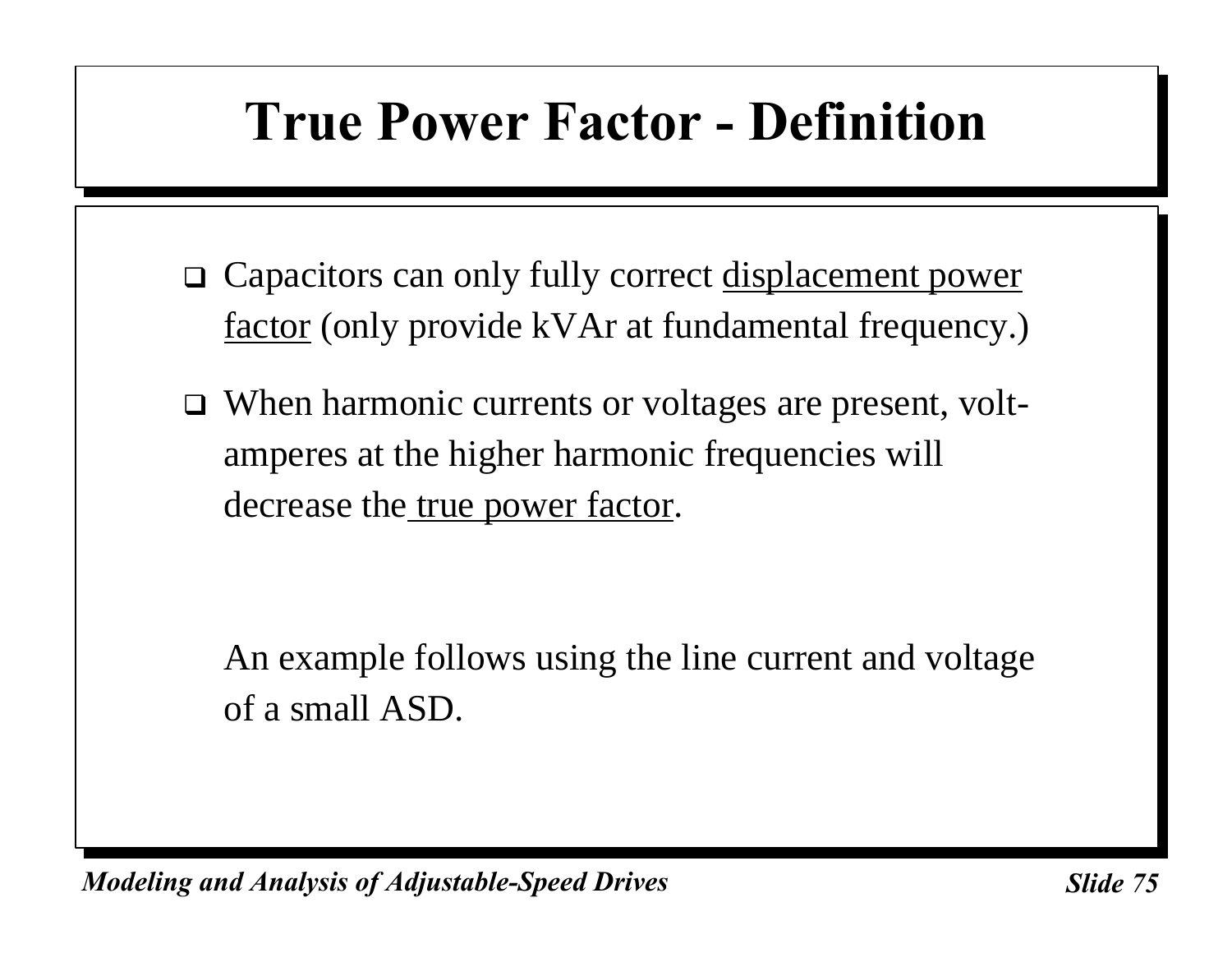### **ASD Line Current**

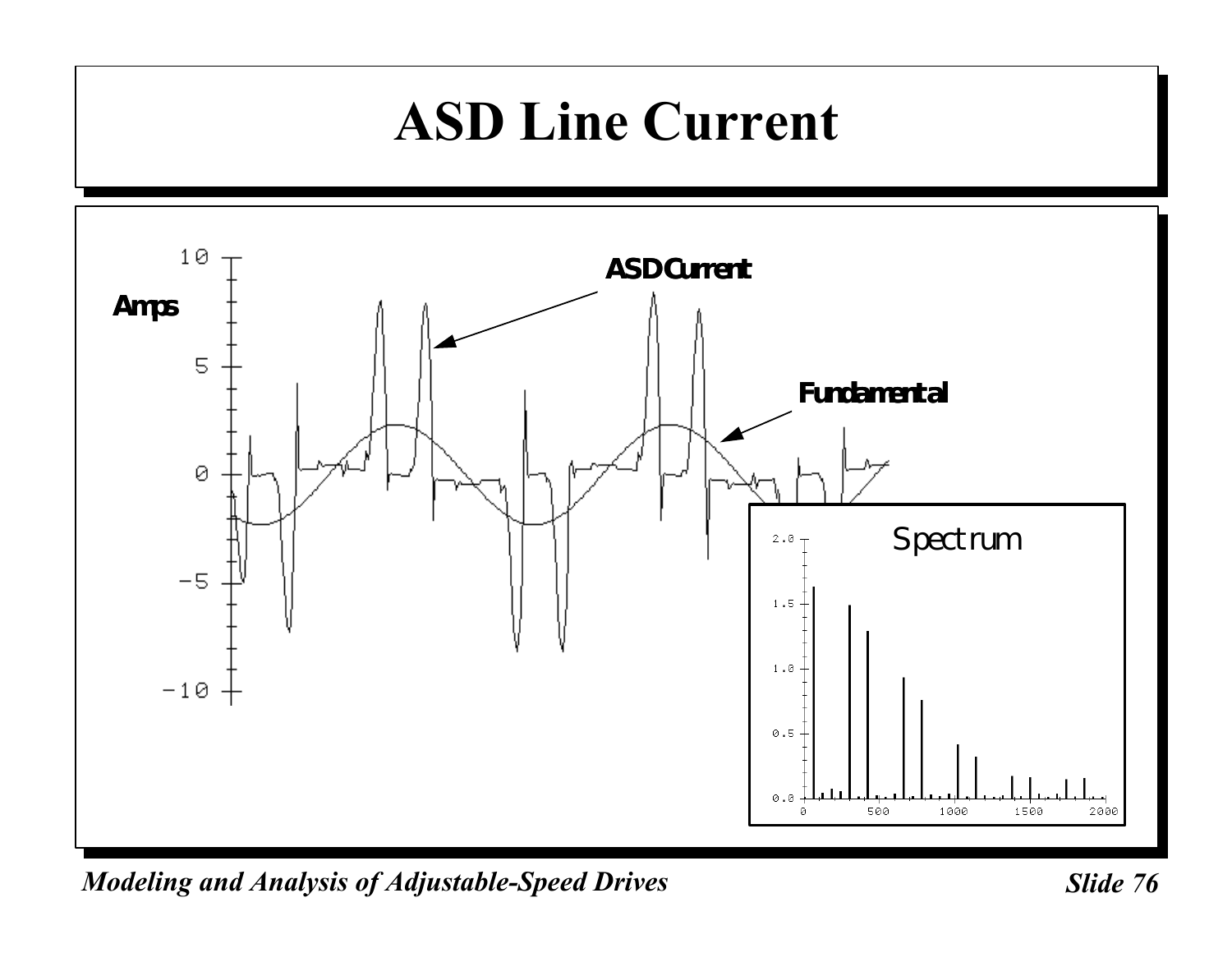### **Calculations for ASD Line Current**

 $\Box$  The rms value of the ASD Line current (from the provided spectrum) is:

$$
I_{\text{rms}} = \sqrt{\sum_{h=1}^{\infty} I_h^2} = \sqrt{(1.63^2 + 1.50^2 + ... + 0.17^2)} = 2.91 \text{ amps}
$$

 $\Box$  Similarly the Total Harmonic Distortion (THD) can be calculated using:

$$
\text{THD} = \frac{\sqrt{I_2^2 + I_3^2 + I_4^2 + \dots}}{I_1} = \frac{2.414}{1.63} = 1.48 = 148\%
$$

 $\Box$  And the Crest Factor (CF) is defined as:

$$
CF = \frac{I_{\text{peak}}}{I_{\text{rms}}} = \frac{8.0}{2.913} = 2.746
$$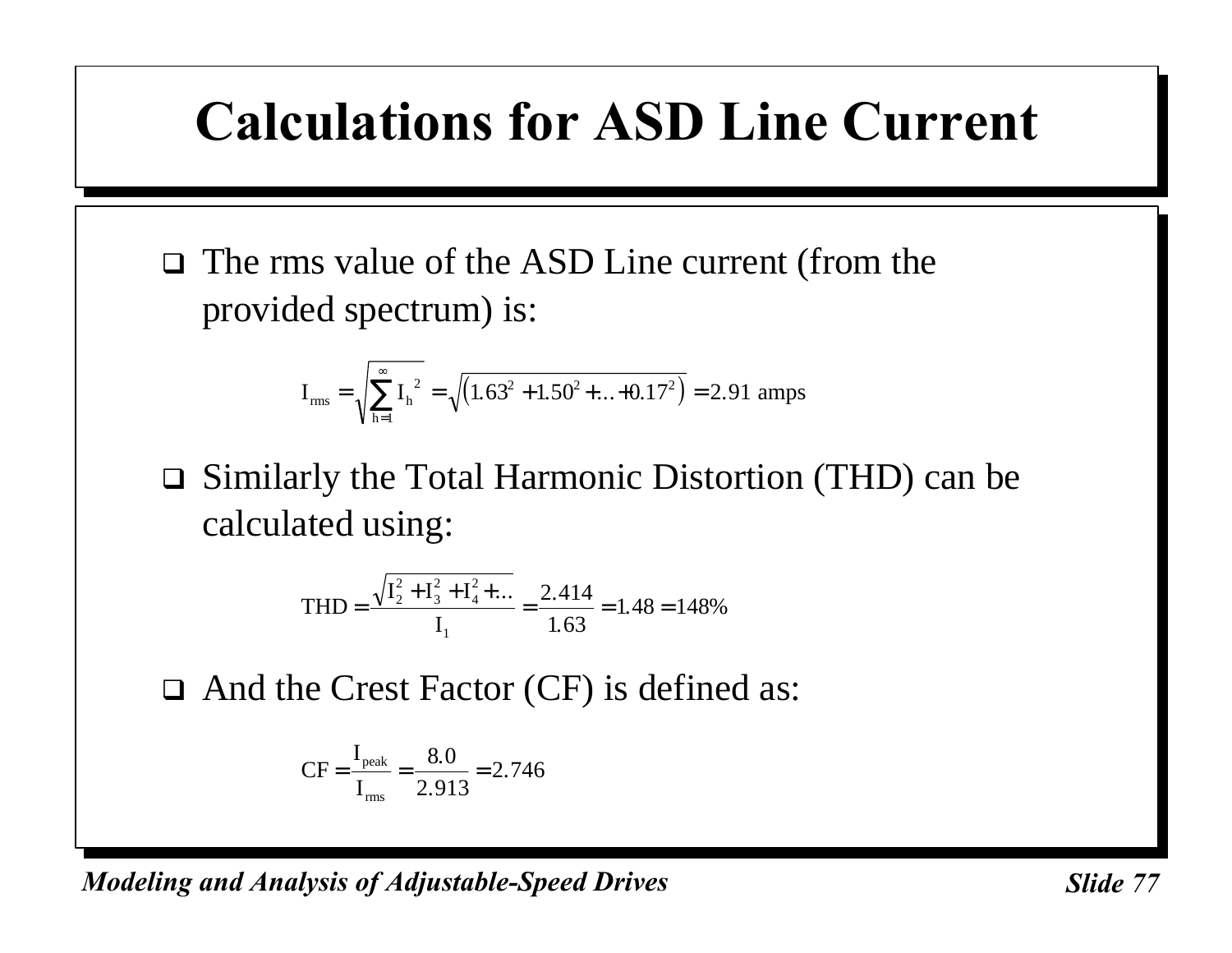### **True Power Factor Calculation**

 $\Box$  For the ASD line current assume the fundamental component of the current is in phase with the voltage, therefore:

 $\theta = 0^{\circ}$ 

 $\blacktriangleright$  And the displacement power factor is equal to unity:

 $DPF = cos \theta = 1.0 = 100\%$ 

 $\triangleright$  The real power consumed (single phase, first order approximation) is:

 $P = V_1 \cdot I_1 \cdot \cos \theta = (480 \text{ V})(1.63 \text{ A})(1.0) = 782.4 \text{ W}$ 

 $\blacktriangleright$  Finally, the true power factor is:

$$
TPF = \frac{P}{V_{\text{rms}} \cdot I_{\text{rms}}} = \frac{782.4 \text{W}}{(480 \text{V})(2.913 \text{A})} = 0.56 = \frac{56\%}{}
$$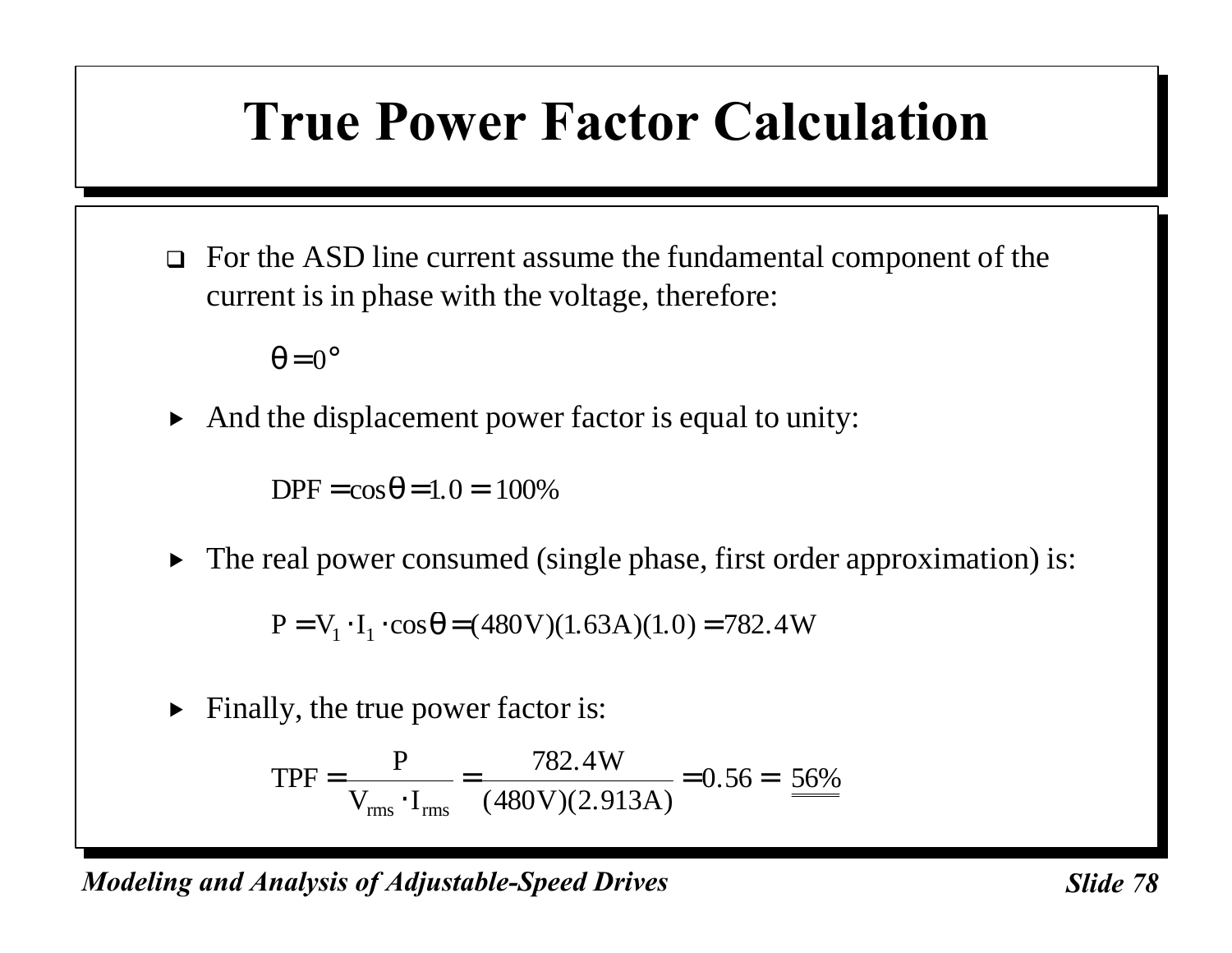### **Harmonic Waveform and Spectrum**

Individual Frequencies and Magnitudes are Important!



*Modeling and Analysis of Adjustable-Speed Drives* State 79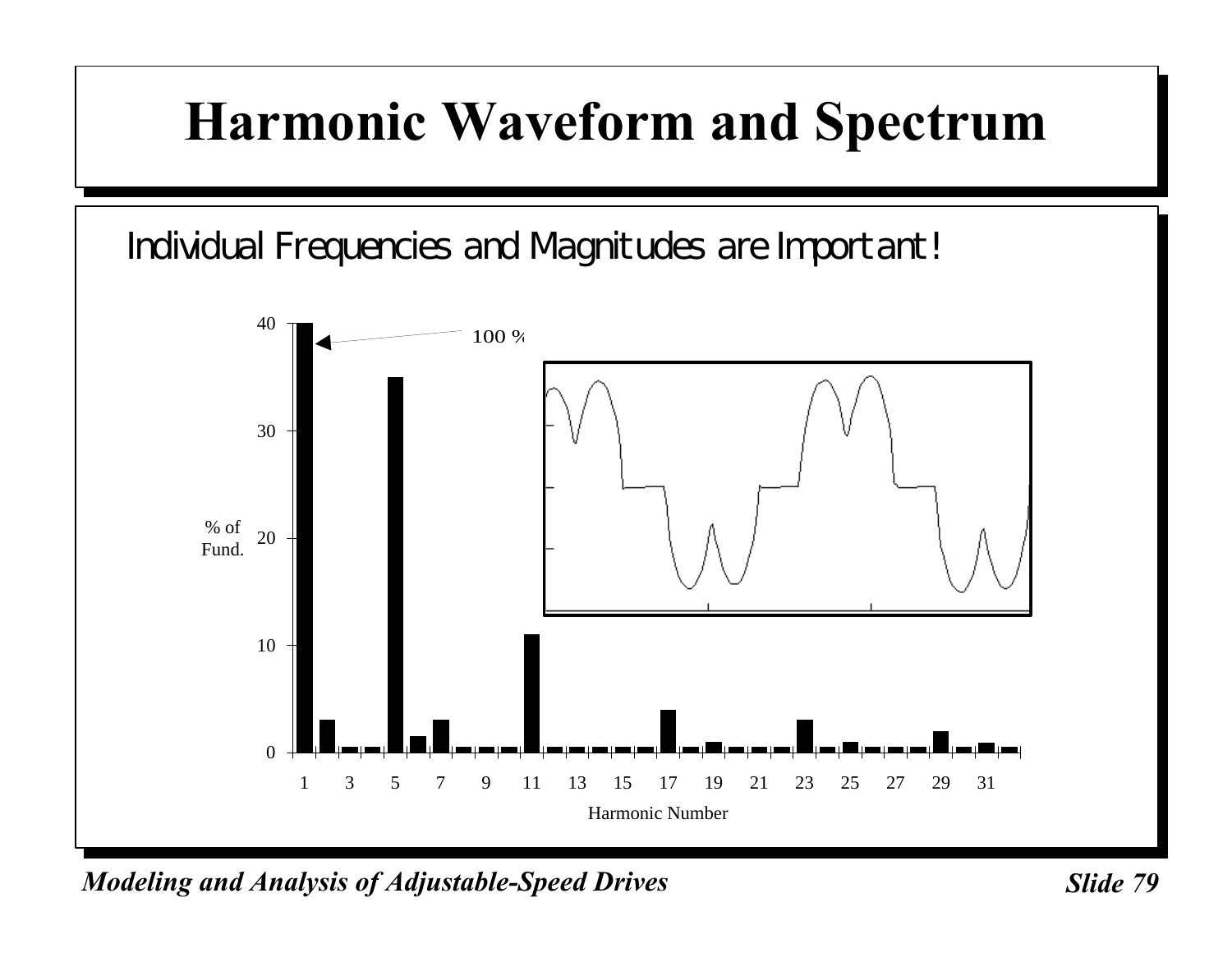# **Harmonic Reduction Methods**



**ASD Input Current Waveform ASD Input Current Waveform with 30° Phase Shift Through Isolation Transformer**

Result is very good current distortion level, if approximately half of load is each waveform.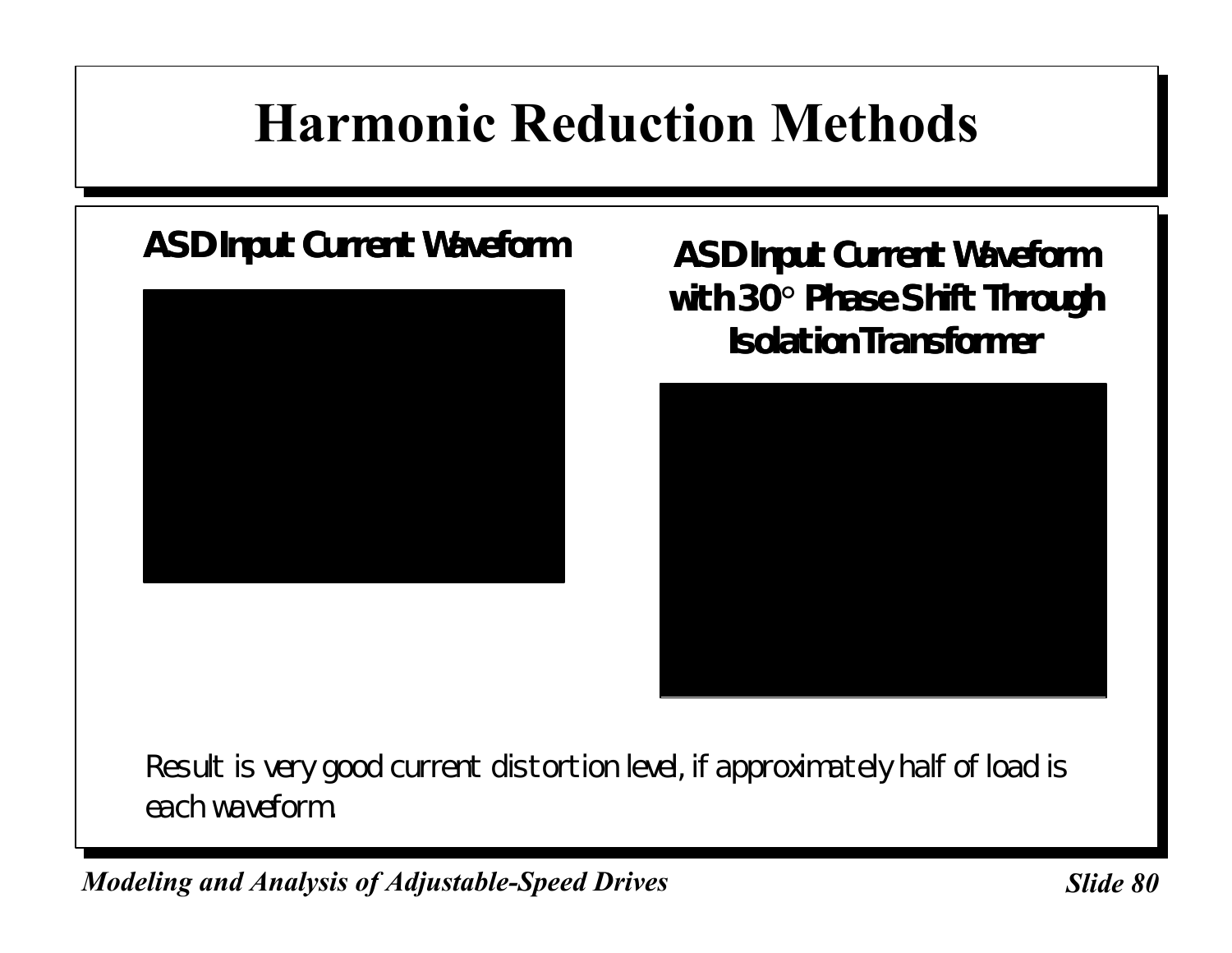# **Impact of Transformer Connection**

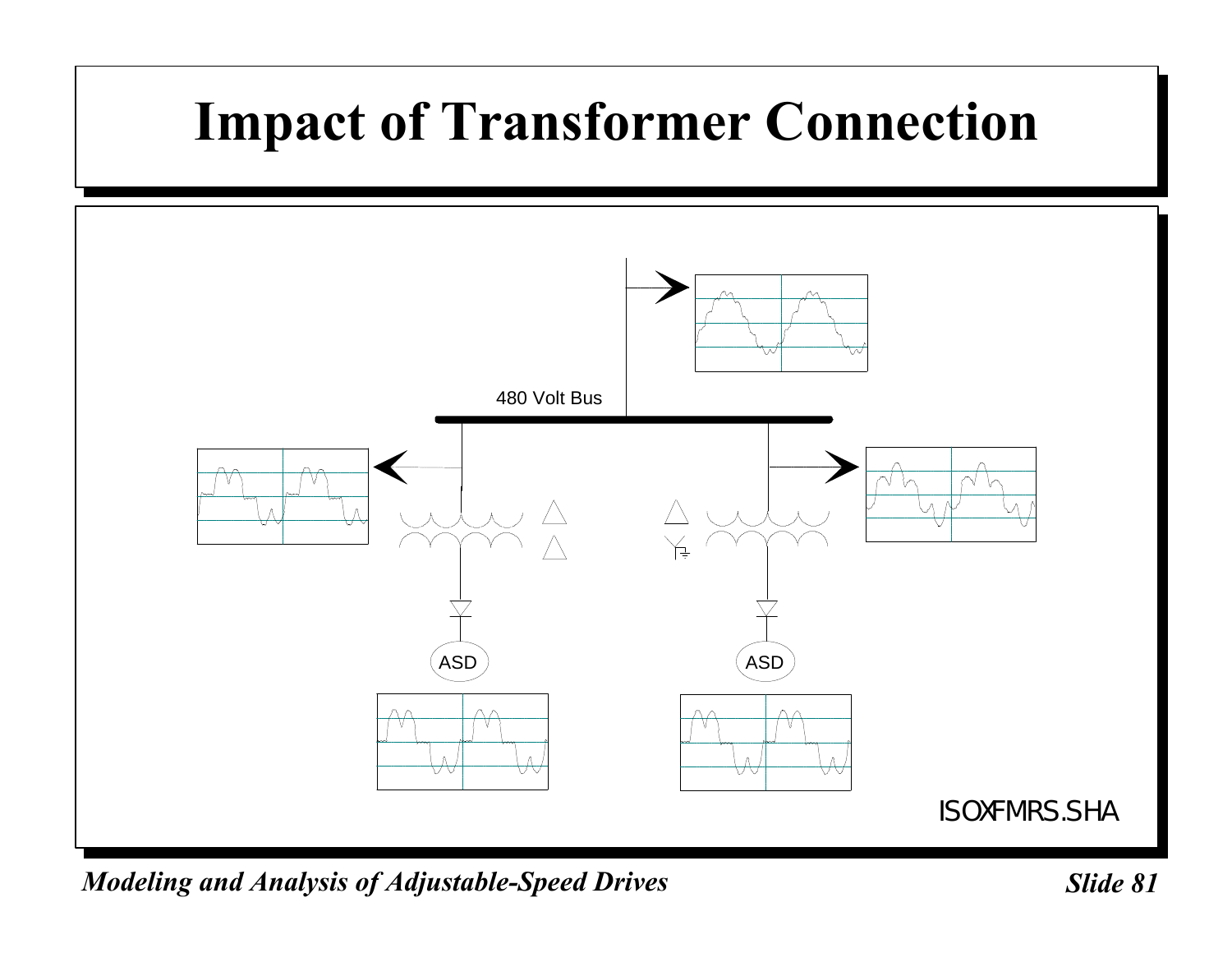### **Reduction Methods - Basic Filter Design**

### **The general method for applying filters is as follows:**

- $\Box$  Apply one single tuned filter first, and design it for the lowest generated frequency (i.e.  $5<sup>th</sup>$  harmonic - 4.7<sup>th</sup> filter).
- $\Box$  Determine the voltage distortion at the low voltage bus, 5% is the commonly applied limit.
- $\Box$  Vary filter elements (tolerances) and check its effectiveness.
- $\Box$  Check the frequency response characteristic to verify that the newly created parallel resonance is not close to a harmonic frequency.
- $\Box$  If necessary, investigate the need for several filters, such as  $5<sup>th</sup>$  and  $7<sup>th</sup>$ .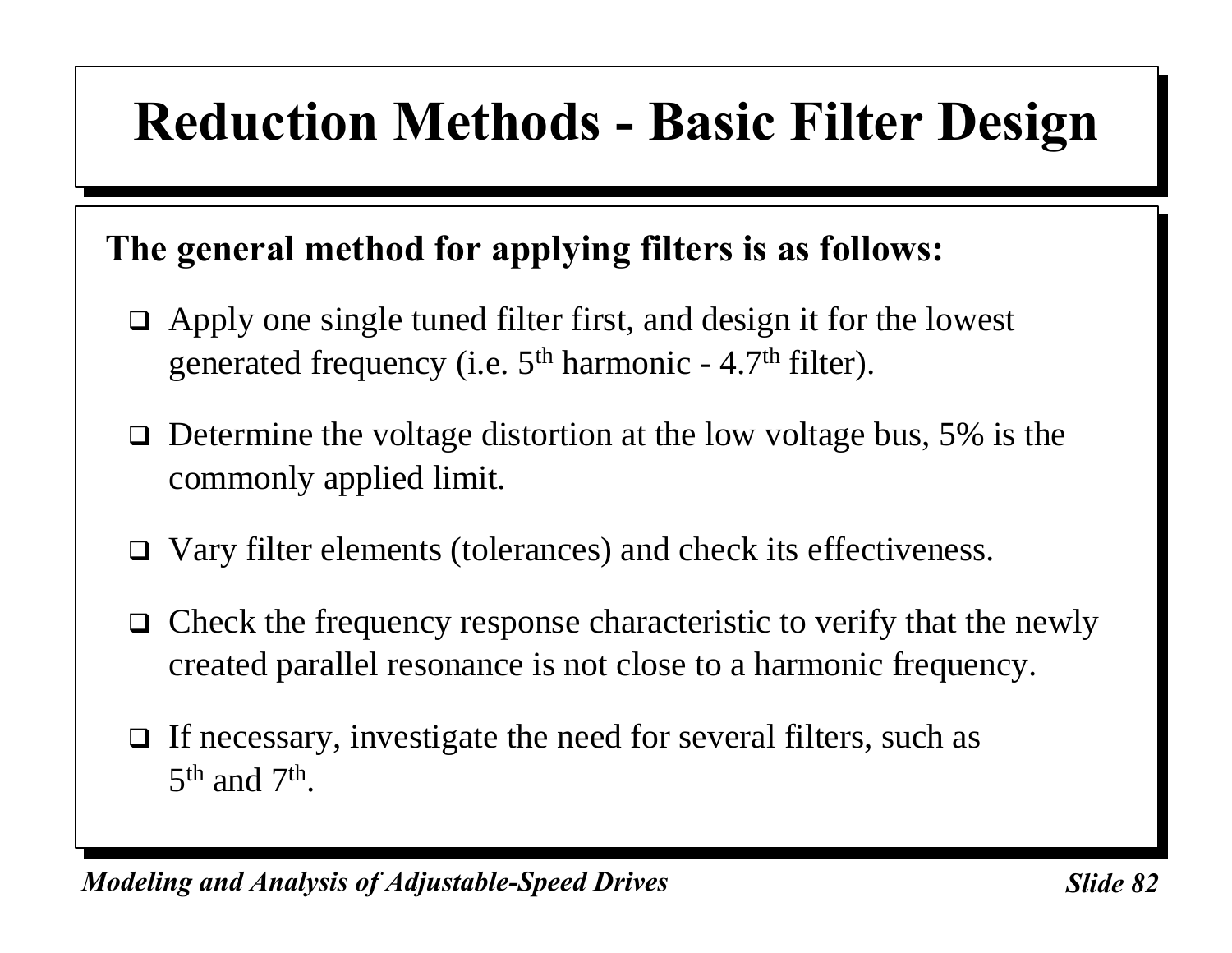# **Effect of Filter on Frequency Response**

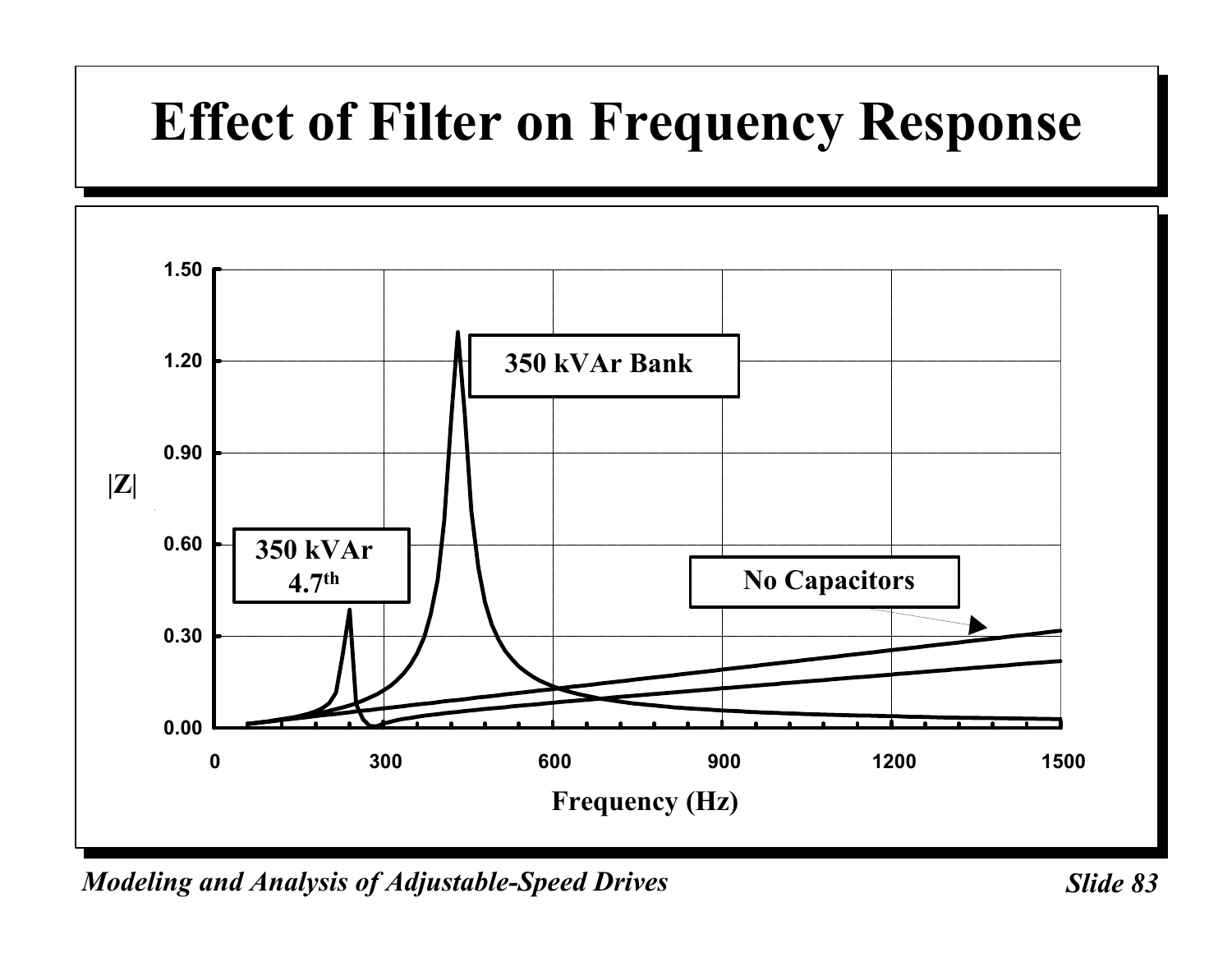# **Example Filter Design Spreadsheet**

| Low Voltage Filter Calculations: Example Filter Specification |                      |                                                       |                   |
|---------------------------------------------------------------|----------------------|-------------------------------------------------------|-------------------|
| <b>SYSTEM INFORMATION:</b>                                    |                      |                                                       |                   |
| <b>Filter Specification:</b>                                  | $5$ th               | <b>Power System Frequency:</b>                        | 60 Hz             |
| <b>Capacitor Bank Rating:</b>                                 | 500 kVAr             | <b>Capacitor Rating:</b>                              | 480 Volts         |
| <b>Nominal Bus Voltage:</b>                                   | 480 Volts            | <b>Derated Capacitor:</b>                             | 60 Hz<br>500 kVAr |
| <b>Capacitor Rated Current:</b>                               | 601.4 Amps           | <b>Total Harmonic Load:</b>                           | 500 kVA           |
| <b>Filter Tuning Harmonic:</b>                                | $4.7$ th             | <b>Filter Tuning Frequency:</b>                       | 282 Hz            |
| Cap Impedance (wye):                                          | $0.4608$ W           | Cap Value (wye):                                      | 5756.5 uF         |
| <b>Reactor Impedance:</b>                                     | 0.0209 W             | <b>Reactor Rating:</b>                                | $0.0553$ mH       |
| <b>Filter Full Load Current:</b>                              | 629.9 Amps           | <b>Supplied Compensation:</b>                         | 524 kVAr          |
| <b>Transformer Nameplate:</b><br>(Rating and Impedance)       | 1500 kVA<br>$6.00\%$ | Utility Side Vh:<br>(Utility Harmonic Voltage Source) | $1.00\%$ THD      |
| <b>Load Harmonic Current:</b>                                 | 30.00 % Fund         | <b>Load Harmonic Current:</b>                         | <b>180.4 Amps</b> |
| <b>Utility Harmonic Current:</b>                              | 47.7 Amps            | <b>Max Total Harm. Current:</b>                       | <b>228.1 Amps</b> |
| <b>CAPACITOR DUTY CALCULATIONS:</b>                           |                      |                                                       |                   |
| <b>Filter RMS Current:</b>                                    | 669.9 Amps           | <b>Fundamental Cap Voltage:</b>                       | 502.8 Volts       |
| <b>Harmonic Cap Voltage:</b>                                  | <b>36.4 Volts</b>    | <b>Maximum Peak Voltage:</b>                          | 539.2 Volts       |
| <b>RMS Capacitor Voltage:</b>                                 | <b>504.1 Volts</b>   | <b>Maximum Peak Current:</b>                          | 858.0 Amps        |

#### Important Parameters:

- Capacitor Size and Voltage
- Tuning Frequency
- Reactor Impedance
- Capacitor Limits
- Reactor Current Rating (60 Hz and Harmonic)

| CAPACITOR LIMITS: (IEEE Std 18-1980) |      |  |      |  |  |  |  |  |  |
|--------------------------------------|------|--|------|--|--|--|--|--|--|
| Limit<br><b>Actual</b>               |      |  |      |  |  |  |  |  |  |
| <b>Peak Voltage:</b>                 | 120% |  | 112% |  |  |  |  |  |  |
| Current:                             | 180% |  | 111% |  |  |  |  |  |  |
| KVar:                                | 135% |  | 117% |  |  |  |  |  |  |
| <b>RMS Voltage:</b>                  | 110% |  | 105% |  |  |  |  |  |  |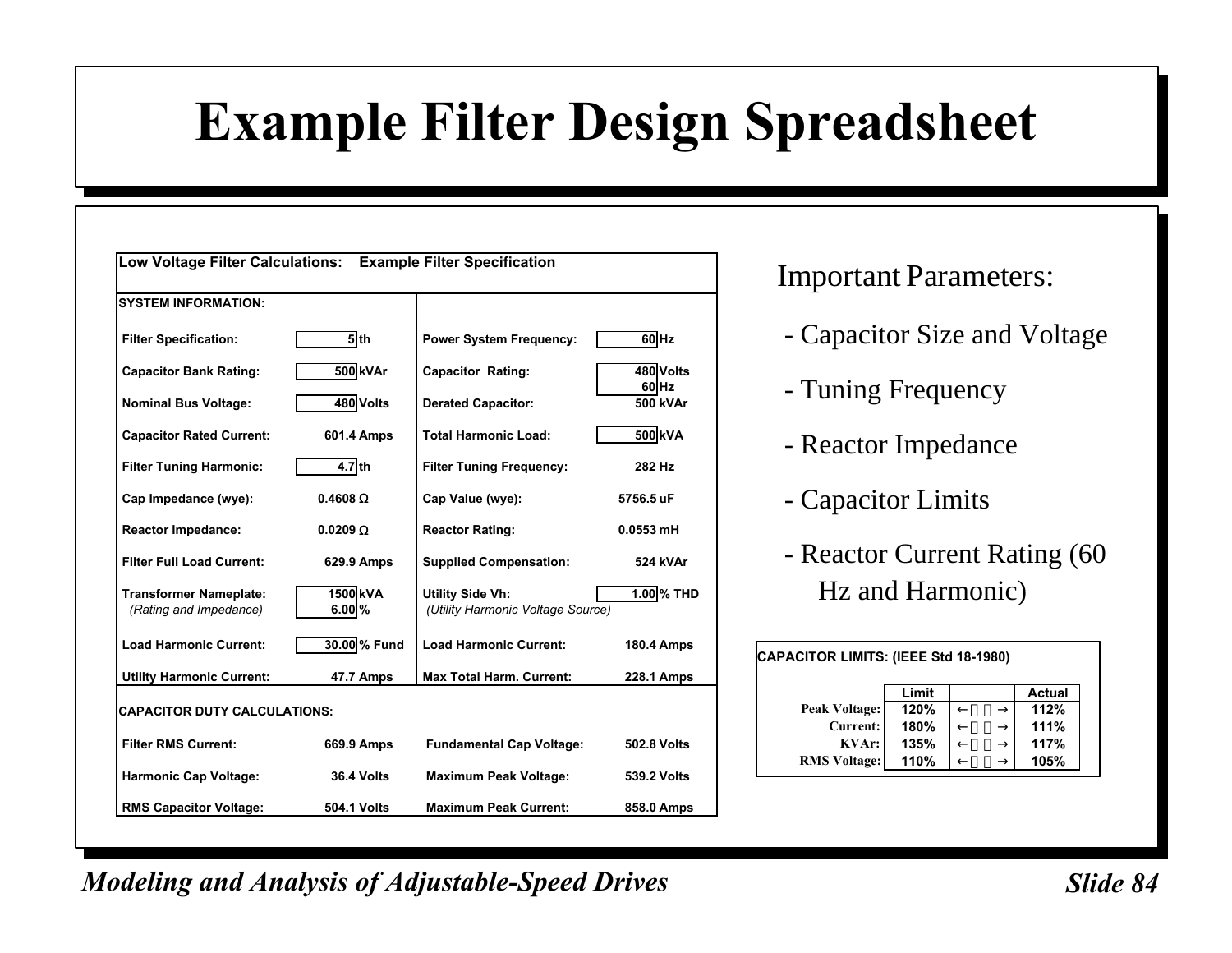### **Harmonic Filter Design - Case Study**

& **Problem Statement:** A plastics manufacturer is experiencing equipment problems, including capacitor bank fuses blowing, and a capacitor can failure. The plant engineer believes that the problem may be related to harmonics. He measures the following bus voltage waveform:

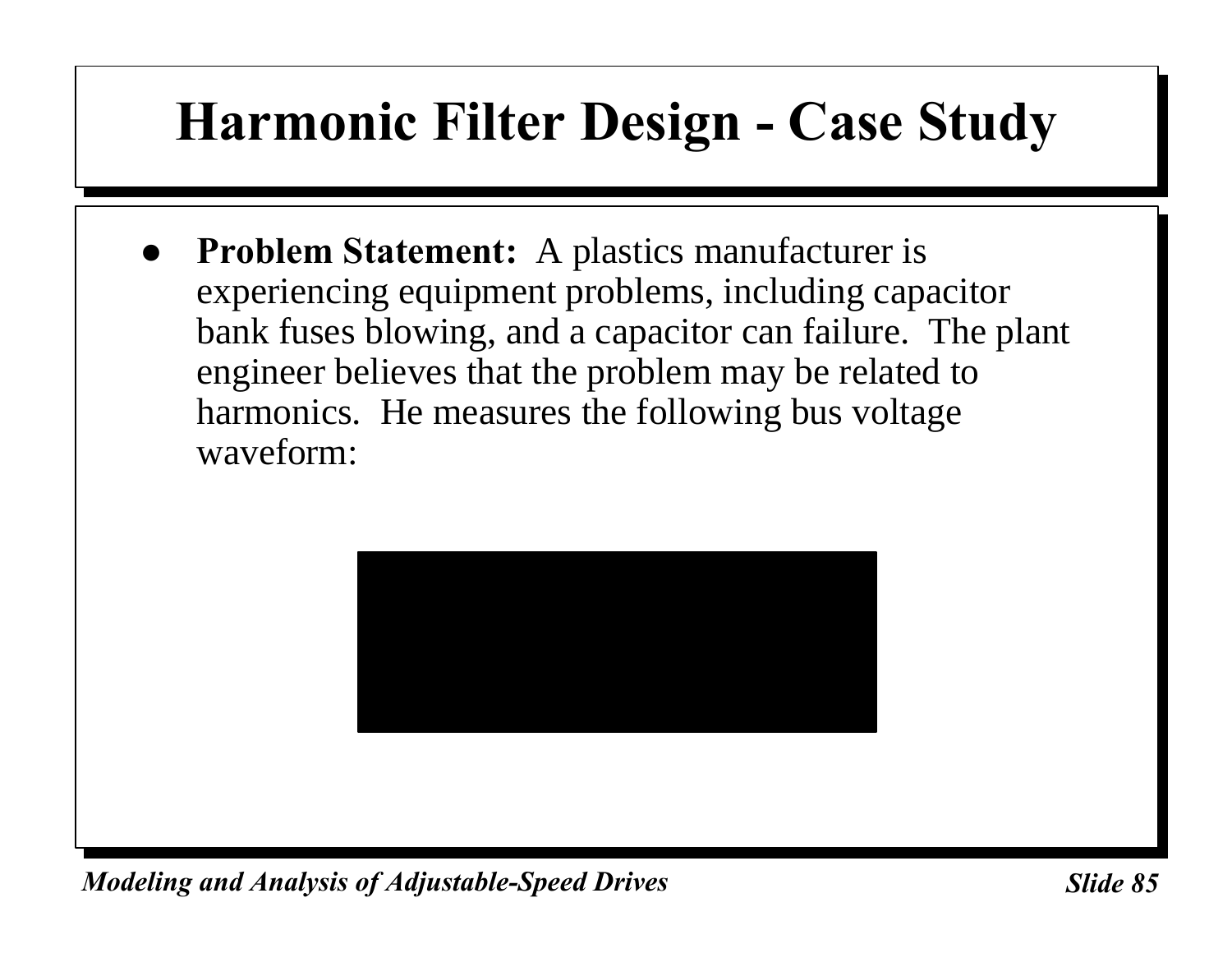### **Oneline for Harmonic Analysis**

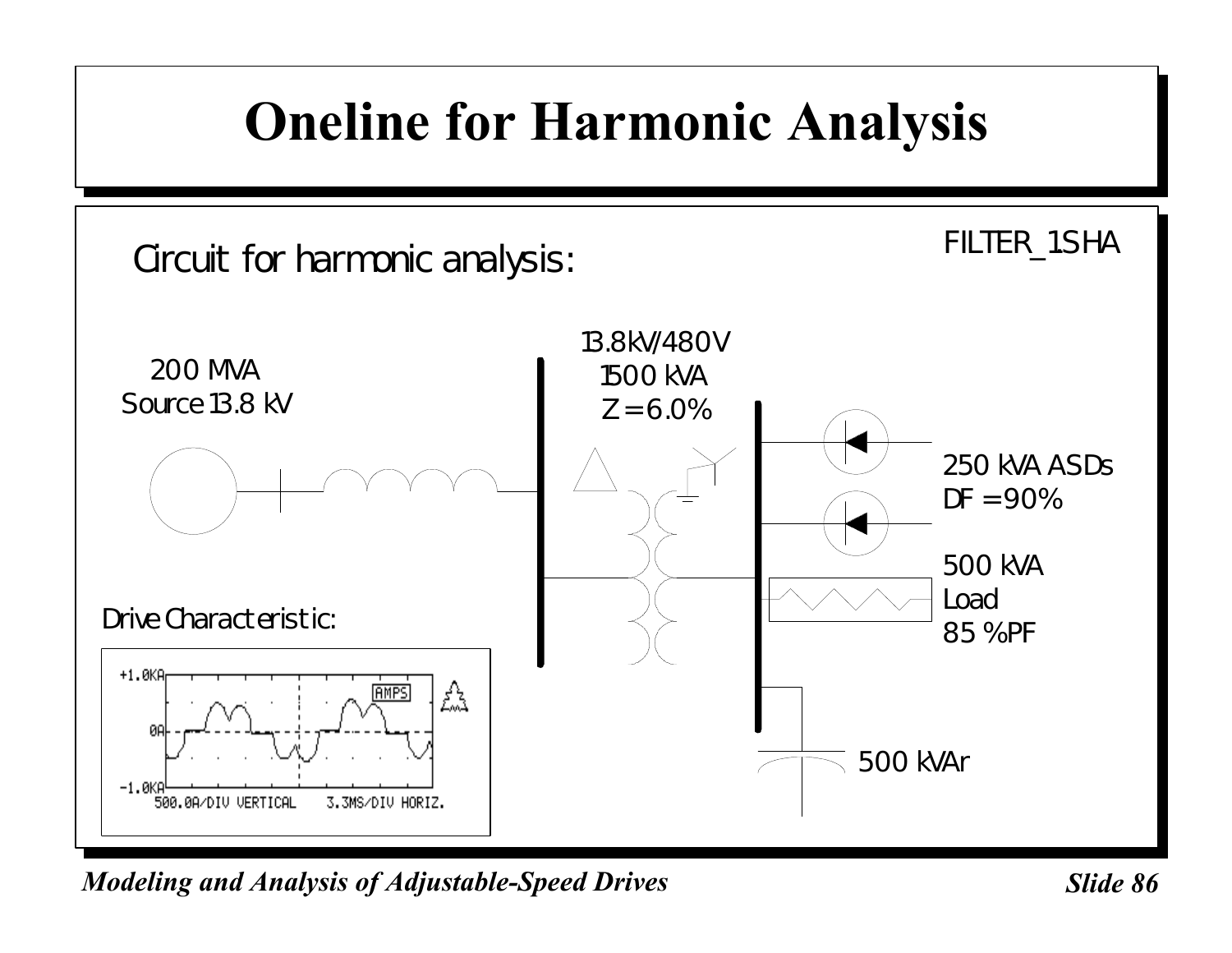### **SuperHarm Data Listing**

#### Comment Section and Titles (TITLE)

```
//
// File Name: FILTER_1.SHA
//
// HarmFlo+ Case Study Workbook - Volume #2, Draft #1
//
// Industrial case study. Plant has one 480 Volt bus that
// feeds two 250 kVA ASDs and 500 kVA of additional motor
// and other miscellaneous loads. Plant engineers are proposing
// to add 500 kVAr of power factor correction to increase power factor
// and to free up some transformer kVA.
//
// This model is a single phase representation of the Utilty system
// and the plant. All values are in single phase quantities.
//
TITLE TITLE1 = "Industrial Filter Design Case Study"
               TITLE2 = "HarmFlo+ Case Study Workbook - Volume 2"
```
*Modeling and Analysis of Adjustable-Speed Drives* Sunner Slide 87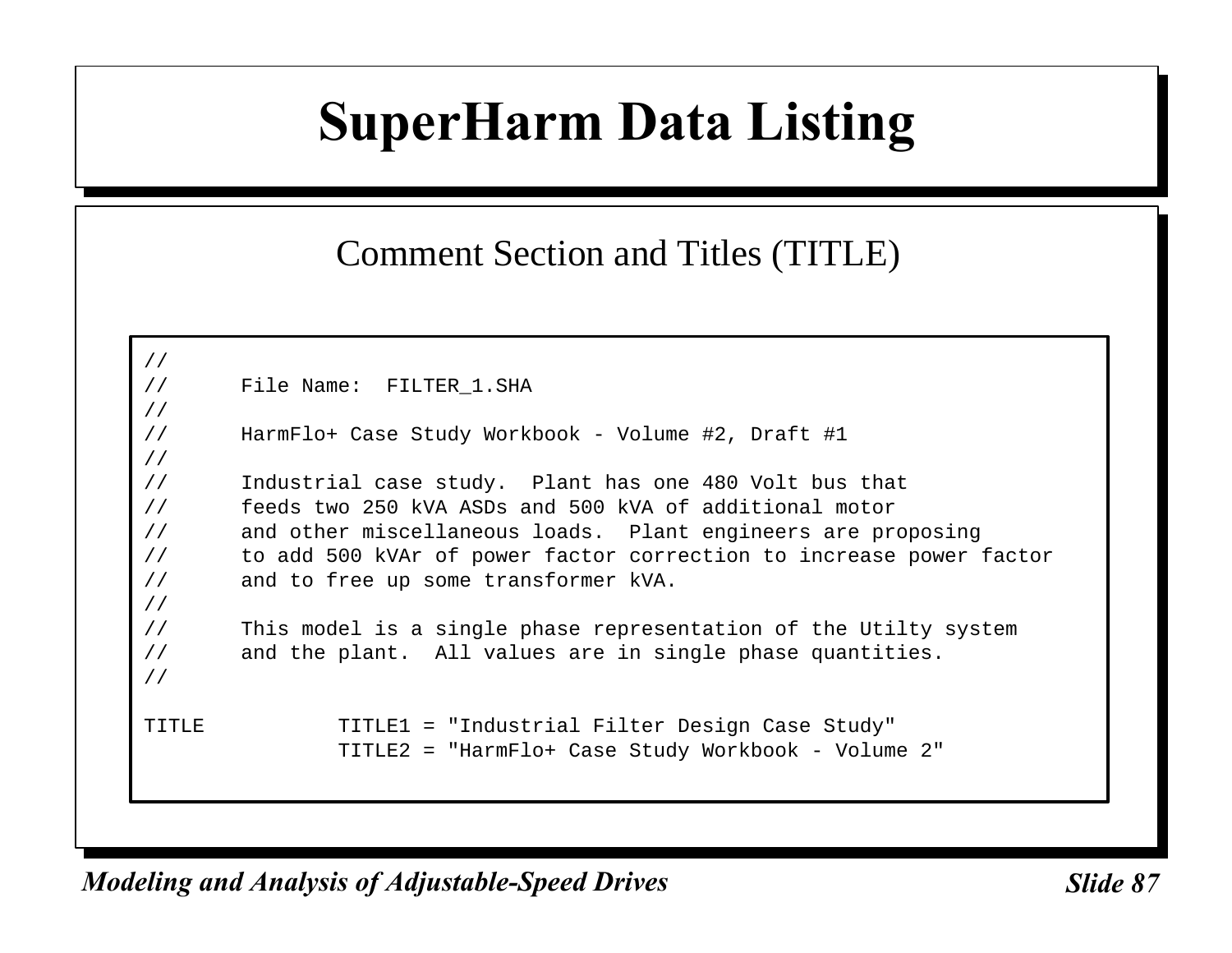### Source Equivalent (VSOURCE and BRANCH)

```
//
// Utility source, 200 MVA @ 13.8 kV
//
VSOURCE NAME = UTILSRC
             BUS = SRC FREO = 60.0MAG = 7967 ANG = 0.0//
// Positive sequence source equivalent @ service entrance.
// All values in Ohms. X to R ratio = 20
//
BRANCH NAME = ZEQ
             FROM = SRC TO = SERVENT
             R = 0.04761 X = 0.9522
```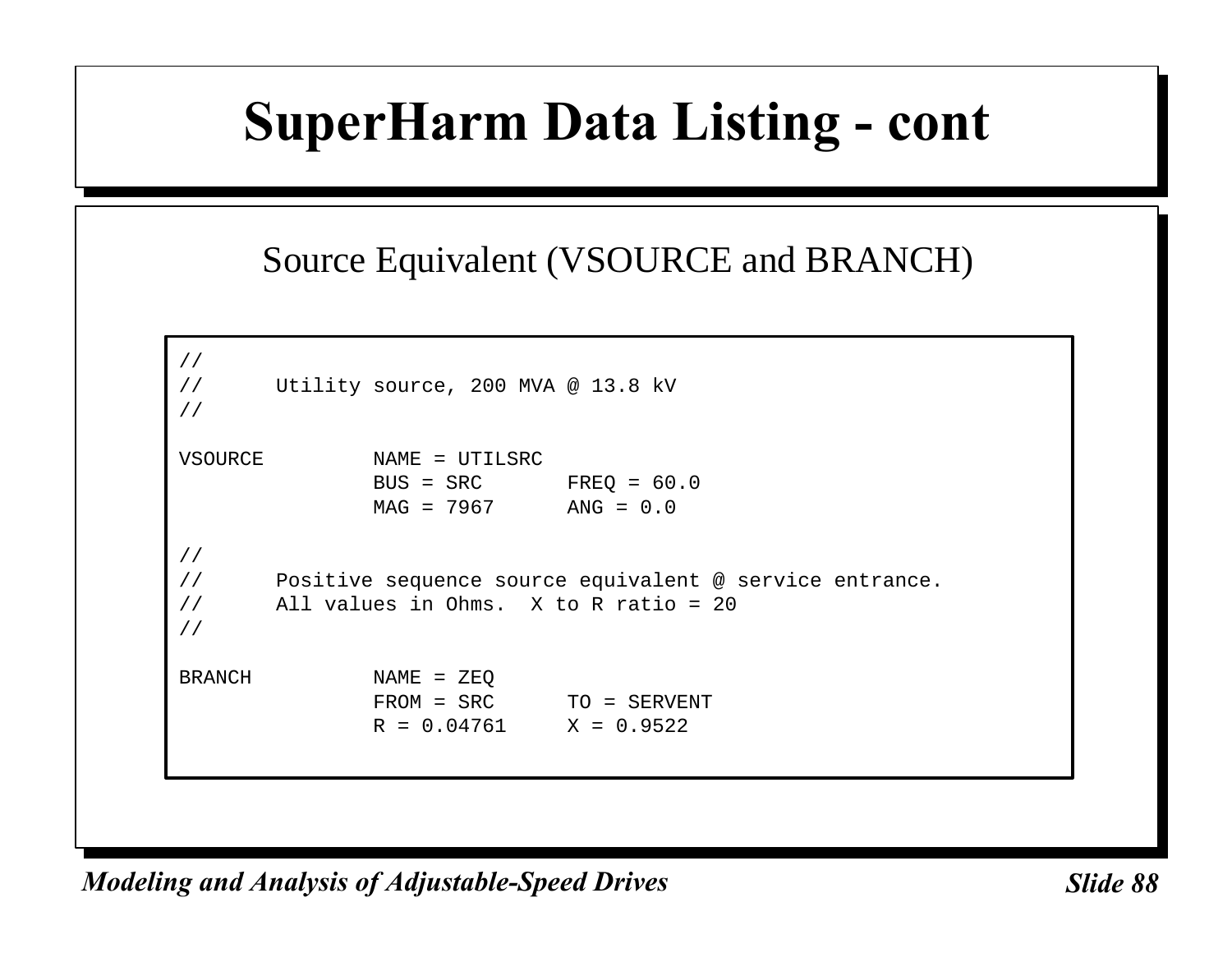#### Transformer Model (TRANSFORMER)

```
//
// Step down transformer @ service entrance.
// 1500 kVA, 13.8 kV / 480 Volt, Z = 6 %
//
// The "@" symbol is used to do inline math. In this case
// the Line to Ground voltage is calculated from the Line to Line
// voltage.
//
TRANSFORMER NAME = STEPTRAN MVAB.HX = 0.500
              X.1 = 480BUS X.2 = GROUND
              H.1 = SERVENT H.2 = GROUND
               %X.HX = 6.0 KV.X = @"0.480 3 SQRT /"
              KV.H = @ "13.8 3 SORT / "
```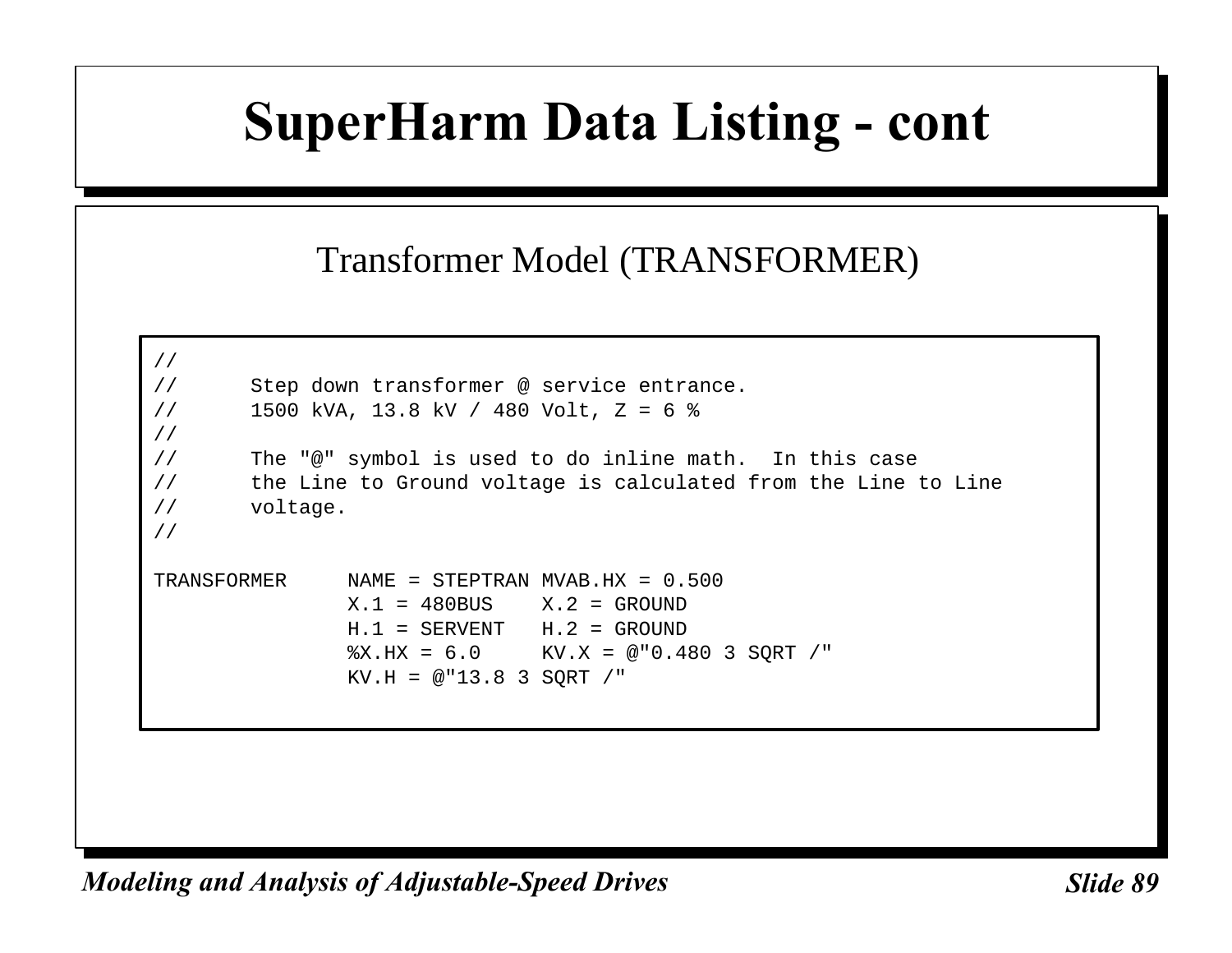#### Miscellaneous Load Model (LINEARLOAD)

```
//
// Miscellaneous load on 480 Volt bus.
// Using the Linear Load model
// 500 kVA of load. 166 kVA of single phase load.
//
LINEARLOAD NAME = MISCLOAD
               FROM = 480BUS TO = GROUND
              KV = 0.277 KVA = 166 DF = 0.85 %PARALLEL = 90.0
              \SSERIES = 10.0
```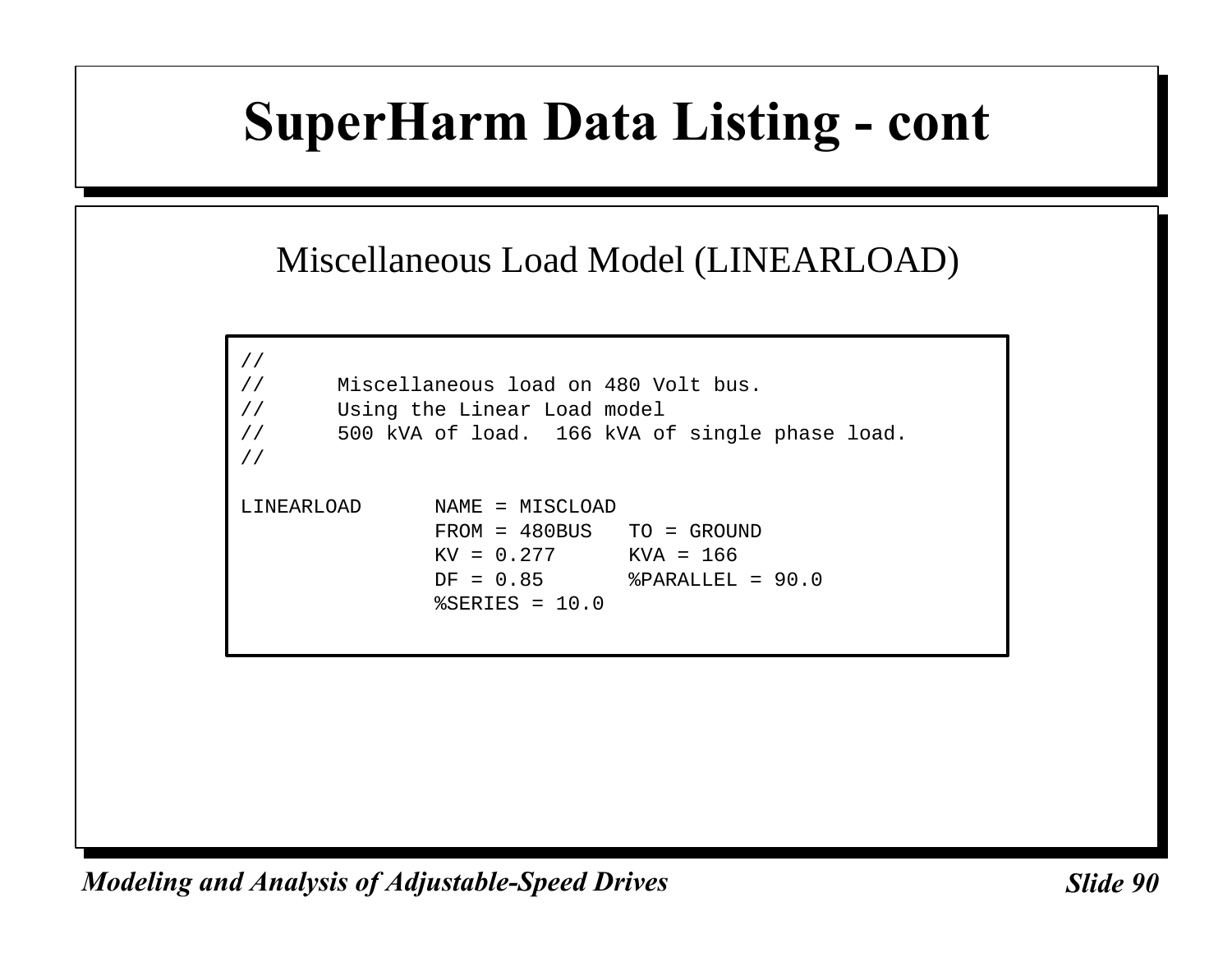### **ASD Characteristic**

### **Adjustable-speed drive characteristic:**

| Total Drive rating:         | 500 Hp |                |
|-----------------------------|--------|----------------|
| Voltage:                    | 480    | V              |
| <b>Fundamental Current:</b> | 600    | $\overline{A}$ |

| <b>Harmonic</b> | %    | <b>Amps</b> |                                                 |
|-----------------|------|-------------|-------------------------------------------------|
| 5               | 33.6 | 202         | $\sqrt{I_2^2 + I_3^2 + I_4^2 + }$<br><b>THD</b> |
|                 | 1.6  | 9.6         |                                                 |
| 11              | 8.7  | 52.2        | $= 34.8\%$<br>I <sub>THD</sub>                  |
| 13              | 1.2  | 7.2         |                                                 |
|                 |      |             |                                                 |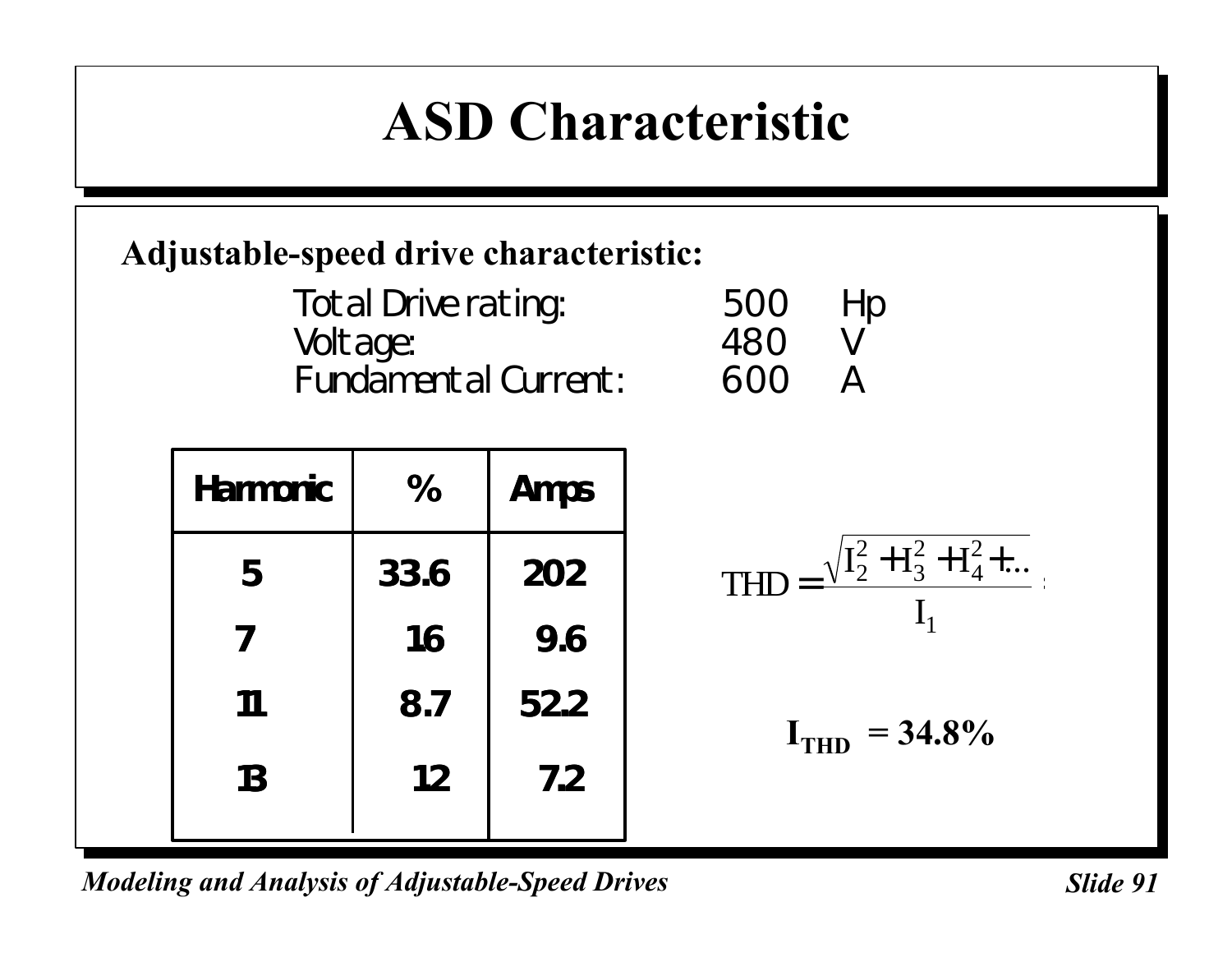#### ASD Models (NONLINEARLOAD)

```
//
// Model of the ASDs on the 480 Volt bus.
1/ 2 - 250 kVA ASDs running full load & 75% pf
// Using the NonLinear Load model.
//
NONLINEARLOAD NAME = ASD1
            BUS = 480 BUS
            KV = 0.277 KVA = 83.0 DF = 0.75TABLE = \{{1, 100.0, -75.0},{5, 33.6, 156.0},\left\{ \begin{array}{ccc} 7 \, , & \phantom{0} & 1.6 \, , & \phantom{-} & -151.0 \, \end{array} \right\} \, ,\{11, 8.7, -131.0\},
\{13, 1.2, 54.0\}\{17, 4.5, -57.0\},
\{19, \qquad \quad \  \  1.3, \quad -226.0\} ,
\{23, 2.7, 17.0\}\{25, 1.2, -149.0\} }
```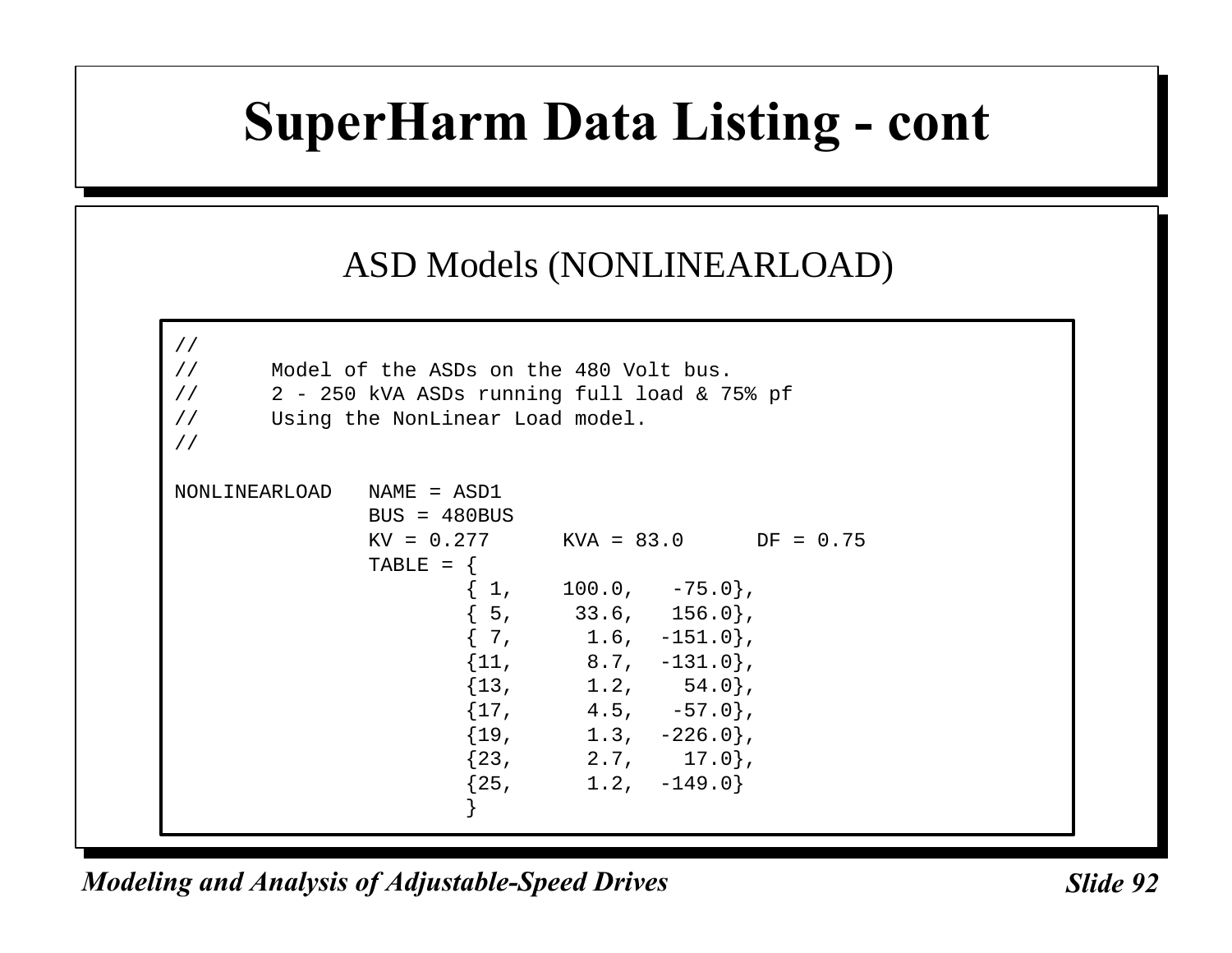### Frequency Scan (SCAN)

```
//
// Frequency Scan Request (remove comment to activate)
//
// SCAN Name = Scan1
// BUS = 480BUS ANG = 0
// FMIN = 60 FMAX = 1500 FINC = 10
```
Insert SCAN card in data file and SuperHarm will short all other sources and open all injected currents and perform a frequency scan at that bus.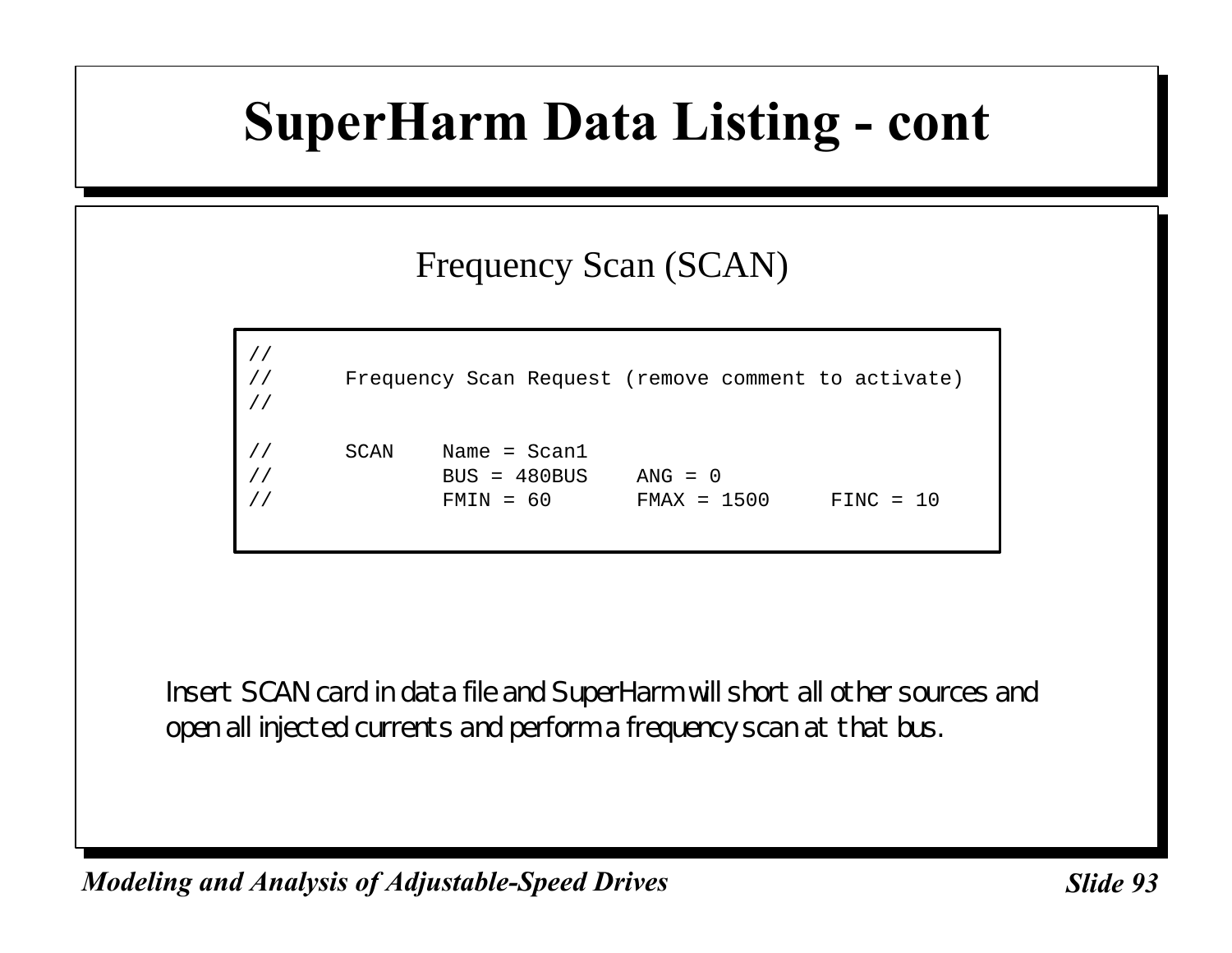### **Voltage Distortion - No Capacitors**

| h  | $I_h$ | $X_h = h^*X_t$ | $V_h = I_h^* X_h$ |
|----|-------|----------------|-------------------|
| 5  | 202   | 0.046          | 9.29              |
| 7  | 9.6   | 0.064          | 0.62              |
| 11 | 52    | 0.101          | 5.25              |
| 13 | 7.2   | 0.119          | 0.86              |

$$
V_{THD} = \sqrt{\frac{(9.29^{2} + 0.62^{2} + 5.25^{2} + 0.86^{2})}{277^{2}}} = 3.87\%
$$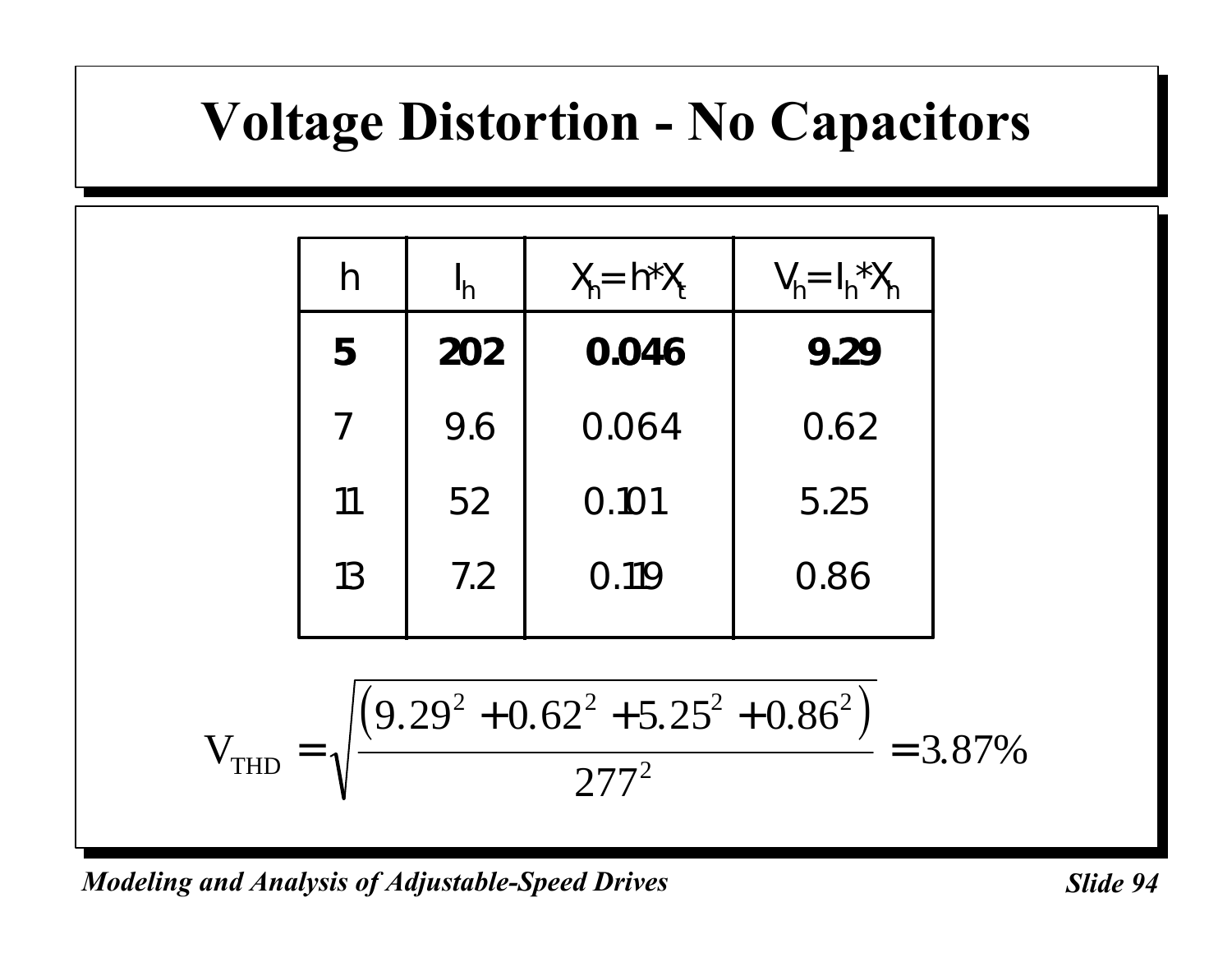### **Effect of 500 kVAr Capacitor Bank**

The 500 kVAr capacitor bank causes a resonance near the 7<sup>th</sup> harmonic, which can be calculated from the following equation and illustrated in the following plot. The distortion level increased to 8.29% with the addition of the bank.

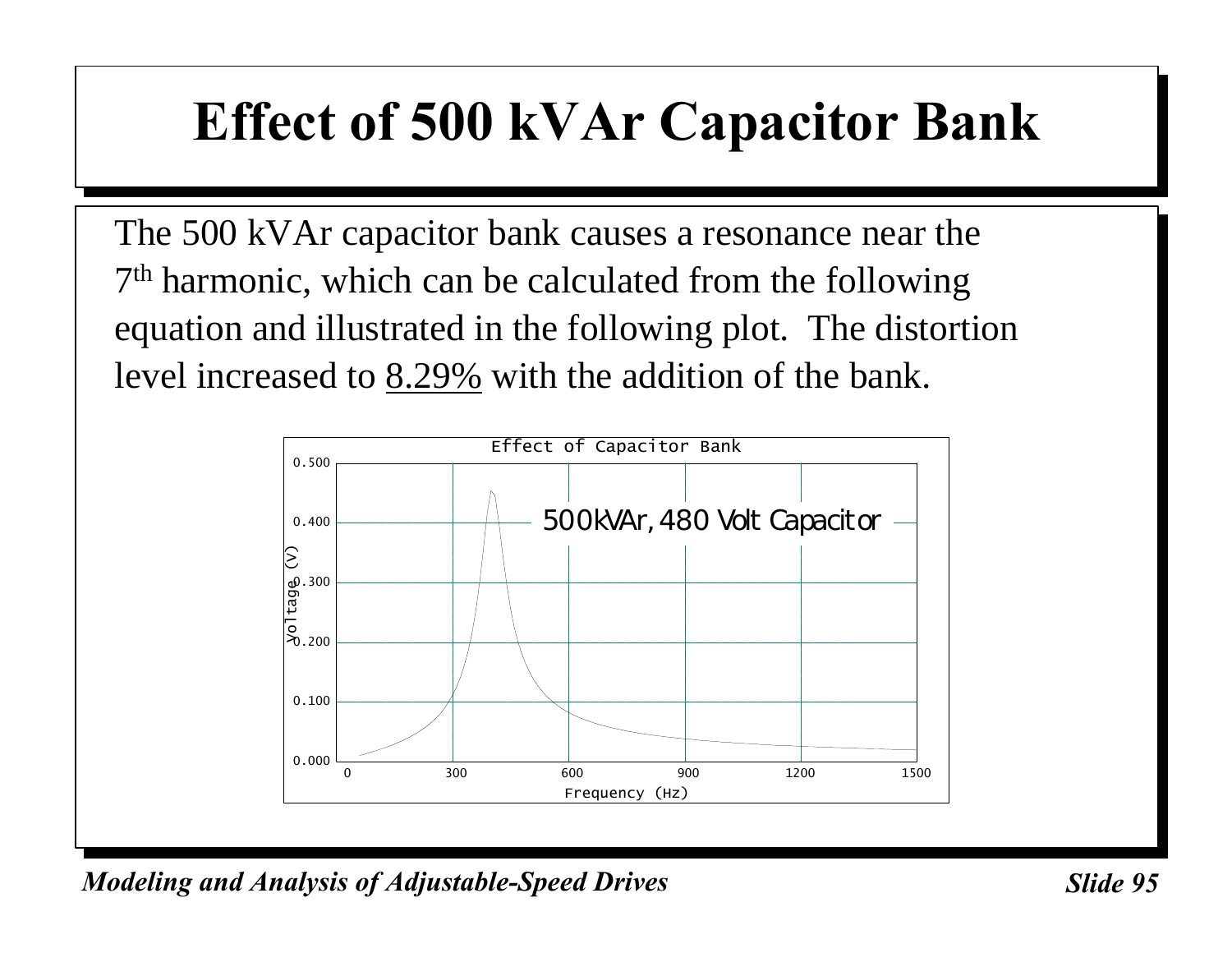### **Initial Solution?**

would appear to be the application of a 7<sup>th</sup> harmonic filter.

**The distortion increased to 19.6%!**

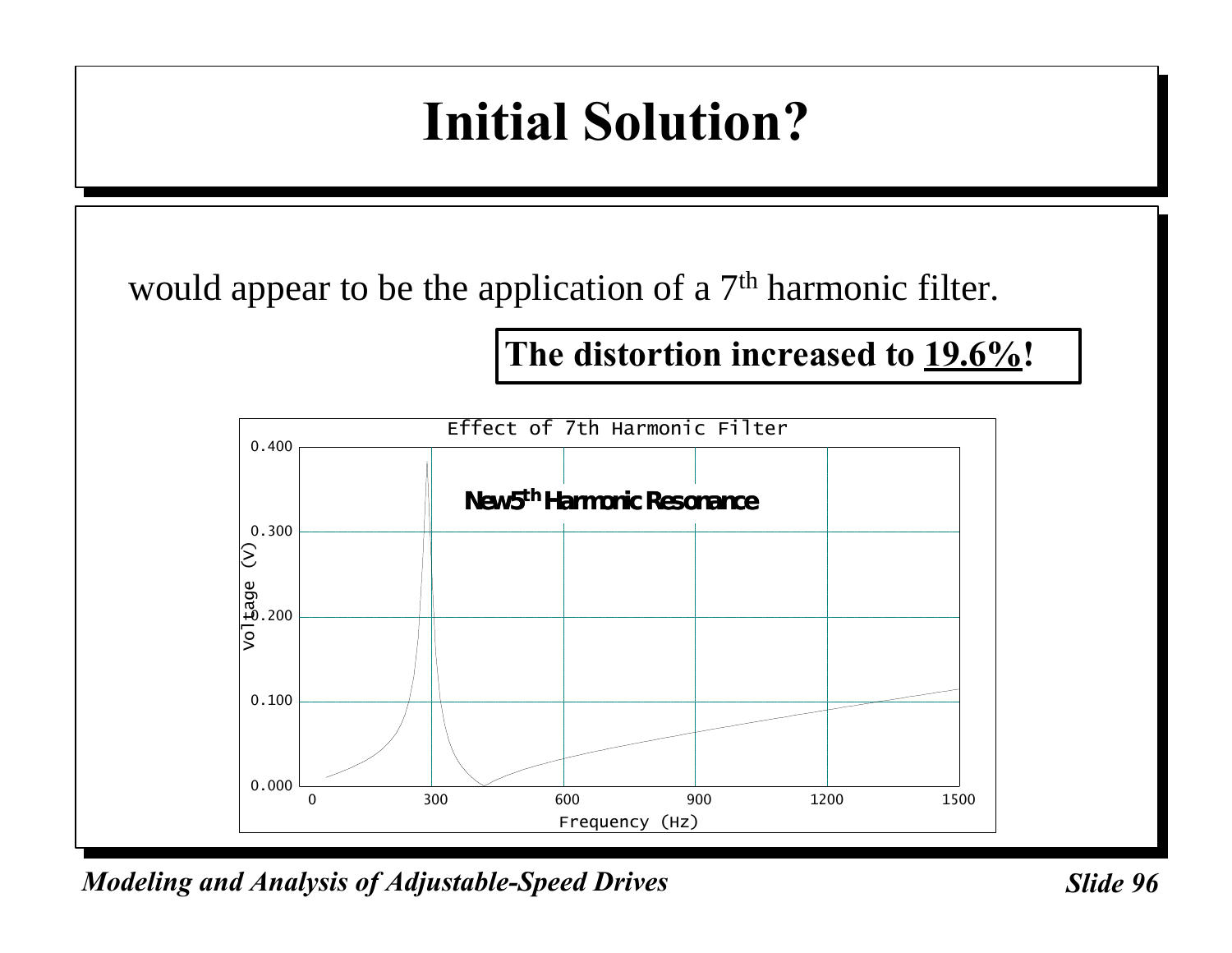# **Final Solution**

- $\Box$  In general, it is best to apply the filter at or below the lowest harmonic of concern.
- $\Box$  In this case, a 5<sup>th</sup> harmonic filter, tuned to 4.7, reduces the 480 volt bus voltage distortion to 2.13%.
- $\Box$  The filter connections are shown below:

$$
X_{I} = 0.0209 \Omega \& X_{c} = 0.460 \Omega
$$



*Modeling and Analysis of Adjustable-Speed Drives* Sunner Slide 97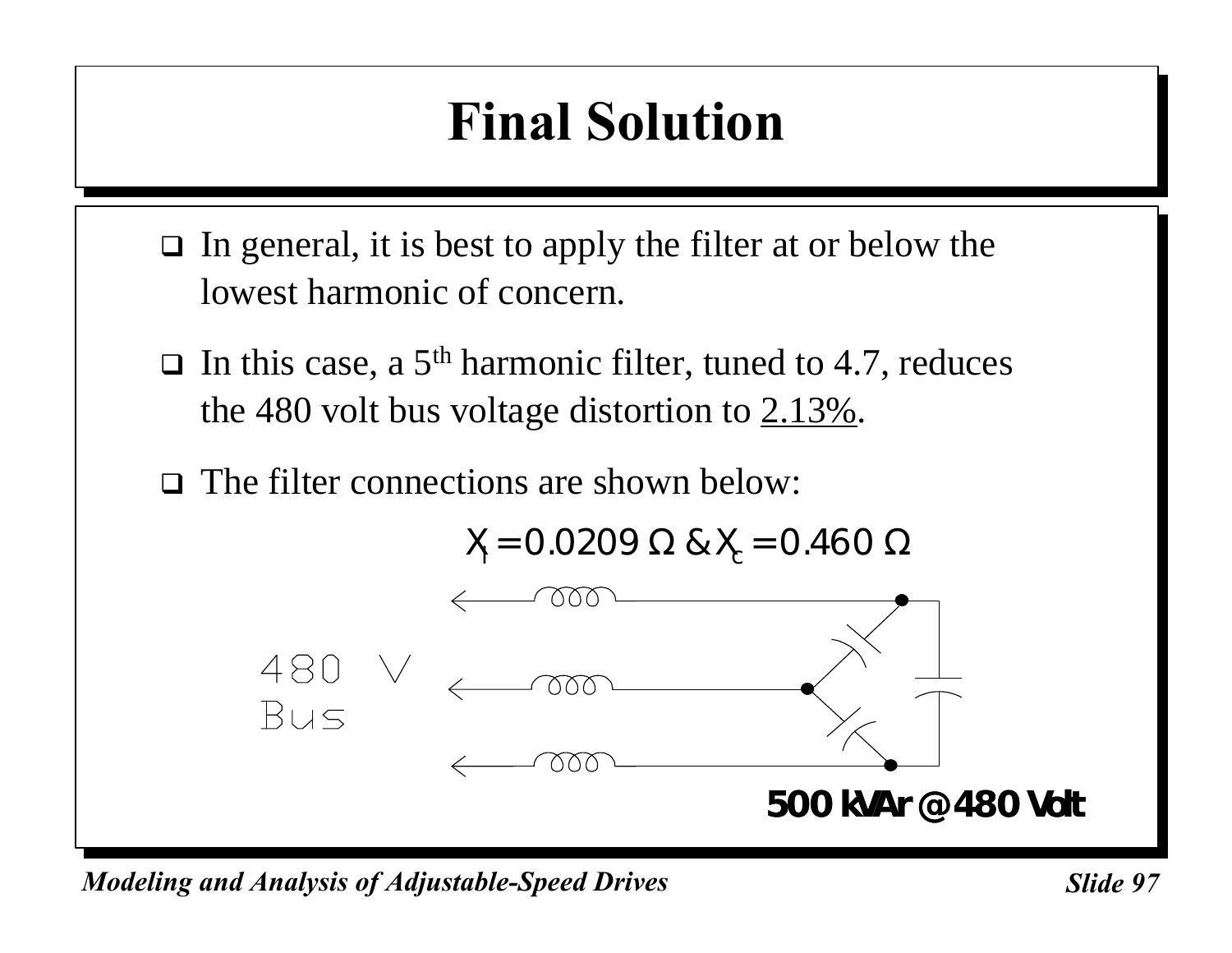# **Industrial Tech Brief Case Study**

 $\Box$  Preliminary Analysis / Model Development

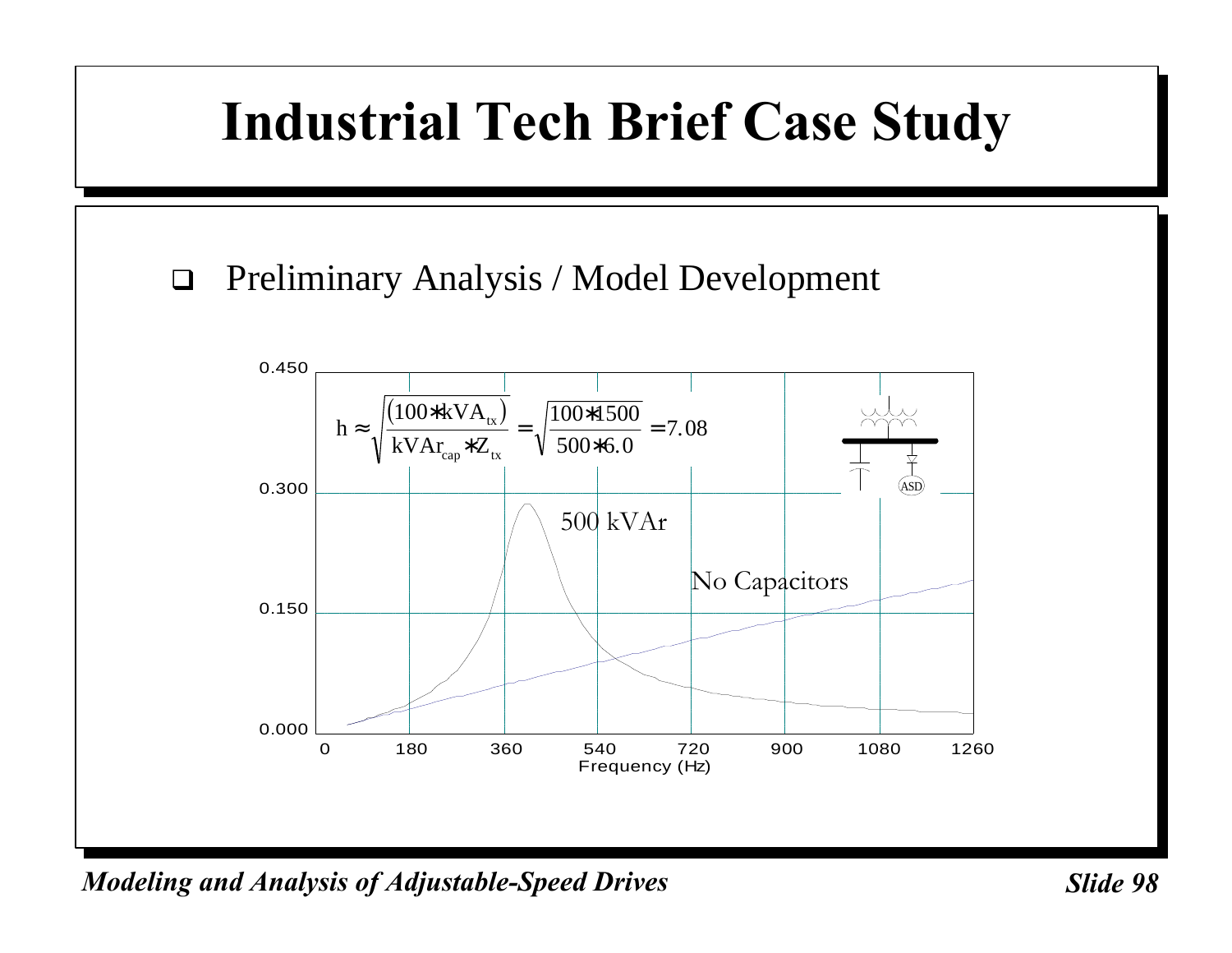### **Industrial Tech Brief Case Study - cont**

- $\Box$  Performing Harmonic Measurements
	- $\Box$  Determine harmonic source characteristics
		- Waveform
		- Spectrum
	- $\Box$  Verify harmonic simulation model
		- Use current spectrum from measurement
		- Compare simulated and measured voltage distortion levels
	- $\Box$  Statistical Characteristics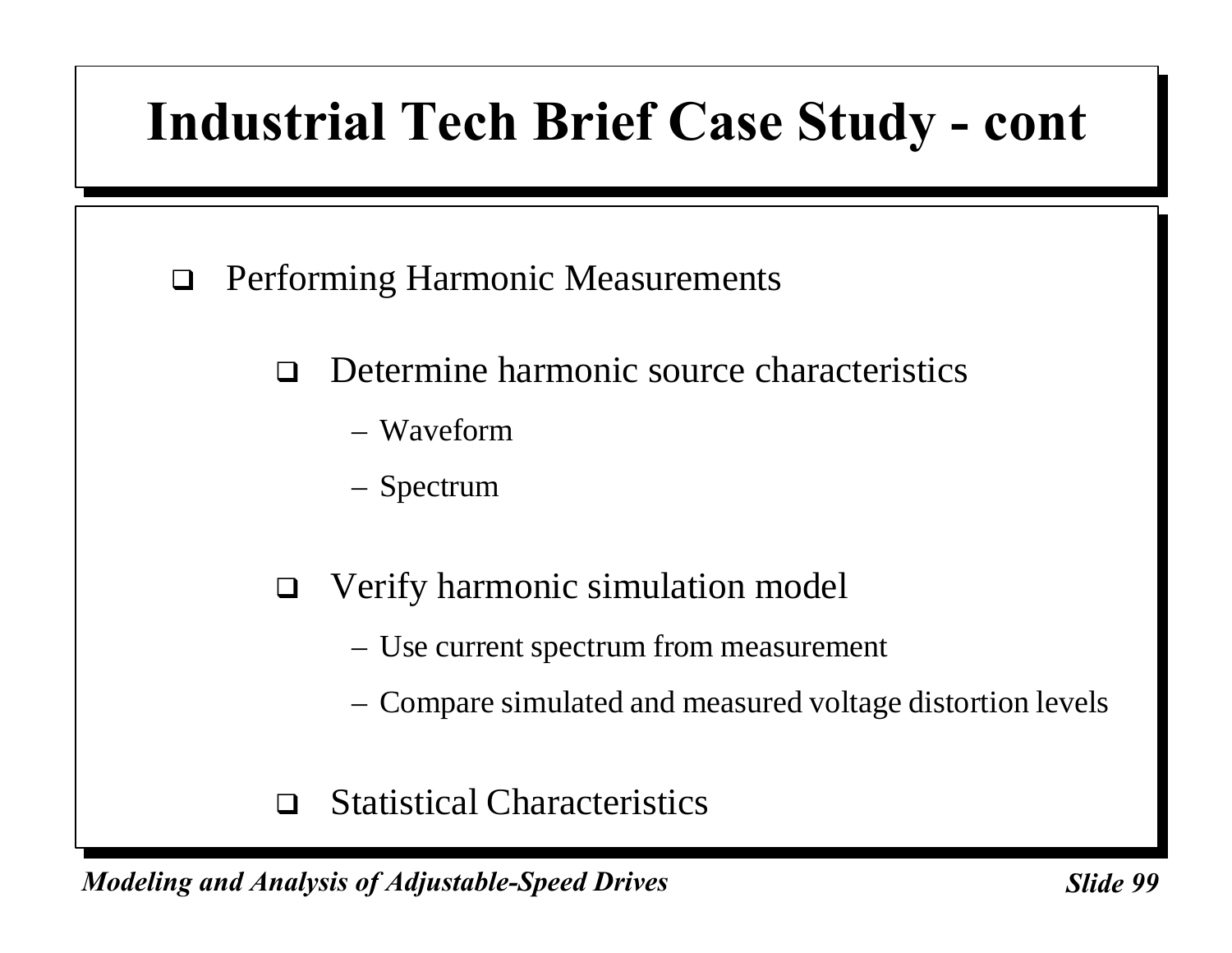### **Industrial Tech Brief Case Study - cont**

### $\Box$  Performing Simulations

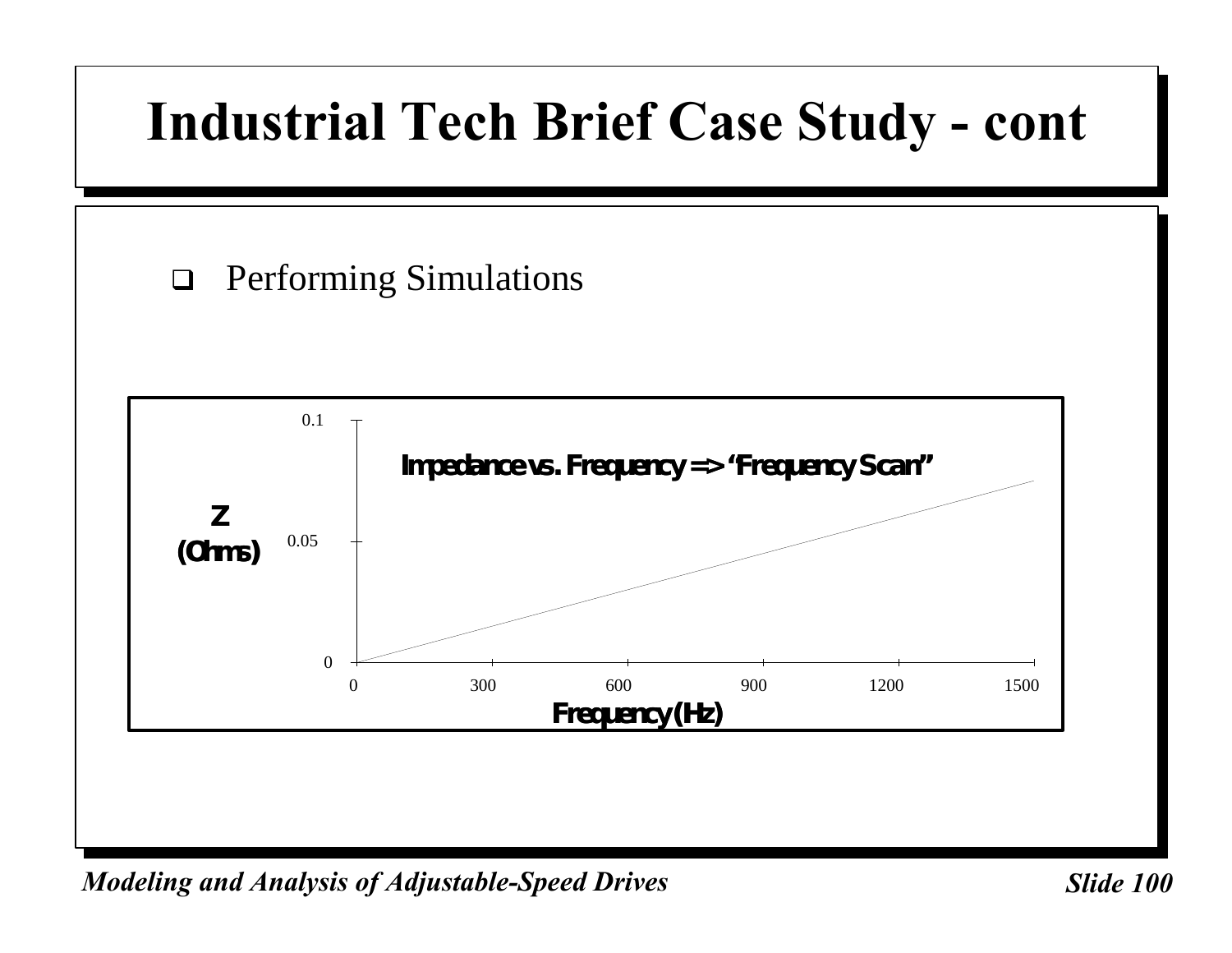### **SuperHarm Data File**

```
//
// File Name: HARMTECH.SHA
//
// HarmFlo+ Case Study Workbook - Volume #3, Draft #1
//
// Case Study for EPRI Harmonic Tech Brief
// Investigation of harmonic concerns in industrial plants
//
// This model is a three-phase representation of the power
   system.
// All values are in three-phase quantities.
//
TITLE TITLE1 = "Harmonics Tech Brief Case Study"
               TITLE2 = "HarmFlo+ Case Study Workbook - Volume 3"
```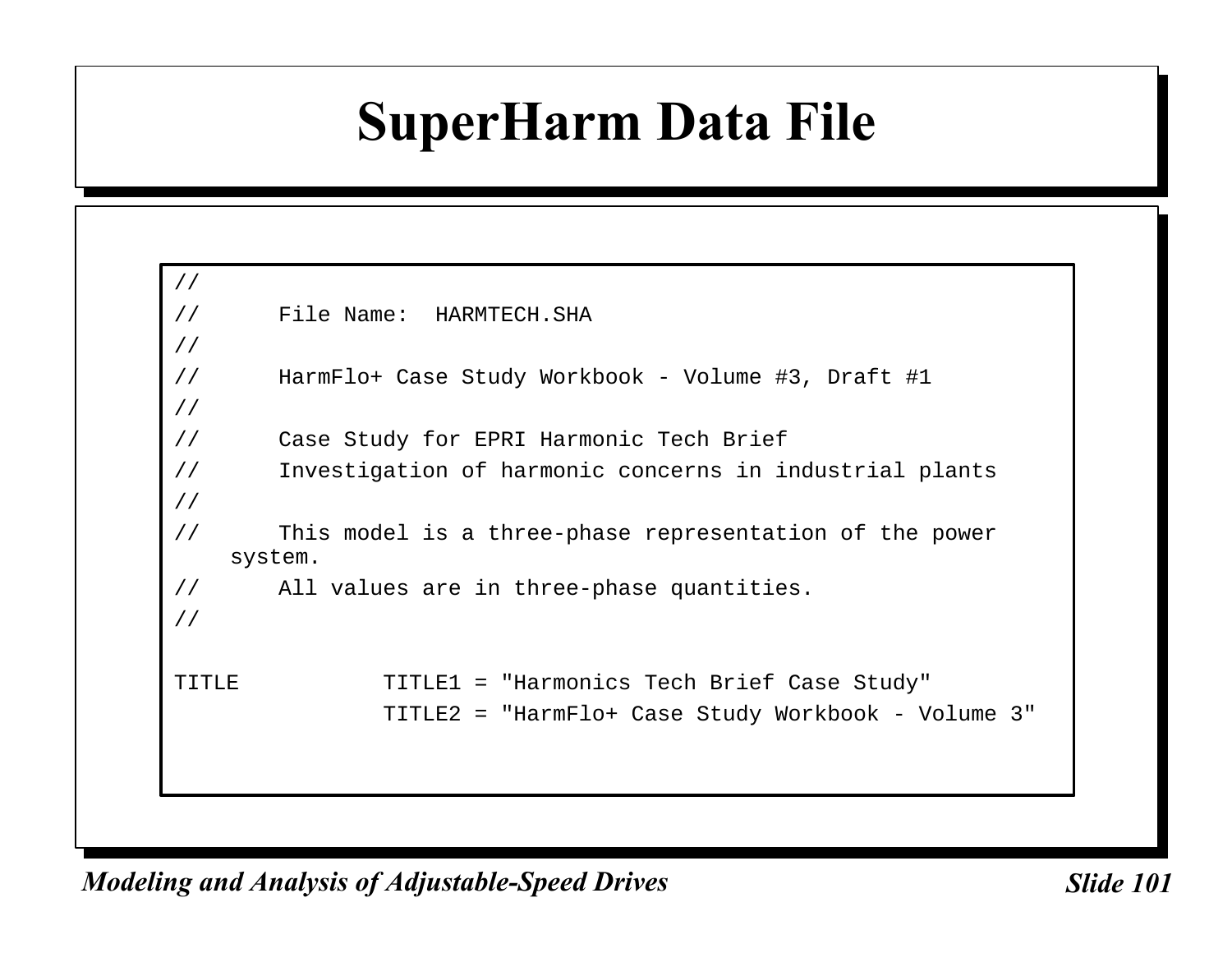### **Industrial Tech Brief Case Study - cont**

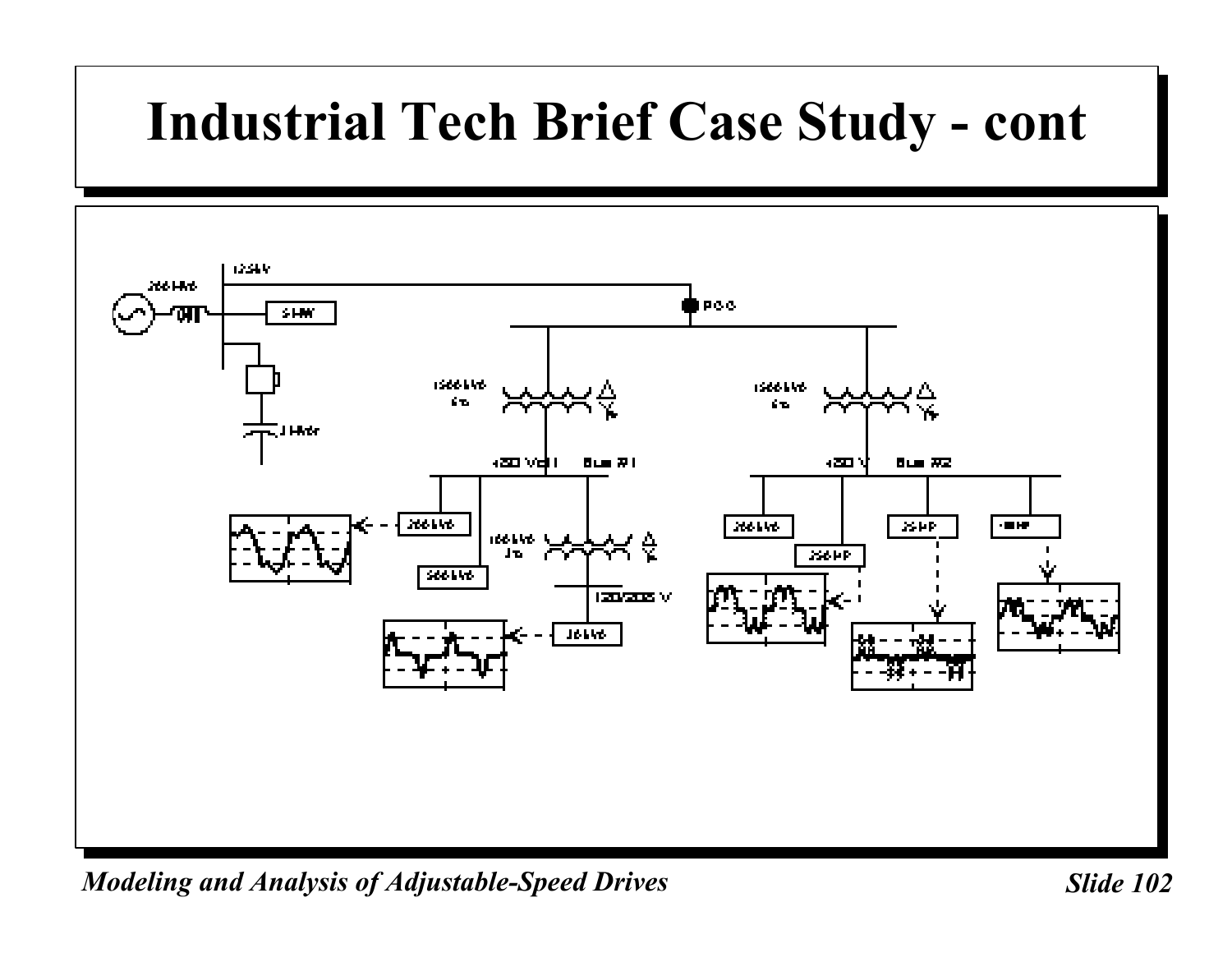### **Industrial Tech Brief Case Study - cont**

#### $\Box$  System Parameters

- 12.5kV Source Strength:  $200 \text{ MVA} (0.78 \Omega)$
- 12.5kV Capacitor Size: 3 MVAr
- 12.5kV Feeder Load: 5 MW
- Distribution Feeder Impedance: 0.2Ω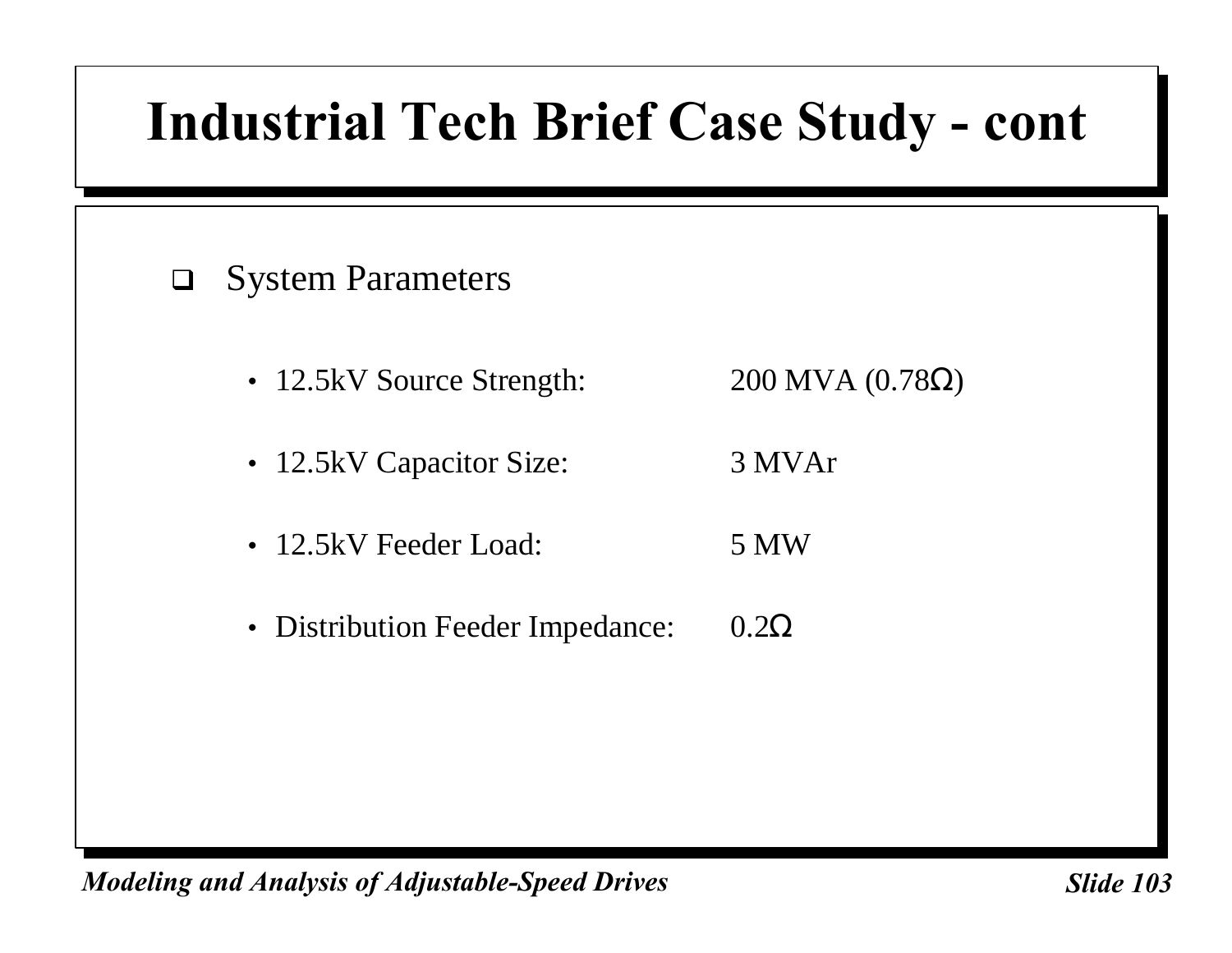### **SuperHarm Data File - cont**

| Miscellaneous load on 12.5kV Substation Bus<br>$\frac{1}{2}$      |                             |                               |  |  |  |  |  |  |  |
|-------------------------------------------------------------------|-----------------------------|-------------------------------|--|--|--|--|--|--|--|
| $\frac{1}{2}$                                                     | Using the Linear Load model |                               |  |  |  |  |  |  |  |
| 5000 kVA of load. 1660 kVA of single phase load.<br>$\frac{1}{2}$ |                             |                               |  |  |  |  |  |  |  |
|                                                                   |                             |                               |  |  |  |  |  |  |  |
|                                                                   | LINEARLOAD NAME = SUBL1A    |                               |  |  |  |  |  |  |  |
|                                                                   | $FROM = 12_5A$ TO = GROUND  |                               |  |  |  |  |  |  |  |
|                                                                   | $KV = 7.216$ $KVA = 1660$   |                               |  |  |  |  |  |  |  |
|                                                                   |                             | $DF = 0.90$ %PARALLEL = 100.0 |  |  |  |  |  |  |  |
|                                                                   |                             |                               |  |  |  |  |  |  |  |
|                                                                   | LINEARLOAD NAME = SUBL1B    |                               |  |  |  |  |  |  |  |
|                                                                   | $FROM = 12\_5C$ TO = GROUND |                               |  |  |  |  |  |  |  |
|                                                                   | $KV = 7.216$ $KVA = 1660$   |                               |  |  |  |  |  |  |  |
|                                                                   |                             | $DF = 0.90$ %PARALLEL = 100.0 |  |  |  |  |  |  |  |
|                                                                   |                             |                               |  |  |  |  |  |  |  |
| LINEARLOAD                                                        | $NAME = SUBL1C$             |                               |  |  |  |  |  |  |  |
|                                                                   | $FROM = 12\_5C$ TO = GROUND |                               |  |  |  |  |  |  |  |
|                                                                   | $KV = 7.216$ $KVA = 1660$   |                               |  |  |  |  |  |  |  |
|                                                                   |                             | $DF = 0.90$ %PARALLEL = 100.0 |  |  |  |  |  |  |  |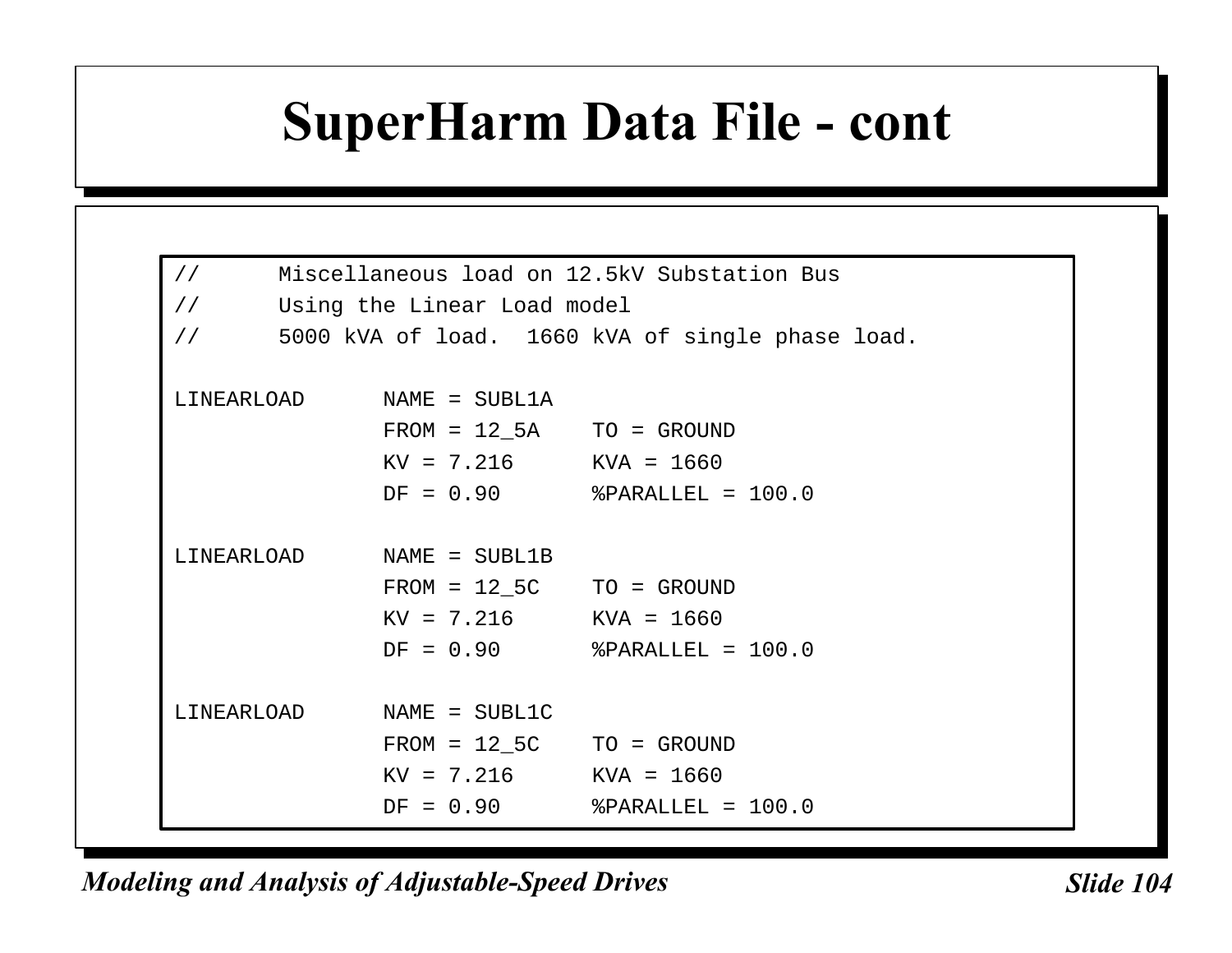### **Industrial Tech Brief Case Study - cont**

#### □ Plant Load Summary

- Fluorescent Lighting (THD=21.7%): 200 kVA
- dc Drive (THD=35.2%): 250 HP
- PWM ASD no choke  $(THD=130.7%)$  25 HP
- PWM ASD 3% choke (THD=45.1%) 100 HP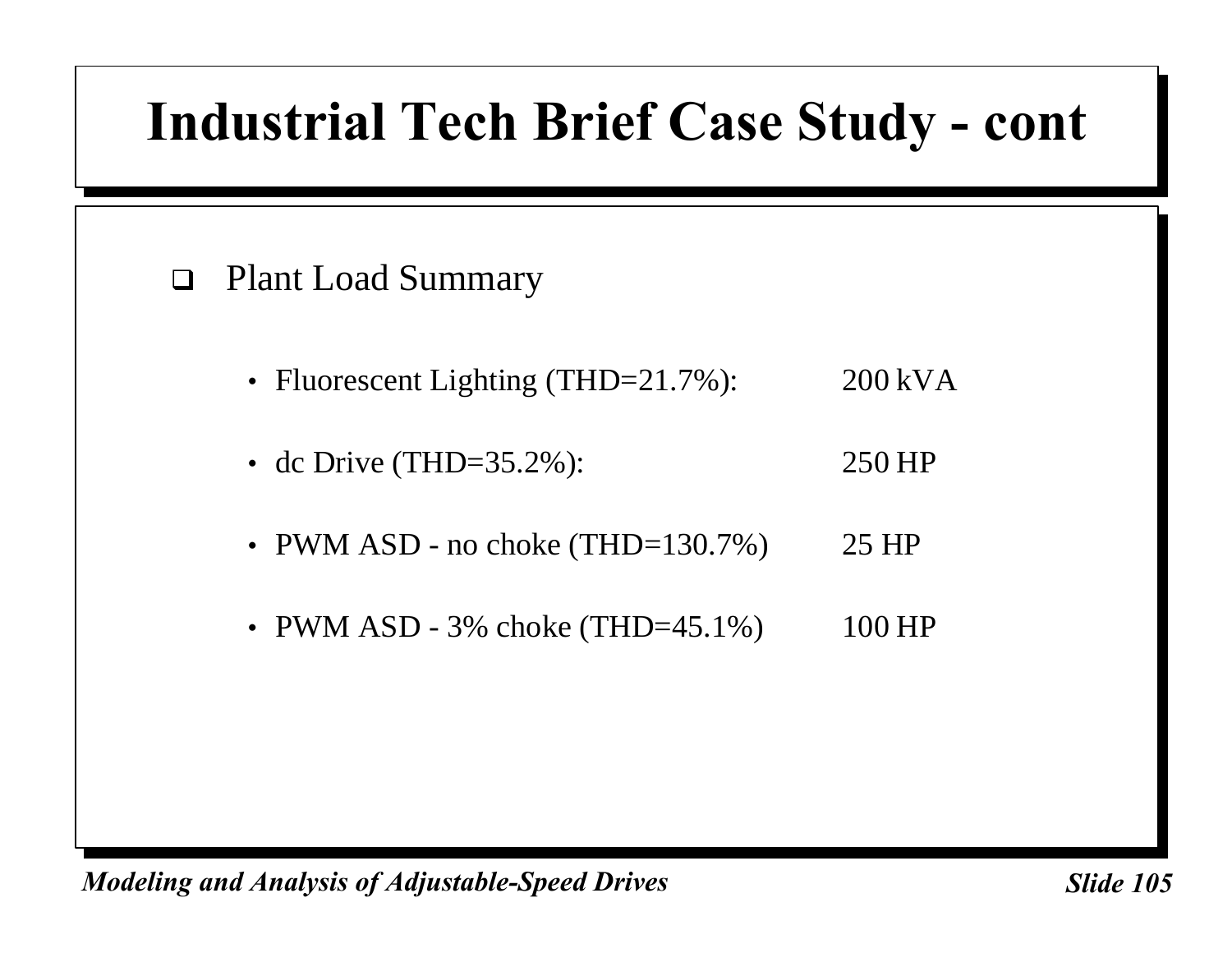### **SuperHarm Data File - cont**

| $\frac{1}{2}$ |                              |                                                           |
|---------------|------------------------------|-----------------------------------------------------------|
| $\frac{1}{2}$ |                              | 250 kVAr, 480 Volt Power Factor Correction Capacitor Bank |
| $\frac{1}{2}$ | Installed on 480 Volt Bus #2 |                                                           |
| $\frac{1}{2}$ |                              |                                                           |
|               |                              |                                                           |
| CAPACITOR     | NAME = PFCAP2A               |                                                           |
|               | $FROM = 4802A$ TO = GROUND   |                                                           |
|               | $KV = 0.277$ MVA = 0.06667   |                                                           |
|               |                              |                                                           |
| CAPACITOR     | $NAME = PFCAP2B$             |                                                           |
|               | $FROM = 4802B$ TO = GROUND   |                                                           |
|               | $KV = 0.277$ MVA = 0.06667   |                                                           |
|               |                              |                                                           |
| CAPACITOR     | $NAME = PFCAP2C$             |                                                           |
|               | $FROM = 4802C$ TO = GROUND   |                                                           |
|               | $KV = 0.277$ MVA = 0.06667   |                                                           |
|               |                              |                                                           |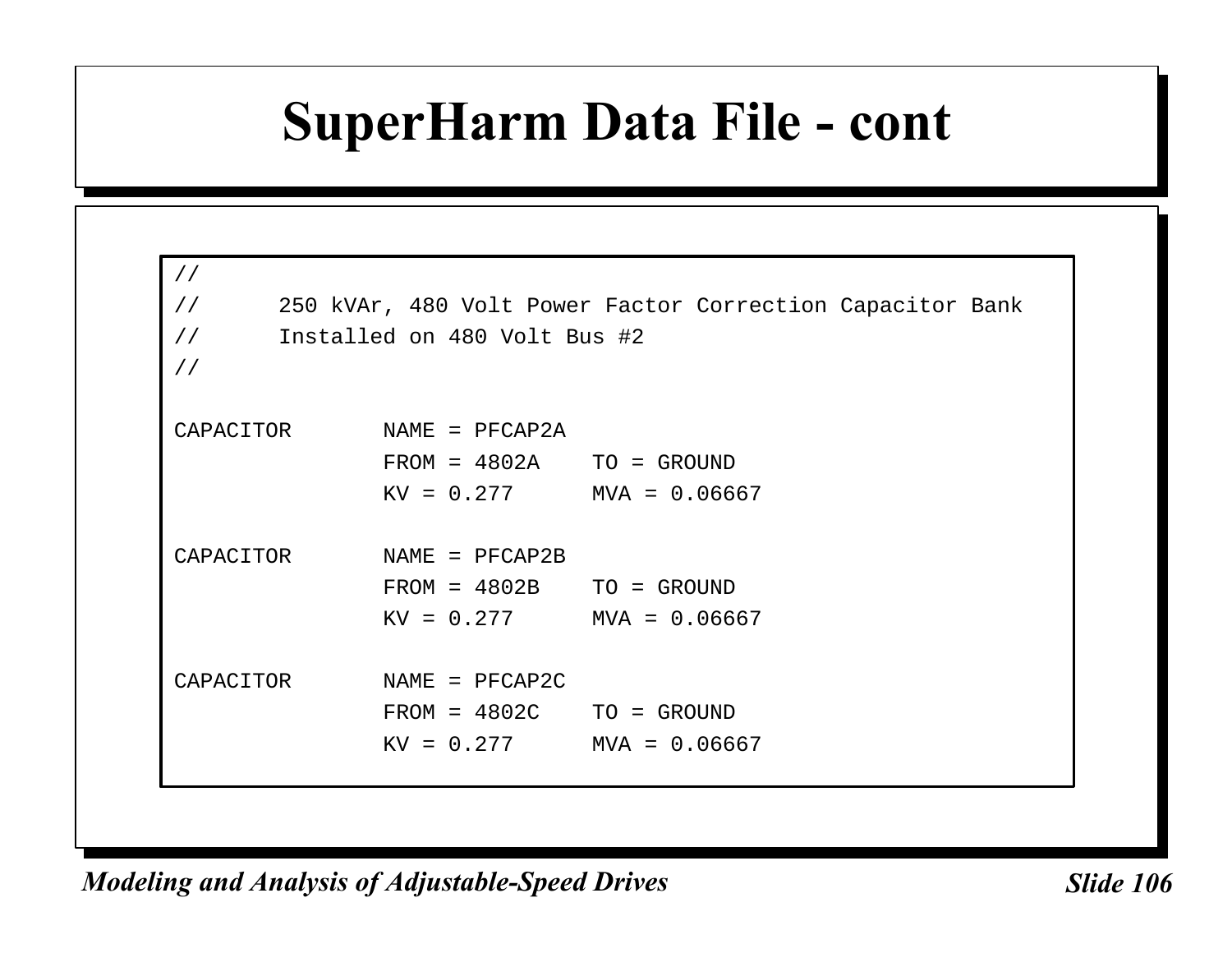### **Industrial Tech Brief Case Study - cont**

#### **Harmonic Current Evaluation - Case #1 - (basecase, no power factor correction)**

|        | <b>Ath</b>      | 7 <sup>th</sup>        | <b>11th</b> | 13 <sup>th</sup> | 17 <sup>th</sup><br>. .  | 19 <sup>th</sup> | 23 <sup>rd</sup> | 25 <sup>th</sup> | <b>TDD</b>    |  |
|--------|-----------------|------------------------|-------------|------------------|--------------------------|------------------|------------------|------------------|---------------|--|
| 519    | 0.4             | 5.4                    | 2.5         | つに<br>ں.ے        | $\Omega$ $\Gamma$<br>2.5 | ר ר<br>ں.ے       | 0.9              | 0.9              | 6.8           |  |
| Actual | $\Omega$<br>∪.⊥ | 12<br>$\cdot$ . $\cup$ | 0.9         | 0.5              | υ.υ                      | 0.2              | 0.4              | υ. ι             | $\sim$<br>4.2 |  |
| Exceed | No              | No                     | <b>No</b>   | No               | No                       | No               | <b>No</b>        | No               | No            |  |

#### **Harmonic Current Evaluation - Case #2 - (with 200 kVAr power factor correction)**

|        | <b>兵th</b> | 7 <sup>th</sup> | 14th              | 12th<br>טו | <b>17th</b><br>. . | 19 <sup>th</sup> | 22rd<br>LJ | 25 <sup>th</sup> | TDD        |  |
|--------|------------|-----------------|-------------------|------------|--------------------|------------------|------------|------------------|------------|--|
| 519    | 5.4        | 5.4             | $\Omega E$<br>ں.ے | クド<br>ں.ے  | 2.5                | n n<br>ں.ے       | 0.9        | 0.9              | 6.8        |  |
| Actual | 4. .       | 2.4             | 20<br>z.J         | 0.8        | 0.3                | ሰ ላ<br>v. i      | 0.1        | <b>U.</b>        | 5 Z<br>ບ.ບ |  |
| Exceed | <b>No</b>  | No              | $v_{es}$          | <b>No</b>  | No                 | No               | <b>No</b>  | No               | No         |  |

#### **Harmonic Current Evaluation - Case #3 - (with 200 kVAr, 4.7th harmonic filters)**

|        | <b>兵th</b><br>J | 7 <sup>th</sup> | <b>11th</b>          | 13 <sup>th</sup>        | <b>47th</b><br>., | 19 <sup>th</sup> | 23 <sup>rd</sup> | 25 <sup>th</sup> | <b>TDD</b> |  |
|--------|-----------------|-----------------|----------------------|-------------------------|-------------------|------------------|------------------|------------------|------------|--|
| 519    | 5.4             | 5.4             | つに<br>ں.ے            | $\cap$ $\Gamma$<br>ں ،ے | 2.5               | כ ר<br>ں.ے       | 0.9              | 0.9              | 6.8        |  |
| Actual | .               | n a<br>∪.ບ      | $\sim$ $\sim$<br>ν.ι | v.4                     | 0.4               | 0.2              | 0.3              | ∩ 1<br>v. I      | 2.9        |  |
| Exceed | No              | No              | No                   | No                      | No                | No               | <b>No</b>        | No               | No         |  |